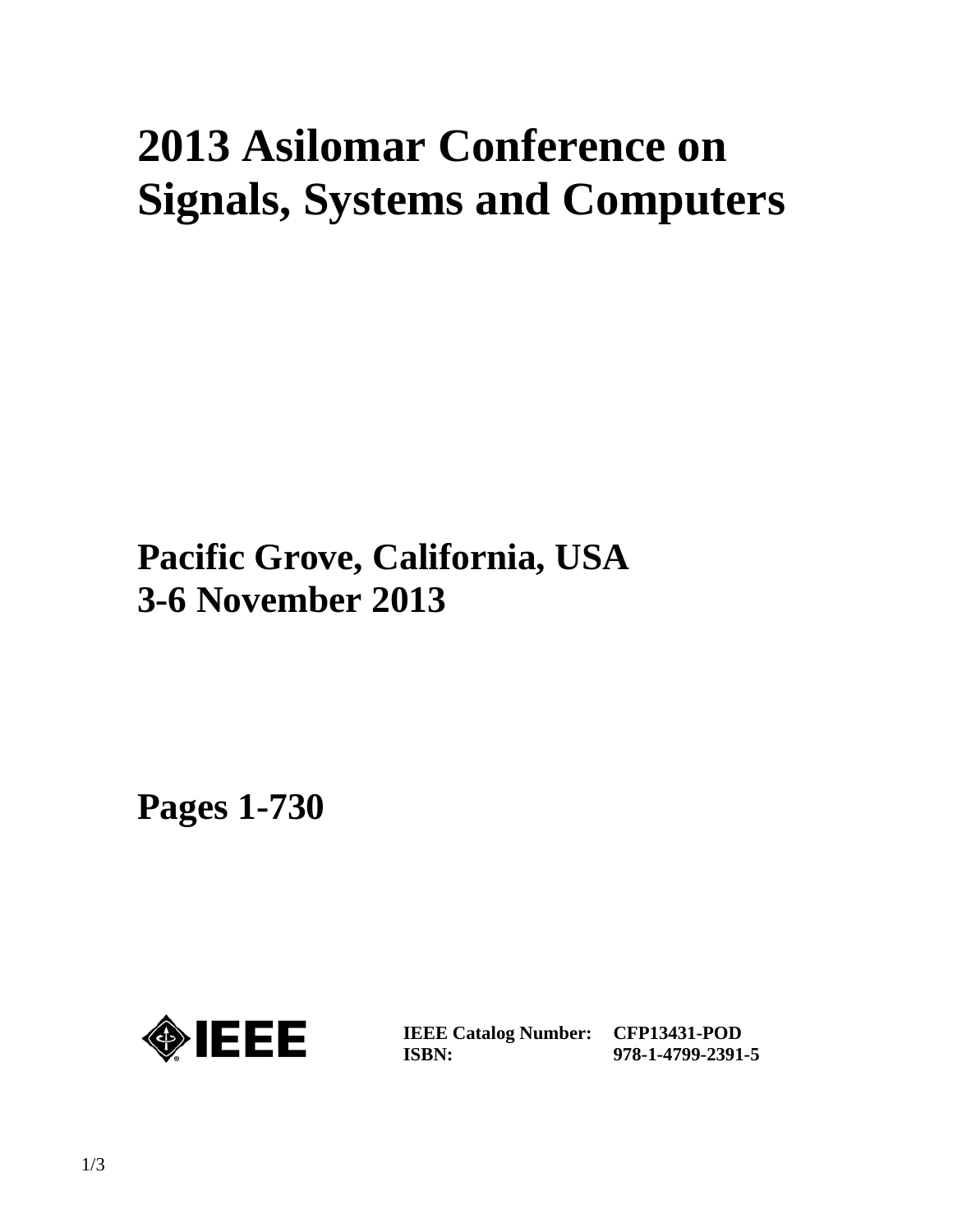## **Table of Contents**

| MAb-1: FULL-DUPLEX MIMO COMMUNICATIONS I                                                                                                                                 |  |
|--------------------------------------------------------------------------------------------------------------------------------------------------------------------------|--|
|                                                                                                                                                                          |  |
| MULTIANTENNA TECHNIQUES FOR FULL-DUPLEX RADIOS                                                                                                                           |  |
| Dani Korpi, Tampere University of Technology, Finland; Sathya Venkatasubramanian, Taneli                                                                                 |  |
| Riihonen, Aalto University, Finland; Lauri Anttila, Tampere University of Technology, Finland;                                                                           |  |
| Strasdosky Otewa, Clemens Icheln, Katsuyuki Haneda, Sergei Tretyakov, Aalto University, Finland;                                                                         |  |
| Mikko Valkama, Tampere University of Technology, Finland; Risto Wichman, Aalto University, Finland                                                                       |  |
|                                                                                                                                                                          |  |
| FULL-DUPLEX MIMO RADIOS USING ADAPTIVE TRANSMIT SPATIAL MITIGATION                                                                                                       |  |
| Daniel Bliss, Yu Rong, Arizona State University, United States                                                                                                           |  |
|                                                                                                                                                                          |  |
| Achaleshwar Sahai, Rice University, United States; Suhas Diggavi, University of California, Los                                                                          |  |
| Angeles, United States; Ashutosh Sabharwal, Rice University, United States                                                                                               |  |
|                                                                                                                                                                          |  |
| BI-DIRECTIONAL BEAMFORMING IN TWO-WAY COMMUNICATIONS                                                                                                                     |  |
| Dongkyu Kim, Yonsei University, Republic of Korea; Hyungsik Ju, National University of Singapore,                                                                        |  |
| Singapore; Seokjung Kim, Haesoon Lee, Daesik Hong, Yonsei University, Republic of Korea                                                                                  |  |
| <b>MAb-2: STOCHASTIC OPTIMIZATION IN CONTROL AND WIRELESS COMMUNICATIONS</b>                                                                                             |  |
|                                                                                                                                                                          |  |
| <b>BACKPRESSURE ALGORITHMS</b>                                                                                                                                           |  |
| Ying Cui, Edmund Yeh, Northeastern University, United States                                                                                                             |  |
|                                                                                                                                                                          |  |
| USING AN EVENT-BASED APPROACH                                                                                                                                            |  |
| Chao Yang, Ling Shi, Hong Kong University of Science and Technology, China; Wann-Jiun Ma,                                                                                |  |
| University of Notre Dame, United States                                                                                                                                  |  |
| <b>MAb-3: APPLICATIONS OF SIGNAL PROCESSING IN FINANCIAL ENGINEERING</b>                                                                                                 |  |
|                                                                                                                                                                          |  |
| Pascal Bondon, CNRS, France                                                                                                                                              |  |
|                                                                                                                                                                          |  |
| <b>SETS</b>                                                                                                                                                              |  |
| Yiyong Feng, Daniel Palomar, Hong Kong University of Science and Technology, Hong Kong SAR of<br>China; Francisco Rubio, Genetic Finance Limited, Hong Kong SAR of China |  |
| MAb-4: NETWORKING WITH PHYSICAL LAYER SECURITY                                                                                                                           |  |
|                                                                                                                                                                          |  |
| THE EFFECT OF NOISE NON-UNIFORMITY                                                                                                                                       |  |
| Mark Christiansen, Ken Duffy, National University of Ireland, Maynooth, Ireland; Flavio Calmon,                                                                          |  |
| Muriel Médard, Massachusetts Institute of Technology, United States                                                                                                      |  |
|                                                                                                                                                                          |  |
| <b>UNDER ACTIVE ATTACKS</b>                                                                                                                                              |  |
| Heng Zhou, Worcester Polytechnic Institute, United States; Lauren Huie, Air Force Research                                                                               |  |
| Laboratory, United States; Lifeng Lai, Worcester Polytechnic Institute, United States                                                                                    |  |
|                                                                                                                                                                          |  |
| <b>FINGERPRINTING</b>                                                                                                                                                    |  |
| Onur Gungor, C. Emre Koksal, Hesham El Gamal, The Ohio State University, United States                                                                                   |  |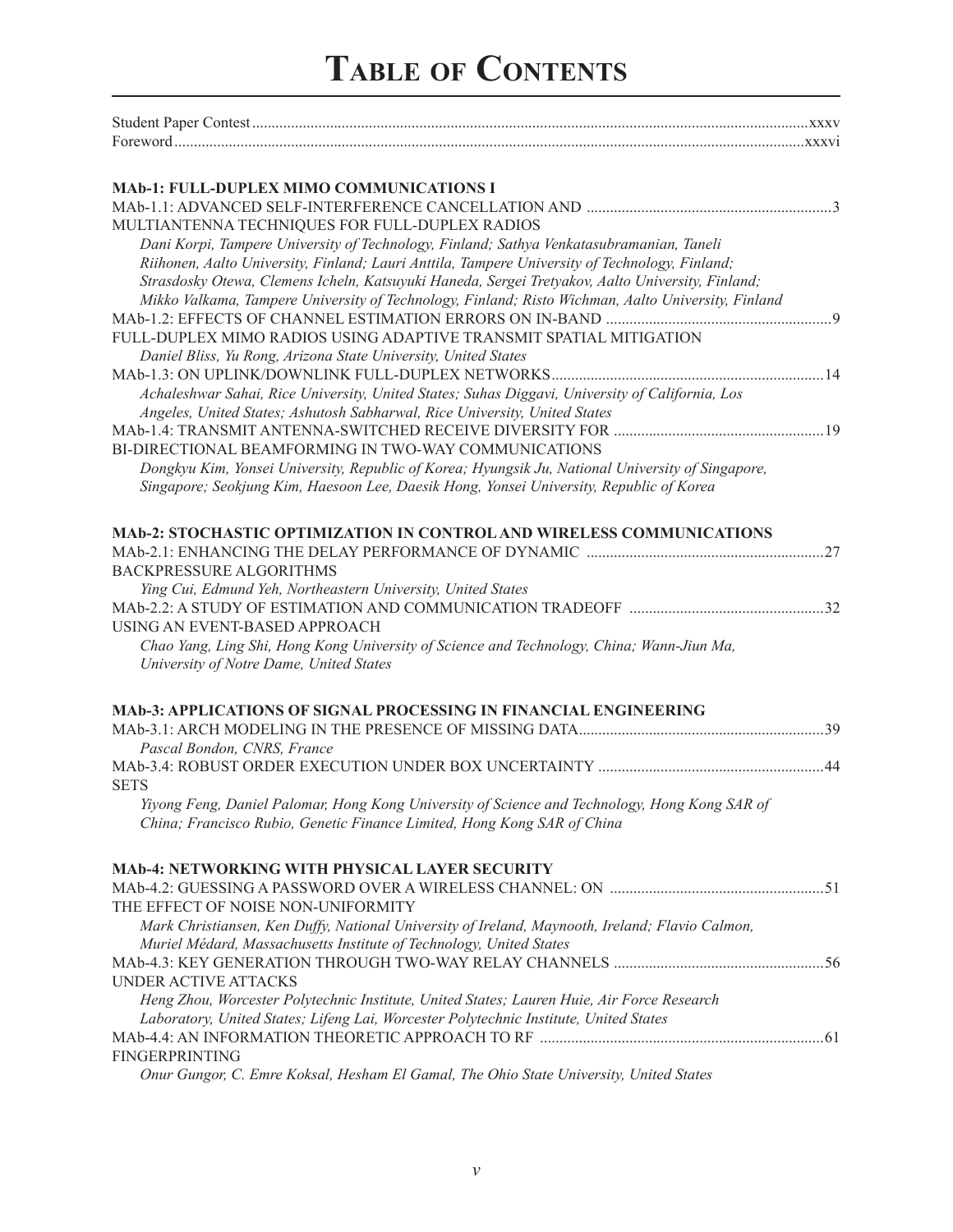| <b>MAb-5: WIRELESS HEALTHCARE</b>                                                                                                                     |      |
|-------------------------------------------------------------------------------------------------------------------------------------------------------|------|
|                                                                                                                                                       |      |
| <b>ACTIVITY TRACKING</b>                                                                                                                              |      |
| Daphney-Stavroula Zois, Urbashi Mitra, University of Southern California, United States                                                               |      |
|                                                                                                                                                       |      |
| <b>USING MOBILE PHONES</b>                                                                                                                            |      |
| Harshvardhan Vathsangam, Mi Zhang, Alexander Tarashansky, Alexander A. Sawchuk, Gaurav S.                                                             |      |
| Sukhatme, University of Southern California, United States                                                                                            |      |
|                                                                                                                                                       |      |
| TELEMONITORING: CHALLENGES AND OPPORTUNITIES                                                                                                          |      |
| Zhilin Zhang, Samsung Research America - Dallas, United States; Bhaskar D. Rao, Tzyy-Ping Jung,<br>University of California, San Diego, United States |      |
|                                                                                                                                                       |      |
| <b>WIDEBAND RF PROBES</b>                                                                                                                             |      |
| Ju Gao, Emre Ertin, The Ohio State University, United States; Santosh Kumar, University of Memphis,                                                   |      |
| United States; Mustafa al'Absi, University of Minnesota, United States                                                                                |      |
|                                                                                                                                                       |      |
| MAb-6: UNDERWATER ACOUSTIC COMMUNICATION AND LOCALIZATION                                                                                             |      |
|                                                                                                                                                       |      |
| TECHNIQUES FOR OFDM UNDERWATER ACOUSTIC COMMUNICATIONS                                                                                                |      |
| Miaowen Wen, Xiang Cheng, Peking University, China; Xilin Cheng, Liuqing Yang, Colorado State                                                         |      |
| University, United States; Dongliang Duan, University of Wyoming, United States; Bingli Jiao, Peking<br>University, China                             |      |
|                                                                                                                                                       |      |
| UNDERWATER ACOUSTIC SENSOR NETWORK                                                                                                                    |      |
| Hamid Ramezani, Geert Leus, Technical University of Delft, Netherlands                                                                                |      |
|                                                                                                                                                       |      |
| <b>SENSOR NETWORK</b>                                                                                                                                 |      |
| Kivanc Kerse, Fatemeh Fazel, Milica Stojanovic, Northeastern University, United States                                                                |      |
|                                                                                                                                                       |      |
| <b>MAb-7: APPROXIMATE COMPUTING</b>                                                                                                                   |      |
|                                                                                                                                                       |      |
| <b>APPROACH</b>                                                                                                                                       |      |
| Vinay Chippa, Swagath Venkataramani, Purdue University, United States; Srimat Chakradhar, NEC                                                         |      |
| Laboratories America, Inc., United States; Kauhik Roy, Ananad Raghunathan, Purdue University,                                                         |      |
| <b>United States</b>                                                                                                                                  |      |
|                                                                                                                                                       | .118 |
| FUTURE ROBUST LOW POWER SYSTEMS                                                                                                                       |      |
| Biplab Deka, University of Illinois at Urbana-Champaign, United States; Alex Birklykke, University                                                    |      |
| of Aalborg / University of Illinois at Urbana-Champaign, United States; Henry Duwe, University                                                        |      |
| of Illinois at Urbana-Champaign, United States; Vikash Mansighka, Massachusetts Institute of                                                          |      |
| Technology, United States; Rakesh Kumar, University of Illinois at Urbana-Champaign, United States                                                    |      |
|                                                                                                                                                       |      |
| Milos D. Ercegovac, University of California, Los Angeles, United States                                                                              |      |
| <b>MAb-8: NETWORK OPTIMIZATION</b>                                                                                                                    |      |
|                                                                                                                                                       |      |
| POWER CONSTRAINT                                                                                                                                      |      |
| Kanghee Lee, Hyuck M. Kwon, Edwin M. Sawan, Wichita State University, United States; Hyuncheol                                                        |      |
| Park, Korea Advanced Institute of Science and Technology, Republic of Korea                                                                           |      |
|                                                                                                                                                       |      |
| TDBC-BASED, TWO-WAY RELAYING                                                                                                                          |      |
| Mingchun Chang, Min Dong, University of Ontario Institute of Technology, Canada                                                                       |      |
|                                                                                                                                                       |      |
| CROSS-LAYER STOCHASTIC OPTIMIZATION                                                                                                                   |      |
| Junting Chen, Vincent Lau, Hong Kong University of Science and Technology, Hong Kong SAR of                                                           |      |
| China                                                                                                                                                 |      |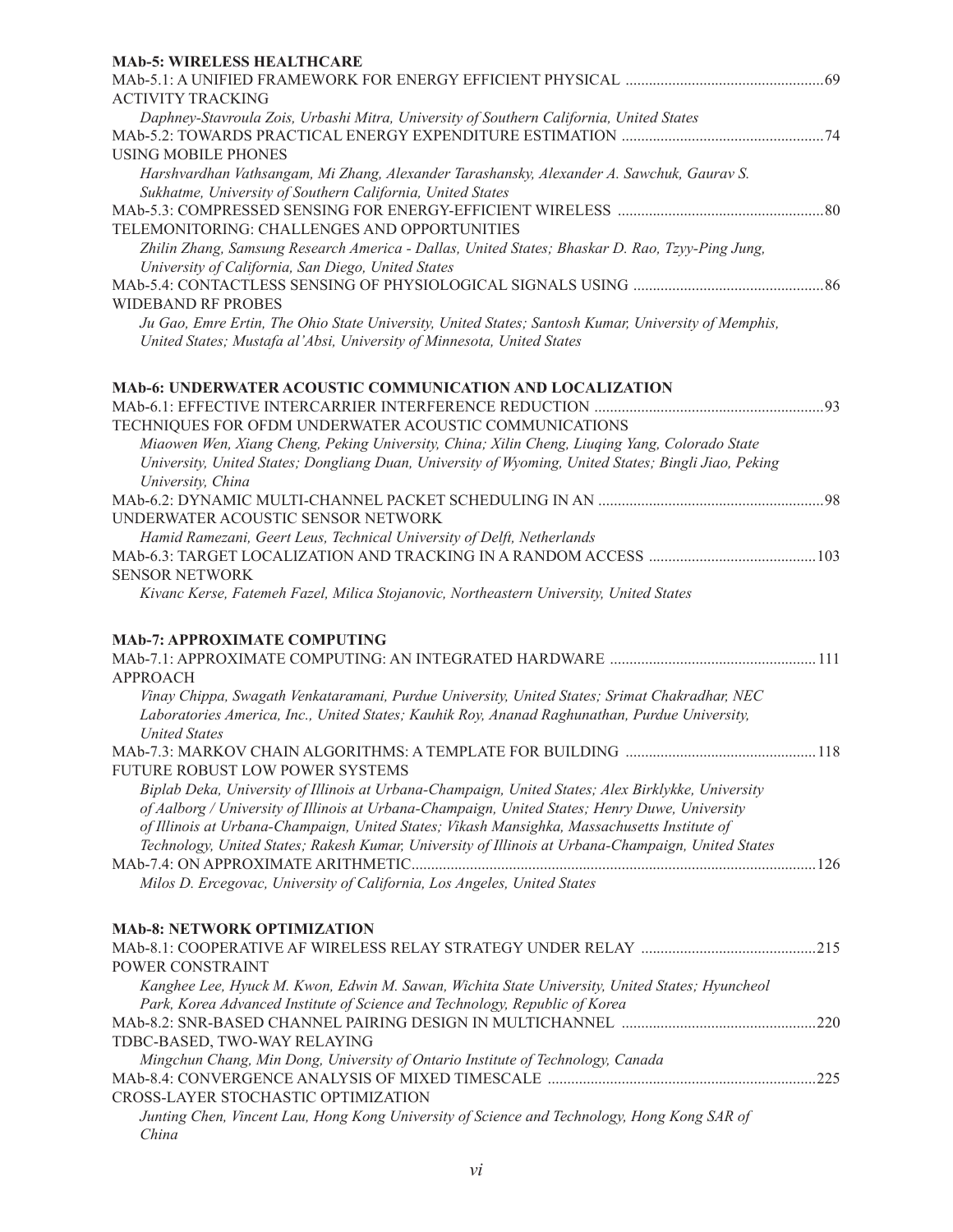| <b>INTERFERENCE ALIGNMENT</b>                                                                      |  |
|----------------------------------------------------------------------------------------------------|--|
| Zhinan Xu, Thomas Zemen, Telecommunications Research Center Vienna (FTW), Austria                  |  |
|                                                                                                    |  |
| ARBITRARY DEMAND                                                                                   |  |
| Jaime Llorca, Antonia Tulino, Bell Labs, Alcatel-Lucent, United States                             |  |
|                                                                                                    |  |
| <b>SET PROBLEMS</b>                                                                                |  |
| Sattar Vakili, Qing Zhao, University of California, Davis, United States                           |  |
| <b>MAb-8: COMPRESSIVE SENSING</b>                                                                  |  |
|                                                                                                    |  |
| PURSUIT: AN EVALUATION                                                                             |  |
| Bashar Ahmad, University of Cambridge, United Kingdom; Wei Dai, Cong Ling, Imperial College        |  |
| London, United Kingdom                                                                             |  |
|                                                                                                    |  |
| <b>INFORMATION</b>                                                                                 |  |
| William Guicquero, CEA-Leti: Laboratoire d'électronique des technologies de l'information, France; |  |
| Pierre Vandergheynst, École Polytechnique Fédérale de Lausanne (EPFL), Switzerland; Antoine        |  |
| Dupret, CEA-Leti: Laboratoire d'électronique des technologies de l'information, France             |  |
|                                                                                                    |  |
| <b>IMAGING</b>                                                                                     |  |
| William Guicquero, CEA-Leti: Laboratoire d'électronique des technologies de l'information, France; |  |
| Pierre Vandergheynst, École Polytechnique Fédérale de Lausanne (EPFL), Switzerland; Antoine        |  |
| Dupret, CEA-Leti: Laboratoire d'électronique des technologies de l'information, France             |  |
|                                                                                                    |  |
| MEASUREMENT NOISE LEVEL                                                                            |  |
| Thomas L. Hansen, Peter B. Jørgensen, Niels L. Pedersen, Carles Navarro Manchón, Bernard H.        |  |
| Fleury, Aalborg University, Denmark                                                                |  |
|                                                                                                    |  |
| SQUARE ERROR AND WEIGHTED LEAST SQUARES                                                            |  |
| Bamrung Tausiesakul, Nuria González Prelcic, University of Vigo, Spain                             |  |
|                                                                                                    |  |
| <b>COMPRESSIVE SENSING</b>                                                                         |  |
| Yi Yang, Hayden Schaeffer, University of California, Los Angeles, United States; Wotao Yin, Rice   |  |
| University, United States; Stanley Osher, Level Set Systems, United States                         |  |
|                                                                                                    |  |
| STRUCTURED SIGNALS IN STRUCTURED CLUTTER: A BAYESIAN EXPERIMENTAL                                  |  |
| <b>DESIGN APPROACH</b>                                                                             |  |
| Swayambhoo Jain, Akshay Soni, Jarvis Haupt, University of Minnesota - Twin Cities, United States   |  |
|                                                                                                    |  |
| <b>MAb-8: ADAPTIVE AND ROBUST METHODS</b>                                                          |  |
|                                                                                                    |  |
| CONSTANT MODULUS RLS-BASED ALGORITHM FOR BLIND ADAPTIVE                                            |  |
| <b>BEAMFORMING</b>                                                                                 |  |
| Boya Qin, Yunlong Cai, Zhejiang University, China; Benoit Champagne, McGill University, Canada;    |  |
| Minjian Zhao, Zhejiang University, China; Siamak Yousefi, McGill University, Canada                |  |
|                                                                                                    |  |
| Christ Richmond, Larry Horowitz, MIT Lincoln Laboratory, United States                             |  |
| 181. 181 MAb-8.3: HIGH RESOLUTION DOPPLER AND DELAY ESTIMATION                                     |  |
| Benjamin Friedlander, University of California, Santa Cruz, United States                          |  |
|                                                                                                    |  |
| <b>POSITIONING</b>                                                                                 |  |
| Davide Macagnano, Giuseppe Destino, University of Oulu, Finland; Giuseppe Abreu, Jacobs            |  |
| University Bremen, Germany                                                                         |  |
|                                                                                                    |  |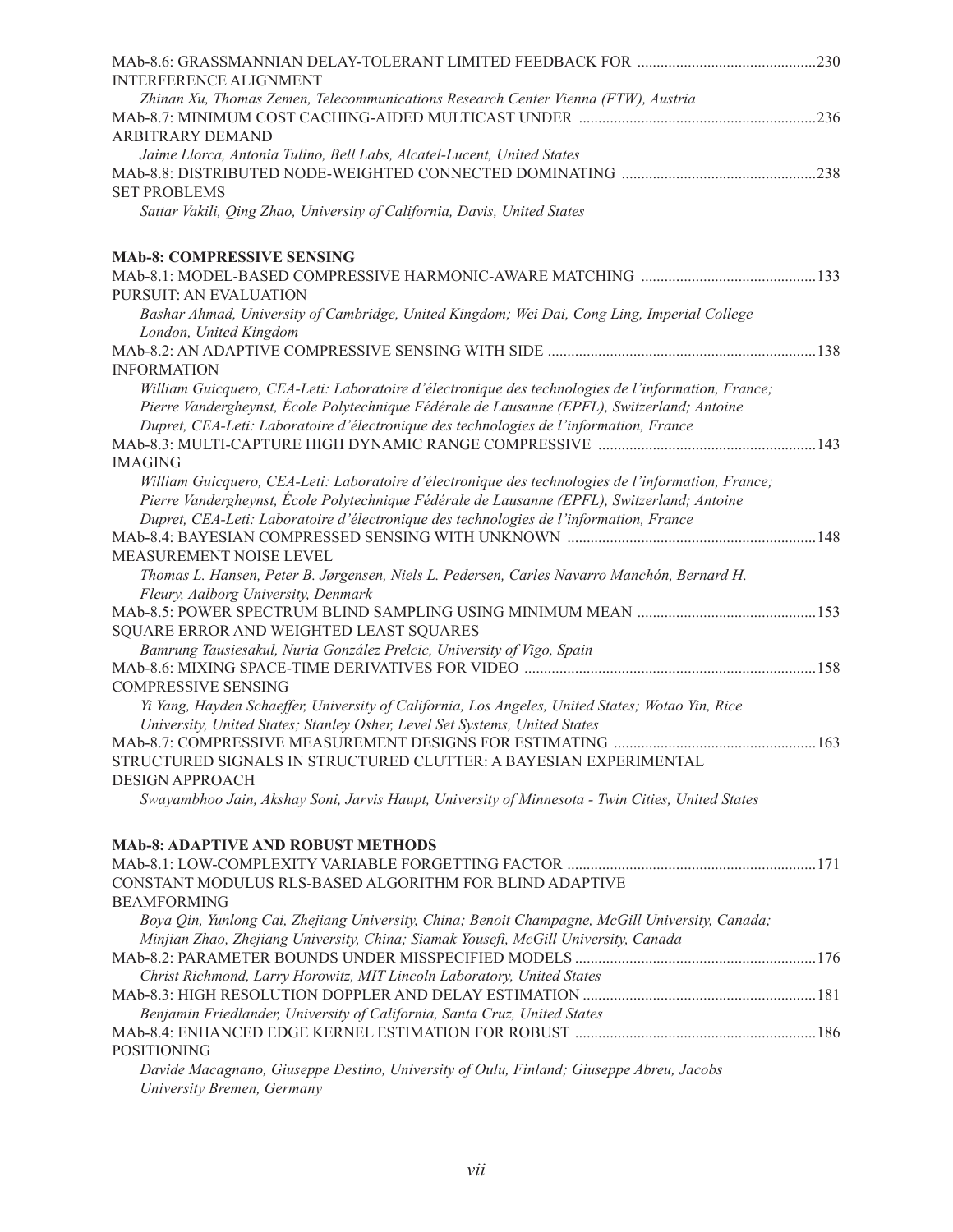| FREQUENCY ESTIMATIONS                                                                             |      |
|---------------------------------------------------------------------------------------------------|------|
| Nizar Tayem, Muhammad Omer, Prince Mohammad Bin Fahd University, Saudi Arabia; Hiren Gami,        |      |
| ITT Technical Institute, United States; Jamal Nayfeh, Prince Mohammad Bin Fahd University, Saudi  |      |
| Arabia                                                                                            |      |
|                                                                                                   |      |
| TIME DELAY AND FREQUENCY ESTIMATION                                                               |      |
| Nizar Tayem, Muhammad Omer, Syed Raza, Mohammad Lakkis, Jamal Nayfeh, Prince Mohammad Bin         |      |
| Fahd University, Saudi Arabia                                                                     |      |
|                                                                                                   | .200 |
| FREQUENCY OFFSETS FROM THE PERSPECTIVE OF POINT SPREAD FUNCTION                                   |      |
| Li Ding, Changchang Liu, Weidong Chen, University of Science and Technology of China, China       |      |
|                                                                                                   | .205 |
| PARTIALLY-UPDATED SIGNAL AND PARAMETER ESTIMATION ALGORITHMS BASED                                |      |
| ON SUBSPACE OPTIMIZATION CONSTRAINTS                                                              |      |
| Brian Agee, B3 Advanced Communication Systems, United States                                      |      |
| <b>MAb-8: BIOLOGICAL IMAGE ANALYSIS</b>                                                           |      |
|                                                                                                   |      |
| HCG LEVEL IN NOVEL FABRIC-BASED HOME PREGNANCY TEST KITS                                          |      |
| Manasa K, Manasa Priya K V S N L, Sadhana Reddy Sadu, Sumohana Channappayya,                      |      |
| Sivaramakrishna Vanjari, Indian Institute of Technology Hyderabad, India; Dhananjaya Dendukuri,   |      |
| Swathy Sridharan, Tripurari Choudhary, Paridhi Bhandari, Achira Labs, India                       |      |
|                                                                                                   | 248  |
| BY MAPPING LOCATIONAL, STRUCTURAL AND FUNCTIONAL ATTRIBUTES                                       |      |
| Brian O'Donnell, Alexander Maurer, Antonia Papandreou-Suppappola, Arizona State University,       |      |
| <b>United States</b>                                                                              |      |
|                                                                                                   |      |
| AND LOW-RANK MATRIX COMPLETION                                                                    |      |
| Aminmohammad Roozgard, Nafise Barzigar, Pramode Verma, Samuel Cheng, University of Oklahoma,      |      |
| <b>United States</b>                                                                              |      |
|                                                                                                   | .258 |
| <b>COHERENCE TOMOGRAPHY IMAGES</b>                                                                |      |
| Sohini Roychowdhury, Dara D. Koozekanani, Keshab K. Parhi, University of Minnesota, United States |      |
|                                                                                                   |      |
| PARTIAL ASYMMETRY FROM HIGH SPEED IMAGE SEQUENCES                                                 |      |
| Jasmin Gonzalez, Sally Wood, Yuling Yan, Santa Clara University, United States                    |      |
|                                                                                                   |      |
| HISTOLOGICAL IMAGES USING SHEARLET TRANSFORM                                                      |      |
| Hadi Rezaeilouyeh, Mohammad H. Mahoor, University of Denver, United States; Francisco La Rosa,    |      |
| University of Colorado, United States; Jun Jason Zhang, University of Denver, United States       |      |
| <b>MPa-1: MASSIVE MIMO</b>                                                                        |      |
|                                                                                                   |      |
| CHANNEL WITH MASSIVE ARRAYS                                                                       |      |
| Hien Quoc Ngo, Erik G. Larsson, Linköping University, Sweden                                      |      |
|                                                                                                   |      |
| Xiang Gao, Fredrik Tufvesson, Ove Edfors, Lund University, Sweden                                 |      |
|                                                                                                   |      |
| ALLOCATION SCHEME FOR DOWNLINK MASSIVE MIMO SYSTEMS                                               |      |
| Shahram Zarei, Wolfgang Gerstacker, Robert Schober, University of Erlangen-Nuernberg, Germany     |      |
| <b>MPa-2: WIRELESS SECURITY</b>                                                                   |      |
|                                                                                                   |      |
| MULTIPLE ACCESS WIRETAP CHANNEL                                                                   |      |
| Jianwei Xie, Sennur Ulukus, University of Maryland, United States                                 |      |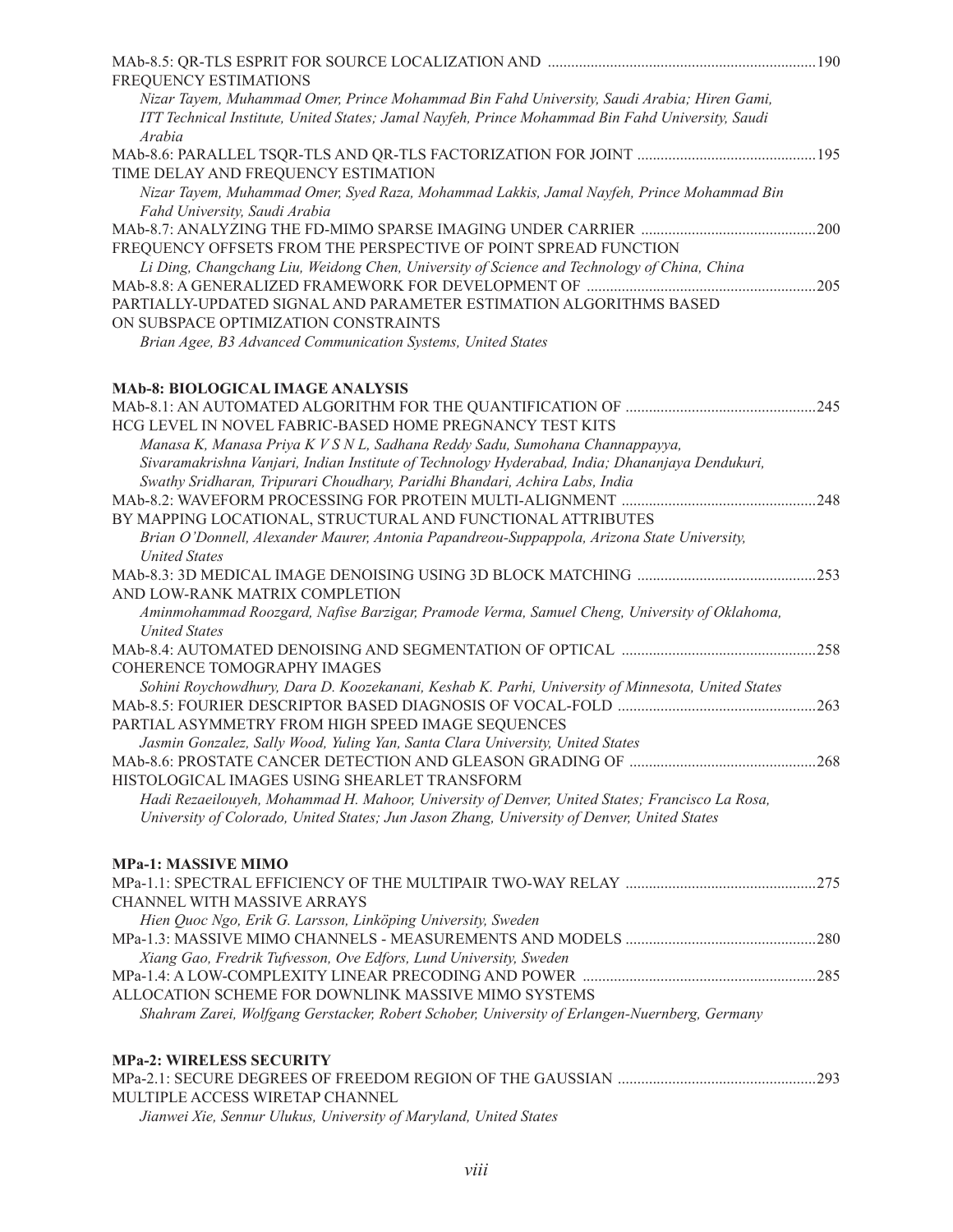|                                                                                                               | .298 |
|---------------------------------------------------------------------------------------------------------------|------|
| PHYSICAL LAYER SECURITY IN MULTI-ANTENNA SCENARIOS                                                            |      |
| Gianni Pasolini, Davide Dardari, University of Bologna, Italy; Giuseppe Abreu, Stefano Severi,                |      |
| Jacobs University, Germany                                                                                    |      |
|                                                                                                               |      |
| João Almeida, João Barros, Faculdade de Engenharia da Universidade do Porto, Portugal                         |      |
| WIRELESS NETWORKS WITH SECRECY                                                                                |      |
| Andrea Conti, ENDIF, Universita' di Ferrara, Italy; Alberto Rabbachin, Massachusetts Institute of             |      |
| Technology, United States; Jemin Lee, Singapore University of Technology and Design, Singapore;               |      |
| Moe Win, Massachusetts Institute of Technology, United States                                                 |      |
| MPa-3: BLIND SOURCE SEPARATION AND DECONVOLUTION                                                              |      |
|                                                                                                               |      |
| Henrik Ohlsson, Allen Y. Yang, Roy Dong, S. Shankar Sastry, University of California, Berkeley, United        |      |
| <i>States</i>                                                                                                 |      |
|                                                                                                               | .320 |
| Santosh Vempala, Ying Xiao, Georgia Institute of Technology, United States                                    |      |
| <b>MPa-4: NETWORK OPTIMIZATION AND CONTROL</b>                                                                |      |
|                                                                                                               |      |
| <b>PERSPECTIVE</b>                                                                                            |      |
| Shengbo Chen, Ness Shroff, Prasun Sinha, The Ohio State University, United States                             |      |
|                                                                                                               |      |
| NETWORK BANDWIDTH PROCESS                                                                                     |      |
| Parisa Mansourifard, Bhaskar Krishnamachari, University of Southern California, United States; Tara           |      |
| Javidi, University of california, San Diego, United States                                                    |      |
|                                                                                                               |      |
| SERVICE COST IN NON-ASYMPTOTIC OPERATING REGIMES                                                              |      |
| Bin Li, Ozgur Dalkilic, Atilla Eryilmaz, The Ohio State University, United States                             |      |
|                                                                                                               | .342 |
| HETEROGENEOUS WIRELESS NETWORKS                                                                               |      |
| Cheng Chen, Randall Berry, Michael Honig, Vijay Subramanian, Northwestern University, United<br><b>States</b> |      |
|                                                                                                               |      |
| <b>MPa-5: EXTRACTING INFORMATION FROM ELECTROPHYSIOLOGY DATA</b>                                              |      |
| Eftychios A. Pnevmatikakis, Josh Merel, Ari Pakman, Liam Paninski, Columbia University, United                |      |
| <b>States</b>                                                                                                 |      |
|                                                                                                               |      |
| <b>DURING LANGUAGE PROCESSING</b>                                                                             |      |
| Tingting Xu, University of Minnesota, United States; Massoud Stephane, Oregon Health & Science                |      |
| University, United States; Keshab K. Parhi, University of Minnesota, United States                            |      |
|                                                                                                               |      |
| Urs Koster, Bruno Olshausen, University of California, Berkeley, United States; Charles Gray,                 |      |
| Montana State University Bozeman, United States                                                               |      |
|                                                                                                               |      |
| Tao Hu, Zaid Towfic, Cengiz Pehlevan, Dmitri Chklovskii, Janelia Farm, HHMI, United States; Alex              |      |
| Genkin, AVG Consulting, United States                                                                         |      |
| <b>MPa-6: SMART GRID SIGNAL PROCESSING</b>                                                                    |      |
|                                                                                                               |      |
| DISTRIBUTION SYSTEMS VIA SEMIDEFINITE RELAXATION                                                              |      |
| $H/d_{\text{max}}$ $C_{\text{max}}$ $D$ $C_{\text{max}}$                                                      |      |

*Emiliano Dall'Anese, Georgios B. Giannakis, University of Minnesota, United States*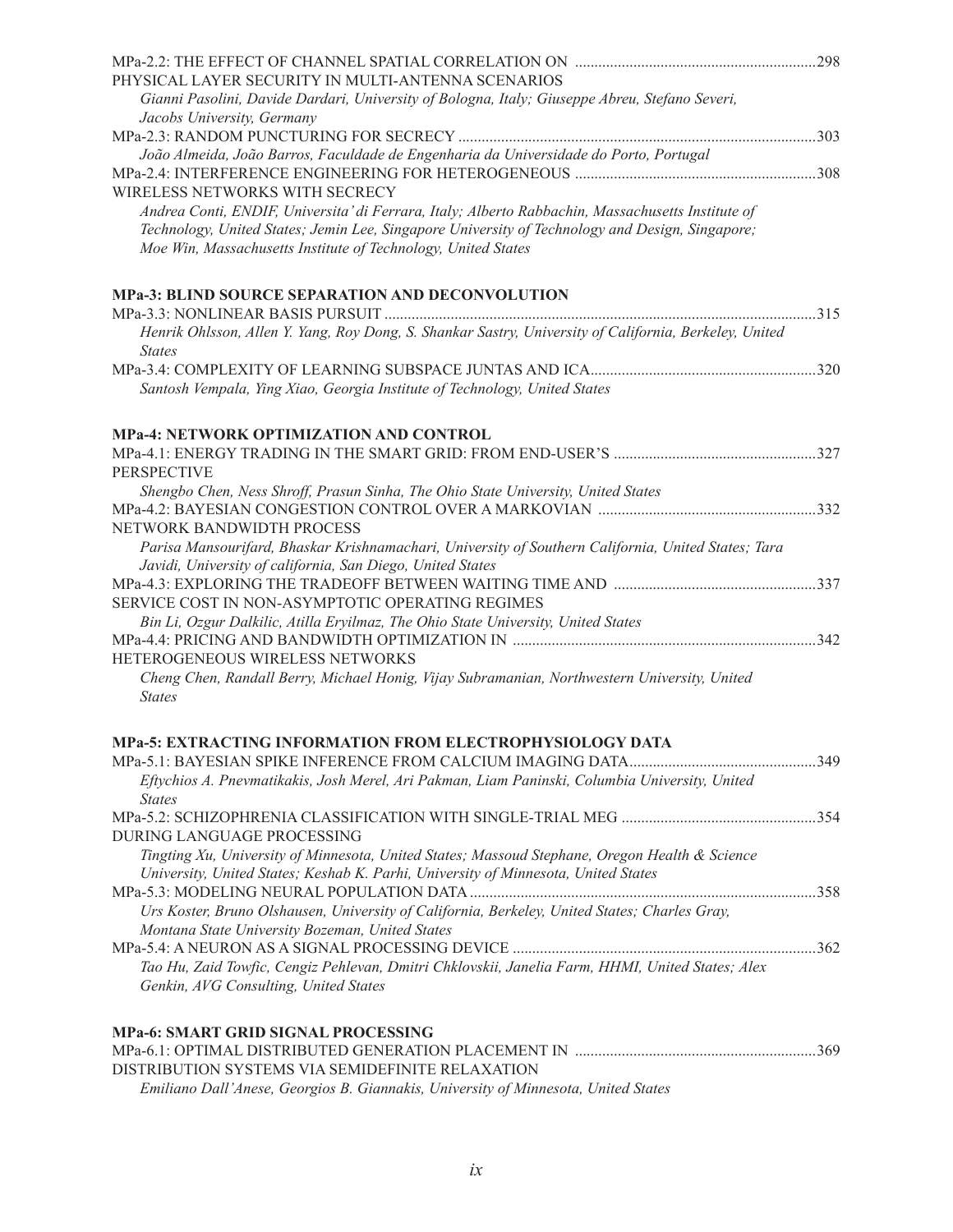| MODEL FOR ELECTRIC VEHICLE SCHEDULING                                                             |  |
|---------------------------------------------------------------------------------------------------|--|
| Mahnoosh Alizadeh, University of California, Davis, United States; George Kesidis, Pennsylvania   |  |
| State University, United States; Anna Scaglione, University of California, Davis, United States   |  |
|                                                                                                   |  |
| STATE SPACE APPROACH                                                                              |  |
| Yuting Ji, Jinsub Kim, Robert J. Thomas, Lang Tong, Cornell University, United States             |  |
|                                                                                                   |  |
| OCEAN WAVE ENERGY CONVERSION                                                                      |  |
| Basel Alnajjab, Rick S. Blum, Lehigh University, United States                                    |  |
| <b>MPa-7: RECENT PROGRESS IN COMPUTER ARITHMETIC</b>                                              |  |
|                                                                                                   |  |
| ARCHITECTURAL DESCRIPTION                                                                         |  |
| Andrew Becker, David Novo Bruna, Paolo Ienne, École Polytechnique Fédérale de Lausanne (EPFL),    |  |
| Switzerland                                                                                       |  |
|                                                                                                   |  |
| NEWTON-RAPHSON DIVISION                                                                           |  |
| Jean-Michel Muller, CNRS/ENSL/INRIA/UCBL, France                                                  |  |
|                                                                                                   |  |
| <b>CARRY LOOKAHEAD ADDERS</b>                                                                     |  |
| Wesley Chu, Ali Unwala, Pohan Wu, Earl Swartzlander, University of Texas at Austin, United States |  |
|                                                                                                   |  |
| Neil Burgess, David Lutz, ARM Inc., United States                                                 |  |
| <b>MPa-8: WIRELESS SENSOR NETWORKS</b>                                                            |  |
|                                                                                                   |  |
| ALGORITHM FOR COOPERATIVE SIMULTANEOUS LOCALIZATION AND                                           |  |
| <b>SYNCHRONIZATION</b>                                                                            |  |
| Florian Meyer, Vienna University of Technology, Austria; Bernhard Etzlinger, Johannes Kepler      |  |
| University, Austria; Franz Hlawatsch, Vienna University of Technology, Austria; Andreas Springer, |  |
| Johannes Kepler University, Austria                                                               |  |
| PROPAGATION FOR INFERENCE IN WIRELESS SENSOR NETWORKS                                             |  |
| Yao Li, Lara Dolecek, University of California, Los Angeles, United States                        |  |
|                                                                                                   |  |
| AIRBORNE WIRELESS SENSOR NETWORK                                                                  |  |
| Tan Ngo, Murali Tummala, John McEachen, Naval Postgraduate School, United States                  |  |
|                                                                                                   |  |
| NULL BEAMFORMING OVER AD-HOC WIRELESS SENSOR NETWORKS                                             |  |
| Vatsal Sharan, Sudhir Kumar, Rajesh Hegde, Indian Institute Of Technology Kanpur, India           |  |
|                                                                                                   |  |
| ALLOCATION FOR LINEAR DISTRIBUTED ESTIMATION                                                      |  |
| Mohammad Fanaei, Matthew C. Valenti, Natalia A. Schmid, West Virginia University, United States   |  |
| <b>MPa-8: ARRAY SIGNAL PROCESSING</b>                                                             |  |
|                                                                                                   |  |
| ACTIVE AND PASSIVE RF SENSING                                                                     |  |
| Daniel Hack, Lee Patton, Matrix Research, United States; Braham Himed, Air Force Research         |  |
| Laboratory, United States                                                                         |  |
|                                                                                                   |  |
| SELF-CALIBRATION BASED ON HYBRID CRAMER-RAO BOUND IN MIMO RADAR                                   |  |
| Peilin Sun, Jun Tang, Shuang Wan, Ning Zhang, Tsinghua University, China                          |  |
|                                                                                                   |  |
| MULTI-HYPOTHESIS SINGLE-CLUSTER PHD FILTERING                                                     |  |
| Li Li, Jeff Krolik, Duke University, United States                                                |  |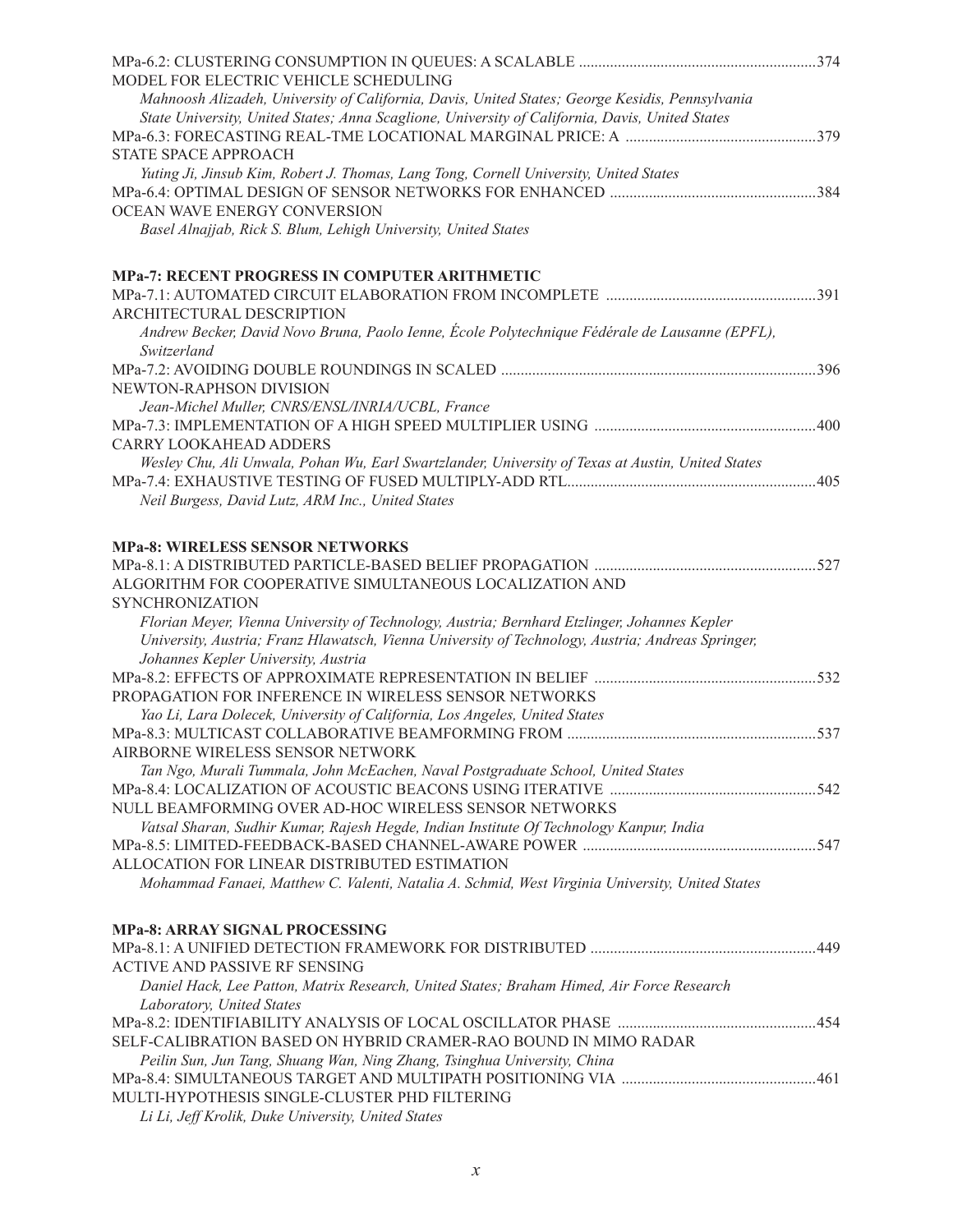| Philippos Karagiannakis, Stephan Weiss, University of Strathclyde, United Kingdom                                                           |  |
|---------------------------------------------------------------------------------------------------------------------------------------------|--|
| Jani Saloranta, Davide Macagnano, University of Oulu, Finland; Giuseppe Abreu, Jacobs University,                                           |  |
| Germany                                                                                                                                     |  |
| ANGLE-OF-ARRIVAL MEASUREMENTS FROM A MOVING SENSOR SYSTEM                                                                                   |  |
| Neda Adib, Scott Douglas, Southern Methodist University, United States                                                                      |  |
|                                                                                                                                             |  |
| Suk-seung Hwang, Goo-Rak Kwon, Jae-young Pyun, Seokjoo Shin, Chosun University, Republic of                                                 |  |
| Korea                                                                                                                                       |  |
| MPa-8: SPEECH, AUDIO, IMAGE, AND VIDEO PROCESSING                                                                                           |  |
|                                                                                                                                             |  |
| USING LP RESIDUAL CEPSTRUM                                                                                                                  |  |
| Karan Nathwani, Harish Padaki, Rajesh M. Hegde, Indian Institute of Technology Kanpur, India                                                |  |
|                                                                                                                                             |  |
| BY EXEMPLAR-BASED SPARSE REPRESENTATION                                                                                                     |  |
|                                                                                                                                             |  |
| Ikuo Degawa, Kei Sato, Masaaki Ikehara, Keio University, Japan                                                                              |  |
|                                                                                                                                             |  |
| Golrokh Mirzaei, Mohsin M. Jamali, University of Toledo, United States; Peter V. Gorsevski, Joseph                                          |  |
| Firazado, Verner P. Bingman, Bowling Green State University, United States                                                                  |  |
| <b>STRUCTURE</b>                                                                                                                            |  |
| Myra Nam, Rhonda Phillips, MIT Lincoln Laboratory, United States                                                                            |  |
|                                                                                                                                             |  |
| DOWNWELLING RADIANCE IN THERMAL INFRARED PURE-PIXEL HYPERSPECTRAL                                                                           |  |
| <b>IMAGES</b>                                                                                                                               |  |
| Jacob H Gunther, Todd K. Moon, Matt Stites, Utah State University, United States; Gustavious P.                                             |  |
| Williams, Brigham Young University, United States                                                                                           |  |
|                                                                                                                                             |  |
| <b>COMPRESSIVE SENSING</b>                                                                                                                  |  |
| M. Salman Asif, Felix Fernandes, Samsung Research America, United States; Justin Romberg, Georgia<br>Institute of Technology, United States |  |
| <b>MPa-8: DISTRIBUTED SIGNAL PROCESSING</b>                                                                                                 |  |
|                                                                                                                                             |  |
| TRANSMISSION OF NOISY SENSOR MEASUREMENTS                                                                                                   |  |
| Yuan Wang, Haonan Wang, Louis Scharf, Colorado State University, United States                                                              |  |
|                                                                                                                                             |  |
| INNOVATIONS FOR DISTRIBUTED COMPRESSED SENSING                                                                                              |  |
| Diego Valsesia, Giulio Coluccia, Enrico Magli, Politecnico di Torino, Italy                                                                 |  |
|                                                                                                                                             |  |
|                                                                                                                                             |  |
| SENSOR NETWORKS VIA COMPRESSED SENSING                                                                                                      |  |
| Markus Leinonen, Marian Codreanu, Markku Juntti, University of Oulu, Finland                                                                |  |
|                                                                                                                                             |  |
| <b>KALMAN FILTER</b>                                                                                                                        |  |
| Venkata Pathuri Bhuvana, Alpen-Adria University, Austria; Melanie Schranz, Alpen Adria University,                                          |  |
| Austria; Mario Huemer, Johannes Kepler University, Austria; Bernhard Rinner, Alpen-Adria                                                    |  |
| University, Austria                                                                                                                         |  |
|                                                                                                                                             |  |
| <b>NETWORKS</b>                                                                                                                             |  |
| Xue Zhang, Cihan Tepedelenlioglu, Mahesh Banavar, Andreas Spanias, Arizona State University,                                                |  |
| <b>United States</b>                                                                                                                        |  |
|                                                                                                                                             |  |
| Sai Zhang, Cihan Tepedelenlioglu, Mahesh Banavar, Andreas Spanias, Arizona State University,                                                |  |
| <b>United States</b>                                                                                                                        |  |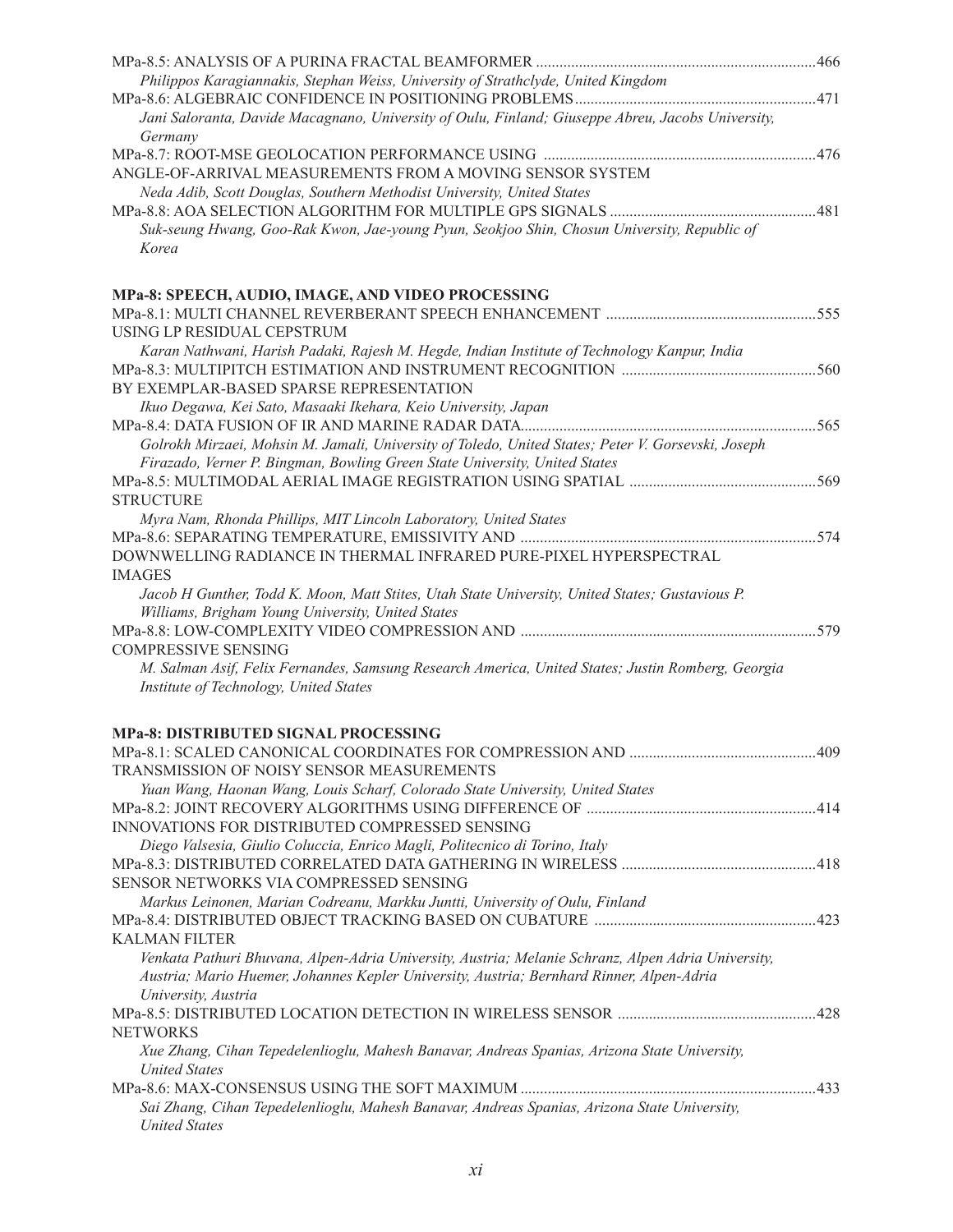| FOR DISTRIBUTED ESTIMATION OVER NETWORKS                                                            |  |
|-----------------------------------------------------------------------------------------------------|--|
| Jun-Taek Kong, Jae-Woo Lee, Woo-Jin Song, Pohang University of Science and Technology, Republic     |  |
| of Korea                                                                                            |  |
|                                                                                                     |  |
| WIRELESS SENSOR NETWORKS                                                                            |  |
| Daniel Parker, Milica Stojanovic, Northeastern University, United States; Christopher Yu, Draper    |  |
| Laboratory, United States                                                                           |  |
|                                                                                                     |  |
| <b>MPa-8: HARDWARE IMPLEMENTATION</b>                                                               |  |
|                                                                                                     |  |
| FOR USE IN SPACE-BASED SOFTWARE DEFINED RADIO APPLICATIONS                                          |  |
| Nehemya Cohen, James Whitney, II, Dontae Ryan, Michel Reece, Morgan State University, United        |  |
| <b>States</b>                                                                                       |  |
| <b>AUTONOMOUS RADIO RECEIVERS</b>                                                                   |  |
| Gian Carlo Cardarilli, Marco Re, Ilir Shuli, University of Rome Tor Vergata, Italy; Lorenzo Simone, |  |
| Thales Alenia Space, Italy; Luca Di Nunzio, University of Rome Tor Vergata, Italy                   |  |
|                                                                                                     |  |
| Erica Daly, Jennifer Bernhard, University of Illinois at Urbana-Champaign, United States            |  |
|                                                                                                     |  |
| NEAR-OPTIMAL MIMO DECODERS                                                                          |  |
| Mohamed A. El-Aziz, Cairo University / Varkon Semiconductors, Egypt; Karim Seddik, Ayman Alezabi,   |  |
| American University in Cairo, Egypt; Mohamed Nafie, Cairo University / Varkon Semiconductors,       |  |
| Egypt                                                                                               |  |
|                                                                                                     |  |
| AND THEIR VLSI IMPLEMENTATION FOR LDPC AND CONVOLUTIONAL CODES                                      |  |
| Ahmed Refaey Hussein, University of Western Ontario, Canada; Sébastien Roy, Université de           |  |
| Sherbrooke, Canada; Isabelle Laroche, Benoit Gosselin, Université Laval, Canada                     |  |
|                                                                                                     |  |
| THE LTE AND LTE-A STANDARDS                                                                         |  |
| Mohamed Omar, Cairo University / Varkon Semiconductors, Egypt; Ahmed El-Mahmoudy, Varkon            |  |
| Semiconductors, Egypt; Karim Seddik, Ayman Elezabi, American University in Cairo, Egypt             |  |
|                                                                                                     |  |
| CONVOLUTION OF FINITE LENGTH SEQUENCES                                                              |  |
| Soumak Mookherjee, Linda DeBrunner, Victor DeBrunner, Florida State University, United States       |  |
|                                                                                                     |  |
| SQUARES, OF CROSS-CORRELATIONS OF BIPOLAR SEQUENCES WITH<br>APPLICATIONS TO CDMA                    |  |
| Ayman Elezabi, American University in Cairo, Egypt                                                  |  |
|                                                                                                     |  |
| <b>MPb-1: DISTRIBUTED COHERENT MIMO</b>                                                             |  |
|                                                                                                     |  |
| DISTRIBUTED TRANSMIT BEAMFORMING                                                                    |  |
| Adam R. Margetts, Eric G. Torkildson, Rebekah Bartlett, Shawn Kraut, Massachusetts Institute of     |  |
| Technology, United States                                                                           |  |
|                                                                                                     |  |
| <b>COLLECTED DATA</b>                                                                               |  |
| Patrick Bidigare, BBN Technologies, United States; D. Richard Brown III, Worcester Polytechnic      |  |
| Institute, United States; Shawn Kraut, MIT Lincoln Laboratory, United States; Upamanyu Madhow,      |  |
| University of California, Santa Barbara, United States                                              |  |
|                                                                                                     |  |
| RECEPTION WITH HARD DECISION EXCHANGES                                                              |  |
| Rui Wang, D. Richard Brown III, Min Ni, Worcester Polytechnic Institute, United States; Upamanyu    |  |
| Madhow, University of California, Santa Barbara, United States; Patrick Bidigare, BBN Technologies, |  |
| <b>United States</b>                                                                                |  |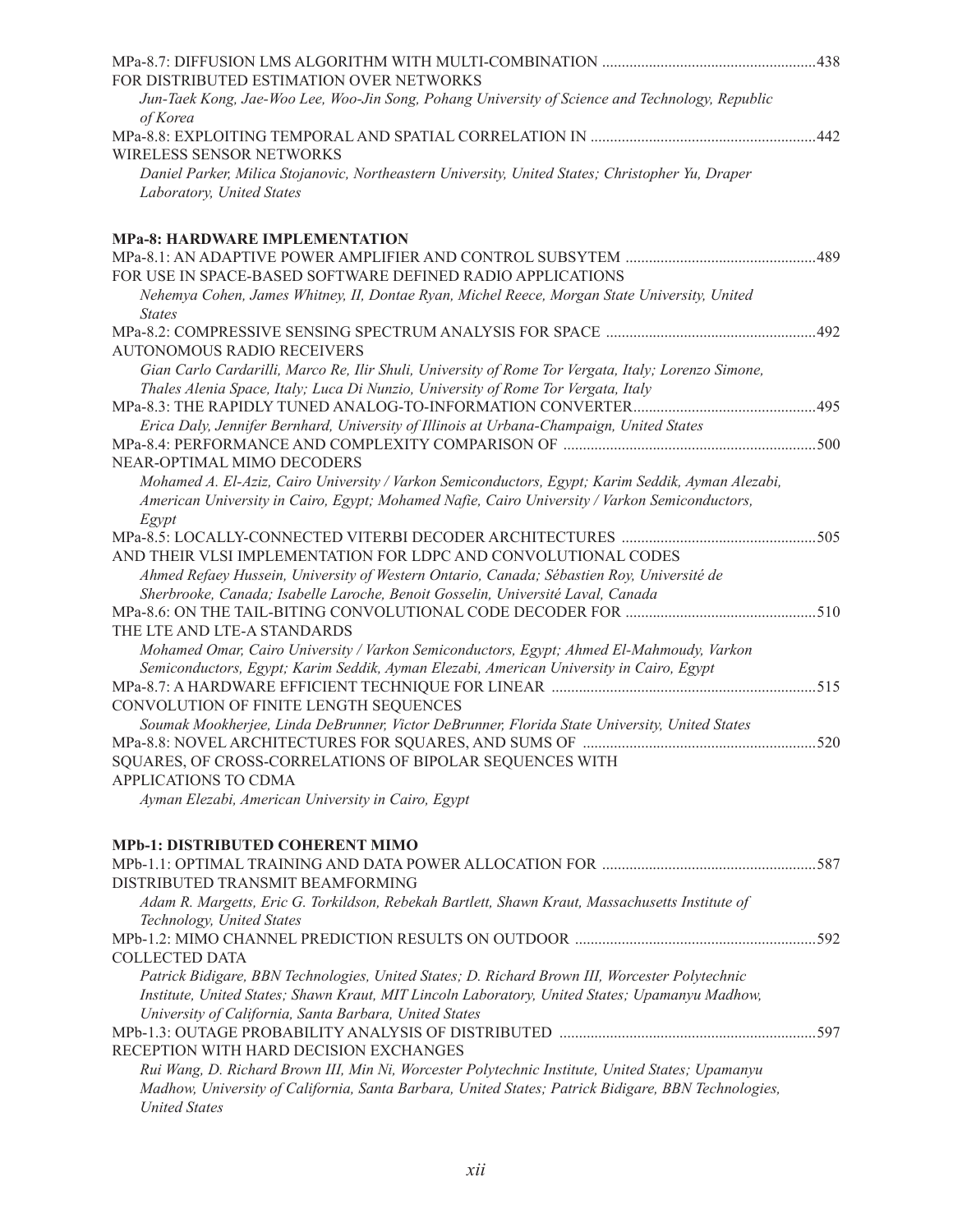| David J. Love, Junil Choi, Purdue University, United States; Patrick Bidigare, BBN Technologies,<br><b>United States</b>            |             |
|-------------------------------------------------------------------------------------------------------------------------------------|-------------|
| <b>MPb-2: ENERGY HARVESTING AND TRANSFER</b>                                                                                        |             |
| ENERGY STORAGE AND PROCESSING COST                                                                                                  |             |
| Omur Ozel, Khurram Shahzad, Sennur Ulukus, University of Maryland, United States                                                    |             |
|                                                                                                                                     |             |
| <b>ENERGY HARVESTING NODES</b>                                                                                                      |             |
| Burak Varan, Aylin Yener, Pennsylvania State University, United States                                                              |             |
| NETWORKS, NEAR-FIELD COMMUNICATION, AND SIDE-CHANNEL ATTACKS                                                                        |             |
| Max Regan, Pulkit Grover, Carnegie Mellon University, United States                                                                 |             |
|                                                                                                                                     |             |
| <b>BROADBAND CHANNELS: FIXED CODING RATES</b>                                                                                       |             |
| Kaibin Huang, The University of Hong Kong, Hong Kong SAR of China; Erik G. Larsson, Linköping<br>University, Hong Kong SAR of China |             |
| MPb-3: DISTRIBUTED SIGNAL PROCESSING AND LEARNING                                                                                   |             |
| <b>CAPACITY</b>                                                                                                                     |             |
| Subhro Das, Jose M. F. Moura, Carnegie Mellon University, United States                                                             |             |
| <b>LOCALIZATION AND TRACKING</b>                                                                                                    |             |
| Jun Ye Yu, Deniz Ustebay, McGill University, Canada; Stephane Blouin, DRDC, Atlantic Research                                       |             |
| Centre, Canada; Michael Rabbat, Mark Coates, McGill University, Canada                                                              |             |
|                                                                                                                                     |             |
| <b>CLUSTERING SENSOR DATA</b><br>Jia Chen, Ioannis Schizas, University of Texas at Arlington, United States                         |             |
|                                                                                                                                     |             |
| MPb-4: NETWORK CODING AND COMPRESSION                                                                                               |             |
|                                                                                                                                     |             |
| <b>COMBINATORIAL DESIGNS</b>                                                                                                        |             |
| Oktay Olmez, Aditya Ramamoorthy, Iowa State University, United States                                                               |             |
| MPb-4.2: NETWORK CODED STORAGE WITH MULTI-RESOLUTION<br><b>CODES</b>                                                                | $\dots 652$ |
| Ulric Ferner, Tong Wang, Muriel Médard, Massachusetts Institute of Technology, United States                                        |             |
| MPb-5: OPTIMIZATION IN (BIO)MEDICAL IMAGING                                                                                         |             |
|                                                                                                                                     |             |
| Zhimin Peng, Ming Yan, Wotao Yin, University of California, Los Angeles, United States                                              |             |
| ALGORITHM COMPARISON                                                                                                                |             |
| Rick Chartrand, Los Alamos National Laboratory, United States; Emil Y. Sidky, Xiaochuan Pan,                                        |             |
| University of Chicago, United States                                                                                                |             |
|                                                                                                                                     |             |
| APPROXIMATIONS FOR IMAGE PROCESSING                                                                                                 |             |
| Julianne Chung, Matthias Chung, Virginia Tech, United States                                                                        |             |
| MPb-6: STATISTICAL SIGNAL PROCESSING                                                                                                |             |
|                                                                                                                                     |             |
| NOISE: DOES DEPENDENCY ALWAYS IMPLY REDUNDANCY?<br>Fangrong Peng, Biao Chen, Syracuse University, United States                     |             |
|                                                                                                                                     |             |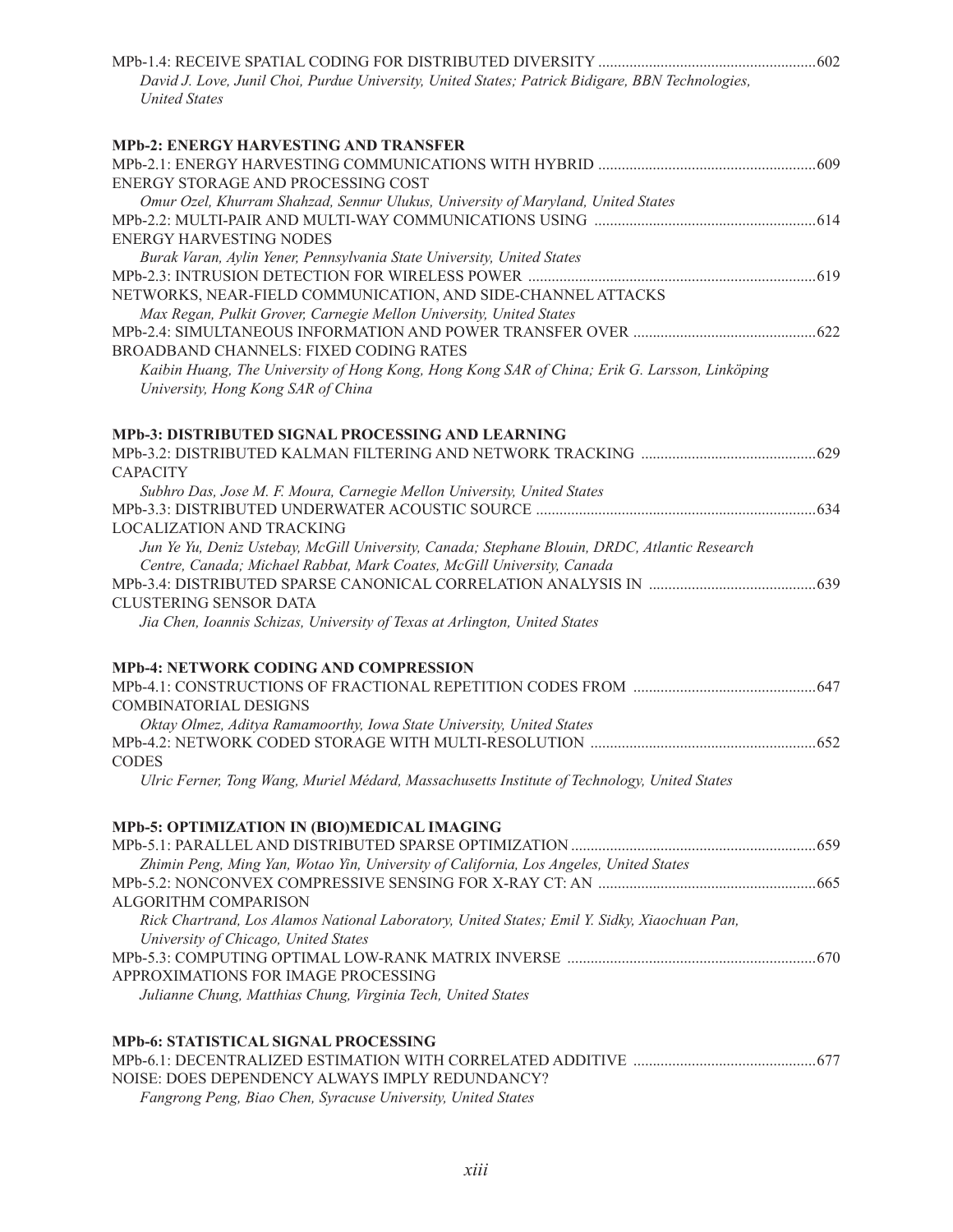| SUPPORT COVARIANCE MATRIX ESTIMATION IN ANGULAR CENTRAL GAUSSIAN                                                                                |      |
|-------------------------------------------------------------------------------------------------------------------------------------------------|------|
| <b>DISTRIBUTIONS</b><br>Olivier Besson, University of Toulouse-ISAE, France; Yuri Abramovich, W R Systems, Ltd., United                         |      |
| <b>States</b>                                                                                                                                   |      |
|                                                                                                                                                 |      |
| Yuejie Chi, The Ohio State University, United States; Yuxin Chen, Stanford University, United States                                            |      |
|                                                                                                                                                 |      |
| UNDER JOINT TOEPLITZ AND RANK CONSTRAINTS                                                                                                       |      |
| Bosung Kang, Vishal Monga, Pennsylvania State University, United States; Muralidhar Rangaswamy,<br>Air Force Research Laboratory, United States |      |
| <b>MPb-7: 3D CONTENT PROCESSING</b>                                                                                                             |      |
|                                                                                                                                                 | .699 |
| VIDEO PLUS DEPTH                                                                                                                                |      |
| Giovanni Petrazzuoli, Institut Mines-Telecom, Telecom-ParisTech, France; Thomas Maugey, École                                                   |      |
| Polytechnique Fédérale de Lausanne (EPFL), Switzerland; Marco Cagnazzo, Béatrice Pesquet-                                                       |      |
| Popescu, Institut Mines-Telecom, Telecom-ParisTech, France                                                                                      |      |
|                                                                                                                                                 |      |
| MULTI-VIEW IMAGES                                                                                                                               |      |
| Thomas Maugey, École Polytechnique Fédérale de Lausanne (EPFL), Switzerland; Antonio Ortega,                                                    |      |
| University of Southern California, United States; Pascal Frossard, École Polytechnique Fédérale de                                              |      |
| Lausanne (EPFL), Switzerland                                                                                                                    |      |
|                                                                                                                                                 |      |
| PHASE-SHIFTING HOLOGRAMS                                                                                                                        |      |
| Yafei Xing, Béatrice Pesquet-Popescu, Frédéric Dufaux, TELECOM ParisTech, France                                                                |      |
| <b>TAa-1: MIMO COMMUNICATIONS</b>                                                                                                               |      |
|                                                                                                                                                 |      |
| DISTRIBUTED MIMO                                                                                                                                |      |
| Joseph Liberti, John Koshy, Applied Communication Sciences, United States                                                                       |      |
|                                                                                                                                                 |      |
| LONG-RANGE MM-WAVE MIMO CHANNELS USING RANDOMLY DISTRIBUTED                                                                                     |      |
| <b>RELAYS</b>                                                                                                                                   |      |
| Andrew Irish, University of California, Santa Barbara, United States; Francois Quitin, Nanyang                                                  |      |
| Technological University, Singapore; Upamanyu Madhow, Mark Rodwell, University of California,                                                   |      |
| Santa Barbara, United States                                                                                                                    |      |
|                                                                                                                                                 |      |
| DECISION FEEDBACK EQUALIZER WITH SPATIAL DIVERSITY IN UNDERWATER                                                                                |      |
| <b>ACOUSTIC CHANNELS</b>                                                                                                                        |      |
| Xiang Zou, James Ritcey, Daniel Rouseff, University of Washington, United States                                                                |      |
| TAa-2: STOCHASTIC GEOMETRY AND RANDOM NETWORKS                                                                                                  |      |
|                                                                                                                                                 |      |
| NETWORKS WITH ARBITRARY FADING DISTRIBUTION                                                                                                     |      |
| Xinchen Zhang, Martin Haenggi, University of Notre Dame, United States                                                                          |      |
|                                                                                                                                                 |      |
| METRICS WITH APPLICATION TO D2D AND CARRIER AGGREGATION                                                                                         |      |
| Xingqin Lin, Jeffrey Andrews, University of Texas at Austin, United States                                                                      |      |
|                                                                                                                                                 |      |
| Satyanarayana Vuppala, Giuseppe Abreu, Jacobs University, Germany                                                                               |      |
|                                                                                                                                                 |      |
| <b>ADAPTIVE GEOMETRIC POLICIES</b>                                                                                                              |      |
| Francois Baccelli, University of Texas at Austin, United States; Anastasios Giovanidis, INRIA, France                                           |      |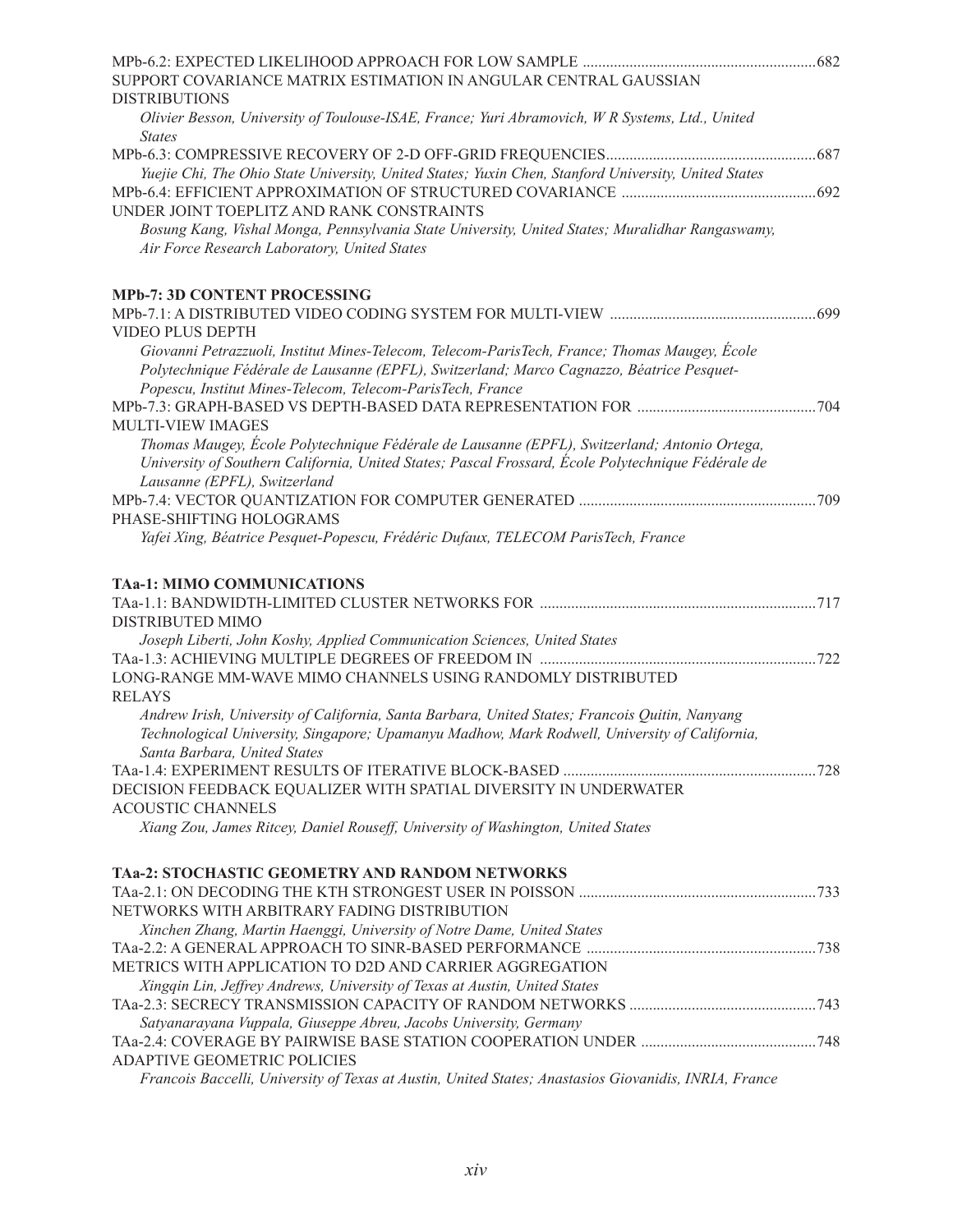| TAa-3: ACTIVE SENSING AND LEARNING                                                                                      |     |
|-------------------------------------------------------------------------------------------------------------------------|-----|
|                                                                                                                         |     |
| <b>GROUP SAMPLING</b>                                                                                                   |     |
| Ali Tajer, Wayne State University, United States; H. Vincent Poor, Princeton University, United States                  |     |
|                                                                                                                         |     |
| RECOGNITION EXAMPLE                                                                                                     |     |
| James Huang, Mark Neifeld, Amit Ashok, University of Arizona, United States                                             |     |
|                                                                                                                         |     |
| ADAPTIVE COMPRESSIVE MEASUREMENTS                                                                                       |     |
| Akshay Krishnamuthy, James Sharpnack, Aarti Singh, Carnegie Mellon University, United States                            |     |
| TAa-4: COOPERATION TECHNIQUES FOR WIRELESS NETWORKS                                                                     |     |
|                                                                                                                         |     |
| MOBILITY IN LARGE-SCALE DOWNLINK SYSTEMS                                                                                |     |
| Axel Müller, Supélec, France; Emil Björnson, KTH Royal Institute of Technology, Sweden; Romain                          |     |
| Couillet, Mérouane Debbah, Supélec, France                                                                              |     |
|                                                                                                                         |     |
| MULTI-USER MIMO SYSTEMS                                                                                                 |     |
| Alessio Zappone, Pan Cao, Eduard Jorswieck, Dresden University of Technology, Germany                                   |     |
|                                                                                                                         |     |
| Jeppe Krigslund, Jonas Hansen, Morten V. Pedersen, Daniel E. Lucani, Frank H. P. Fitzek, Aalborg<br>University, Denmark |     |
|                                                                                                                         |     |
| Sanjay Goyal, Pei Liu, Polytechnic Institute of New York University, United States; Ozgur Gurbuz,                       |     |
| Sabanci University, United States; Elza Erkip, Shivendra Panwar, Polytechnic Institute of New York                      |     |
| University, United States                                                                                               |     |
| TAa-5: SIGNAL PROCESSING IN MEG AND EEG                                                                                 |     |
|                                                                                                                         |     |
| <b>EPILEPSY PATIENTS</b>                                                                                                |     |
| Yunfeng Lu, University of Minnesota, United States; Gregory Worrell, Mayo Clinic, United States;                        |     |
| Huishi Zhang, Abbas Sohrabpour, Bin He, University of Minnesota, United States                                          |     |
|                                                                                                                         | 798 |
| <b>USING THE ARCH MODEL</b>                                                                                             |     |
| Syed Ashrafulla, Justin P Haldar, University of Southern California, United States; John C Mosher,                      |     |
| Cleveland Clinic, United States; Richard M Leahy, University of Southern California, United States                      |     |
|                                                                                                                         | 803 |
| EXOGENOUS INPUTS FOR MODELING INTRACEREBRAL RESPONSES TO DIRECT                                                         |     |
| ELECTRICAL STIMULATION OF THE HUMAN BRAIN                                                                               |     |
| Jui-Yang Chang, University of Wisconsin, United States; Andrea Pigorini, Francesca Seregni,                             |     |
| Marcello Massimini, University of Milan, Italy; Lino Nobili, Niguarda Hospital, Italy; Barry Van Veen,                  |     |
| University of Wisconsin, United States                                                                                  |     |
| TAa-6: GEOSPATIAL IMAGE PROCESSING                                                                                      |     |
|                                                                                                                         |     |
| DIMENSIONAL MULTI-SENSOR GEOSPATIAL DATA                                                                                |     |
| Saurabh Prasad, Minshan Cui, University of Houston, United States                                                       |     |
| TAa-7: HETEROGENENOUS AND RECONFIGURABLE COMPUTING                                                                      |     |
|                                                                                                                         |     |
| DEPLOYMENT OF RUNTIME RECONFIGURABLE SYSTEMS                                                                            |     |
| Roman Lysecky, Nathan Sandoval, Sean Whitsitt, Casey Mackin, Jonathan Sprinkle, University of                           |     |
| Arizona, United States                                                                                                  |     |
|                                                                                                                         |     |
| Michael Wu, Guohui Wang, Bei Yin, Christoph Studer, Joseph R. Cavallaro, Rice University, United                        |     |
| <b>States</b>                                                                                                           |     |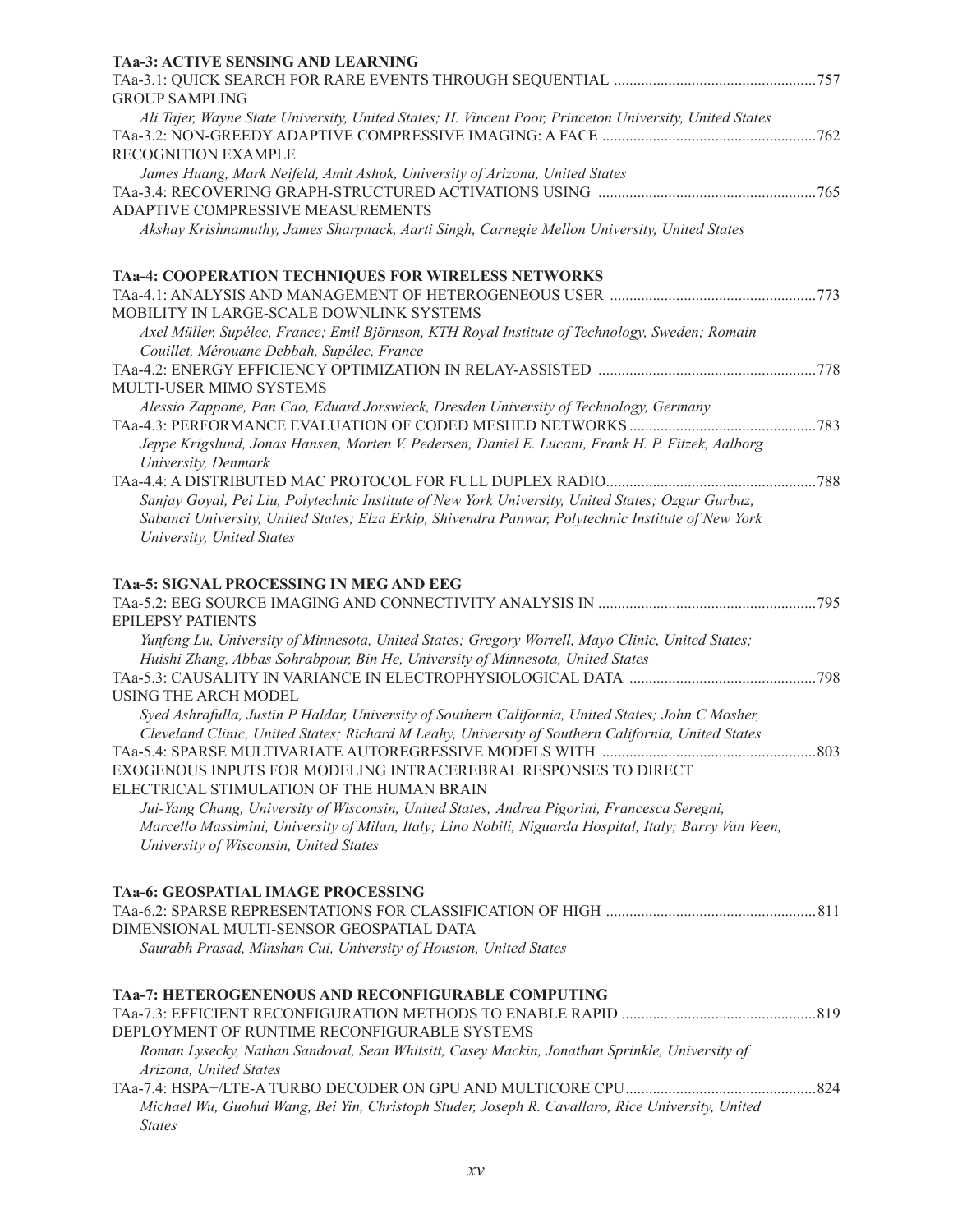| Erbao Li, ETIS ENSEA/univ. Cergy-Pontoise/CNRS, France; Francisco Garcia, Universidad<br>Politecnica de Valencia, Spain; David Declercq, ETIS ENSEA/univ. Cergy-Pontoise/CNRS, France;<br>Kiran Gunnam, Nvidia Corporation, United States; Jesus Omar Lacruz, Javier Valls, Universidad<br>Politecnica de Valencia, Spain<br>CLASSIFIER DISTINGUISHING BFSK FROM QAM AND PSK MODULATIONS<br>Mohammad Bari, Miloš Doroslovacki, George Washington University, United States<br>COORDINATION WITH COOPERATION COSTS<br>Srinivas Yerramalli, Rahul Jain, Urbashi Mitra, University of Southern California, United States<br>SATELLITE SYSTEM SIGNAL TIMING ASSURANCE<br>Kyle Wesson, Brian Evans, Todd Humphreys, University of Texas at Austin, United States<br><b>INFORMATION AS FIDELITY CRITERION</b><br>Andreas Winkelbauer, Gerald Matz, Vienna University of Technology, Austria; Andreas Burg, École<br>Polytechnique Fédérale de Lausanne (EPFL), Switzerland<br>FREQUENCY SUPER-RESOLUTION<br>Ray Maleh, Frank Boyle, L-3 Communications Mission Integration, United States<br>SIGNALING-ASSISTED MODULATION CLASSIFICATION<br>Lars Häring, Christian Kisters, University Duisburg-Essen, Germany<br>Christiane Ngassa, Valentin Savin, CEA-LETI, MINATEC campus, France; David Declercq, ETIS<br>ENSEA/univ. Cergy-Pontoise/CNRS, France<br>Javad Mirzaee, Shahram ShahbazPanahi, University of Ontario Institute of Technology, Canada<br>RANDOMIZED STEPPED FREQUENCY ISAR<br>Peng Song, Huadong Meng, Tianyao Huang, Yimin Liu, Tsinghua University, China<br><b>METHODS</b><br>George-Othon Glentis, University of Peloponnese, Greece; Kexin Zhao, University of Florida, United<br>States; Andreas Jakobsson, Lund University, Sweden; Habti Abeida, University of Taif, Saudi Arabia;<br>Jian Li, University of Florida, United States<br>SENSING AND PATTERN RECONfiGURABLE ANTENNAS<br>Kurt Schab, Erica Daly, Jennifer Bernhard, University of Illinois at Urbana-Champaign, United States<br>SIMULTANEOUS COLLECTIONS OF MOTION CAPTURE AND RADAR DATA<br>Ryan Hersey, Georgia Tech Research Institute, United States; David Bowden, Dustin Bruening, Lamar<br>Westbrook, Air Force Research Laboratory, United States<br>PATTERNS ON OUTDOOR CHANNEL CHARACTERISTICS<br>Hassan El-Sallabi, Mohamed Abdallah, Texas A&M University at Qatar, Qatar; Jean-Francois<br>Chamberland, Texas A&M University, United States; Khalid Qaraqe, Texas A&M University at Qatar,<br>Qatar | <b>TAa-8: COMMUNICATION SYSTEMS I</b>           |  |
|---------------------------------------------------------------------------------------------------------------------------------------------------------------------------------------------------------------------------------------------------------------------------------------------------------------------------------------------------------------------------------------------------------------------------------------------------------------------------------------------------------------------------------------------------------------------------------------------------------------------------------------------------------------------------------------------------------------------------------------------------------------------------------------------------------------------------------------------------------------------------------------------------------------------------------------------------------------------------------------------------------------------------------------------------------------------------------------------------------------------------------------------------------------------------------------------------------------------------------------------------------------------------------------------------------------------------------------------------------------------------------------------------------------------------------------------------------------------------------------------------------------------------------------------------------------------------------------------------------------------------------------------------------------------------------------------------------------------------------------------------------------------------------------------------------------------------------------------------------------------------------------------------------------------------------------------------------------------------------------------------------------------------------------------------------------------------------------------------------------------------------------------------------------------------------------------------------------------------------------------------------------------------------------------------------------------------------------------------------------------------------------------------------------------------------------------------------------------------------------------------|-------------------------------------------------|--|
|                                                                                                                                                                                                                                                                                                                                                                                                                                                                                                                                                                                                                                                                                                                                                                                                                                                                                                                                                                                                                                                                                                                                                                                                                                                                                                                                                                                                                                                                                                                                                                                                                                                                                                                                                                                                                                                                                                                                                                                                                                                                                                                                                                                                                                                                                                                                                                                                                                                                                                   | <b>CODES</b>                                    |  |
|                                                                                                                                                                                                                                                                                                                                                                                                                                                                                                                                                                                                                                                                                                                                                                                                                                                                                                                                                                                                                                                                                                                                                                                                                                                                                                                                                                                                                                                                                                                                                                                                                                                                                                                                                                                                                                                                                                                                                                                                                                                                                                                                                                                                                                                                                                                                                                                                                                                                                                   |                                                 |  |
|                                                                                                                                                                                                                                                                                                                                                                                                                                                                                                                                                                                                                                                                                                                                                                                                                                                                                                                                                                                                                                                                                                                                                                                                                                                                                                                                                                                                                                                                                                                                                                                                                                                                                                                                                                                                                                                                                                                                                                                                                                                                                                                                                                                                                                                                                                                                                                                                                                                                                                   |                                                 |  |
|                                                                                                                                                                                                                                                                                                                                                                                                                                                                                                                                                                                                                                                                                                                                                                                                                                                                                                                                                                                                                                                                                                                                                                                                                                                                                                                                                                                                                                                                                                                                                                                                                                                                                                                                                                                                                                                                                                                                                                                                                                                                                                                                                                                                                                                                                                                                                                                                                                                                                                   |                                                 |  |
|                                                                                                                                                                                                                                                                                                                                                                                                                                                                                                                                                                                                                                                                                                                                                                                                                                                                                                                                                                                                                                                                                                                                                                                                                                                                                                                                                                                                                                                                                                                                                                                                                                                                                                                                                                                                                                                                                                                                                                                                                                                                                                                                                                                                                                                                                                                                                                                                                                                                                                   |                                                 |  |
|                                                                                                                                                                                                                                                                                                                                                                                                                                                                                                                                                                                                                                                                                                                                                                                                                                                                                                                                                                                                                                                                                                                                                                                                                                                                                                                                                                                                                                                                                                                                                                                                                                                                                                                                                                                                                                                                                                                                                                                                                                                                                                                                                                                                                                                                                                                                                                                                                                                                                                   |                                                 |  |
|                                                                                                                                                                                                                                                                                                                                                                                                                                                                                                                                                                                                                                                                                                                                                                                                                                                                                                                                                                                                                                                                                                                                                                                                                                                                                                                                                                                                                                                                                                                                                                                                                                                                                                                                                                                                                                                                                                                                                                                                                                                                                                                                                                                                                                                                                                                                                                                                                                                                                                   |                                                 |  |
|                                                                                                                                                                                                                                                                                                                                                                                                                                                                                                                                                                                                                                                                                                                                                                                                                                                                                                                                                                                                                                                                                                                                                                                                                                                                                                                                                                                                                                                                                                                                                                                                                                                                                                                                                                                                                                                                                                                                                                                                                                                                                                                                                                                                                                                                                                                                                                                                                                                                                                   |                                                 |  |
|                                                                                                                                                                                                                                                                                                                                                                                                                                                                                                                                                                                                                                                                                                                                                                                                                                                                                                                                                                                                                                                                                                                                                                                                                                                                                                                                                                                                                                                                                                                                                                                                                                                                                                                                                                                                                                                                                                                                                                                                                                                                                                                                                                                                                                                                                                                                                                                                                                                                                                   |                                                 |  |
|                                                                                                                                                                                                                                                                                                                                                                                                                                                                                                                                                                                                                                                                                                                                                                                                                                                                                                                                                                                                                                                                                                                                                                                                                                                                                                                                                                                                                                                                                                                                                                                                                                                                                                                                                                                                                                                                                                                                                                                                                                                                                                                                                                                                                                                                                                                                                                                                                                                                                                   |                                                 |  |
|                                                                                                                                                                                                                                                                                                                                                                                                                                                                                                                                                                                                                                                                                                                                                                                                                                                                                                                                                                                                                                                                                                                                                                                                                                                                                                                                                                                                                                                                                                                                                                                                                                                                                                                                                                                                                                                                                                                                                                                                                                                                                                                                                                                                                                                                                                                                                                                                                                                                                                   |                                                 |  |
|                                                                                                                                                                                                                                                                                                                                                                                                                                                                                                                                                                                                                                                                                                                                                                                                                                                                                                                                                                                                                                                                                                                                                                                                                                                                                                                                                                                                                                                                                                                                                                                                                                                                                                                                                                                                                                                                                                                                                                                                                                                                                                                                                                                                                                                                                                                                                                                                                                                                                                   |                                                 |  |
|                                                                                                                                                                                                                                                                                                                                                                                                                                                                                                                                                                                                                                                                                                                                                                                                                                                                                                                                                                                                                                                                                                                                                                                                                                                                                                                                                                                                                                                                                                                                                                                                                                                                                                                                                                                                                                                                                                                                                                                                                                                                                                                                                                                                                                                                                                                                                                                                                                                                                                   |                                                 |  |
|                                                                                                                                                                                                                                                                                                                                                                                                                                                                                                                                                                                                                                                                                                                                                                                                                                                                                                                                                                                                                                                                                                                                                                                                                                                                                                                                                                                                                                                                                                                                                                                                                                                                                                                                                                                                                                                                                                                                                                                                                                                                                                                                                                                                                                                                                                                                                                                                                                                                                                   |                                                 |  |
|                                                                                                                                                                                                                                                                                                                                                                                                                                                                                                                                                                                                                                                                                                                                                                                                                                                                                                                                                                                                                                                                                                                                                                                                                                                                                                                                                                                                                                                                                                                                                                                                                                                                                                                                                                                                                                                                                                                                                                                                                                                                                                                                                                                                                                                                                                                                                                                                                                                                                                   |                                                 |  |
|                                                                                                                                                                                                                                                                                                                                                                                                                                                                                                                                                                                                                                                                                                                                                                                                                                                                                                                                                                                                                                                                                                                                                                                                                                                                                                                                                                                                                                                                                                                                                                                                                                                                                                                                                                                                                                                                                                                                                                                                                                                                                                                                                                                                                                                                                                                                                                                                                                                                                                   |                                                 |  |
|                                                                                                                                                                                                                                                                                                                                                                                                                                                                                                                                                                                                                                                                                                                                                                                                                                                                                                                                                                                                                                                                                                                                                                                                                                                                                                                                                                                                                                                                                                                                                                                                                                                                                                                                                                                                                                                                                                                                                                                                                                                                                                                                                                                                                                                                                                                                                                                                                                                                                                   |                                                 |  |
|                                                                                                                                                                                                                                                                                                                                                                                                                                                                                                                                                                                                                                                                                                                                                                                                                                                                                                                                                                                                                                                                                                                                                                                                                                                                                                                                                                                                                                                                                                                                                                                                                                                                                                                                                                                                                                                                                                                                                                                                                                                                                                                                                                                                                                                                                                                                                                                                                                                                                                   |                                                 |  |
|                                                                                                                                                                                                                                                                                                                                                                                                                                                                                                                                                                                                                                                                                                                                                                                                                                                                                                                                                                                                                                                                                                                                                                                                                                                                                                                                                                                                                                                                                                                                                                                                                                                                                                                                                                                                                                                                                                                                                                                                                                                                                                                                                                                                                                                                                                                                                                                                                                                                                                   |                                                 |  |
|                                                                                                                                                                                                                                                                                                                                                                                                                                                                                                                                                                                                                                                                                                                                                                                                                                                                                                                                                                                                                                                                                                                                                                                                                                                                                                                                                                                                                                                                                                                                                                                                                                                                                                                                                                                                                                                                                                                                                                                                                                                                                                                                                                                                                                                                                                                                                                                                                                                                                                   |                                                 |  |
|                                                                                                                                                                                                                                                                                                                                                                                                                                                                                                                                                                                                                                                                                                                                                                                                                                                                                                                                                                                                                                                                                                                                                                                                                                                                                                                                                                                                                                                                                                                                                                                                                                                                                                                                                                                                                                                                                                                                                                                                                                                                                                                                                                                                                                                                                                                                                                                                                                                                                                   |                                                 |  |
|                                                                                                                                                                                                                                                                                                                                                                                                                                                                                                                                                                                                                                                                                                                                                                                                                                                                                                                                                                                                                                                                                                                                                                                                                                                                                                                                                                                                                                                                                                                                                                                                                                                                                                                                                                                                                                                                                                                                                                                                                                                                                                                                                                                                                                                                                                                                                                                                                                                                                                   |                                                 |  |
|                                                                                                                                                                                                                                                                                                                                                                                                                                                                                                                                                                                                                                                                                                                                                                                                                                                                                                                                                                                                                                                                                                                                                                                                                                                                                                                                                                                                                                                                                                                                                                                                                                                                                                                                                                                                                                                                                                                                                                                                                                                                                                                                                                                                                                                                                                                                                                                                                                                                                                   |                                                 |  |
|                                                                                                                                                                                                                                                                                                                                                                                                                                                                                                                                                                                                                                                                                                                                                                                                                                                                                                                                                                                                                                                                                                                                                                                                                                                                                                                                                                                                                                                                                                                                                                                                                                                                                                                                                                                                                                                                                                                                                                                                                                                                                                                                                                                                                                                                                                                                                                                                                                                                                                   |                                                 |  |
|                                                                                                                                                                                                                                                                                                                                                                                                                                                                                                                                                                                                                                                                                                                                                                                                                                                                                                                                                                                                                                                                                                                                                                                                                                                                                                                                                                                                                                                                                                                                                                                                                                                                                                                                                                                                                                                                                                                                                                                                                                                                                                                                                                                                                                                                                                                                                                                                                                                                                                   | <b>NOISY HARDWARE</b>                           |  |
|                                                                                                                                                                                                                                                                                                                                                                                                                                                                                                                                                                                                                                                                                                                                                                                                                                                                                                                                                                                                                                                                                                                                                                                                                                                                                                                                                                                                                                                                                                                                                                                                                                                                                                                                                                                                                                                                                                                                                                                                                                                                                                                                                                                                                                                                                                                                                                                                                                                                                                   |                                                 |  |
|                                                                                                                                                                                                                                                                                                                                                                                                                                                                                                                                                                                                                                                                                                                                                                                                                                                                                                                                                                                                                                                                                                                                                                                                                                                                                                                                                                                                                                                                                                                                                                                                                                                                                                                                                                                                                                                                                                                                                                                                                                                                                                                                                                                                                                                                                                                                                                                                                                                                                                   |                                                 |  |
|                                                                                                                                                                                                                                                                                                                                                                                                                                                                                                                                                                                                                                                                                                                                                                                                                                                                                                                                                                                                                                                                                                                                                                                                                                                                                                                                                                                                                                                                                                                                                                                                                                                                                                                                                                                                                                                                                                                                                                                                                                                                                                                                                                                                                                                                                                                                                                                                                                                                                                   |                                                 |  |
|                                                                                                                                                                                                                                                                                                                                                                                                                                                                                                                                                                                                                                                                                                                                                                                                                                                                                                                                                                                                                                                                                                                                                                                                                                                                                                                                                                                                                                                                                                                                                                                                                                                                                                                                                                                                                                                                                                                                                                                                                                                                                                                                                                                                                                                                                                                                                                                                                                                                                                   | NOISE POWER OVER DIFFERENT SUBCHANNELS          |  |
|                                                                                                                                                                                                                                                                                                                                                                                                                                                                                                                                                                                                                                                                                                                                                                                                                                                                                                                                                                                                                                                                                                                                                                                                                                                                                                                                                                                                                                                                                                                                                                                                                                                                                                                                                                                                                                                                                                                                                                                                                                                                                                                                                                                                                                                                                                                                                                                                                                                                                                   |                                                 |  |
|                                                                                                                                                                                                                                                                                                                                                                                                                                                                                                                                                                                                                                                                                                                                                                                                                                                                                                                                                                                                                                                                                                                                                                                                                                                                                                                                                                                                                                                                                                                                                                                                                                                                                                                                                                                                                                                                                                                                                                                                                                                                                                                                                                                                                                                                                                                                                                                                                                                                                                   | <b>TAa-8: RADAR AND SONAR SIGNAL PROCESSING</b> |  |
|                                                                                                                                                                                                                                                                                                                                                                                                                                                                                                                                                                                                                                                                                                                                                                                                                                                                                                                                                                                                                                                                                                                                                                                                                                                                                                                                                                                                                                                                                                                                                                                                                                                                                                                                                                                                                                                                                                                                                                                                                                                                                                                                                                                                                                                                                                                                                                                                                                                                                                   |                                                 |  |
|                                                                                                                                                                                                                                                                                                                                                                                                                                                                                                                                                                                                                                                                                                                                                                                                                                                                                                                                                                                                                                                                                                                                                                                                                                                                                                                                                                                                                                                                                                                                                                                                                                                                                                                                                                                                                                                                                                                                                                                                                                                                                                                                                                                                                                                                                                                                                                                                                                                                                                   |                                                 |  |
|                                                                                                                                                                                                                                                                                                                                                                                                                                                                                                                                                                                                                                                                                                                                                                                                                                                                                                                                                                                                                                                                                                                                                                                                                                                                                                                                                                                                                                                                                                                                                                                                                                                                                                                                                                                                                                                                                                                                                                                                                                                                                                                                                                                                                                                                                                                                                                                                                                                                                                   |                                                 |  |
|                                                                                                                                                                                                                                                                                                                                                                                                                                                                                                                                                                                                                                                                                                                                                                                                                                                                                                                                                                                                                                                                                                                                                                                                                                                                                                                                                                                                                                                                                                                                                                                                                                                                                                                                                                                                                                                                                                                                                                                                                                                                                                                                                                                                                                                                                                                                                                                                                                                                                                   |                                                 |  |
|                                                                                                                                                                                                                                                                                                                                                                                                                                                                                                                                                                                                                                                                                                                                                                                                                                                                                                                                                                                                                                                                                                                                                                                                                                                                                                                                                                                                                                                                                                                                                                                                                                                                                                                                                                                                                                                                                                                                                                                                                                                                                                                                                                                                                                                                                                                                                                                                                                                                                                   |                                                 |  |
|                                                                                                                                                                                                                                                                                                                                                                                                                                                                                                                                                                                                                                                                                                                                                                                                                                                                                                                                                                                                                                                                                                                                                                                                                                                                                                                                                                                                                                                                                                                                                                                                                                                                                                                                                                                                                                                                                                                                                                                                                                                                                                                                                                                                                                                                                                                                                                                                                                                                                                   |                                                 |  |
|                                                                                                                                                                                                                                                                                                                                                                                                                                                                                                                                                                                                                                                                                                                                                                                                                                                                                                                                                                                                                                                                                                                                                                                                                                                                                                                                                                                                                                                                                                                                                                                                                                                                                                                                                                                                                                                                                                                                                                                                                                                                                                                                                                                                                                                                                                                                                                                                                                                                                                   |                                                 |  |
|                                                                                                                                                                                                                                                                                                                                                                                                                                                                                                                                                                                                                                                                                                                                                                                                                                                                                                                                                                                                                                                                                                                                                                                                                                                                                                                                                                                                                                                                                                                                                                                                                                                                                                                                                                                                                                                                                                                                                                                                                                                                                                                                                                                                                                                                                                                                                                                                                                                                                                   |                                                 |  |
|                                                                                                                                                                                                                                                                                                                                                                                                                                                                                                                                                                                                                                                                                                                                                                                                                                                                                                                                                                                                                                                                                                                                                                                                                                                                                                                                                                                                                                                                                                                                                                                                                                                                                                                                                                                                                                                                                                                                                                                                                                                                                                                                                                                                                                                                                                                                                                                                                                                                                                   |                                                 |  |
|                                                                                                                                                                                                                                                                                                                                                                                                                                                                                                                                                                                                                                                                                                                                                                                                                                                                                                                                                                                                                                                                                                                                                                                                                                                                                                                                                                                                                                                                                                                                                                                                                                                                                                                                                                                                                                                                                                                                                                                                                                                                                                                                                                                                                                                                                                                                                                                                                                                                                                   |                                                 |  |
|                                                                                                                                                                                                                                                                                                                                                                                                                                                                                                                                                                                                                                                                                                                                                                                                                                                                                                                                                                                                                                                                                                                                                                                                                                                                                                                                                                                                                                                                                                                                                                                                                                                                                                                                                                                                                                                                                                                                                                                                                                                                                                                                                                                                                                                                                                                                                                                                                                                                                                   |                                                 |  |
|                                                                                                                                                                                                                                                                                                                                                                                                                                                                                                                                                                                                                                                                                                                                                                                                                                                                                                                                                                                                                                                                                                                                                                                                                                                                                                                                                                                                                                                                                                                                                                                                                                                                                                                                                                                                                                                                                                                                                                                                                                                                                                                                                                                                                                                                                                                                                                                                                                                                                                   |                                                 |  |
|                                                                                                                                                                                                                                                                                                                                                                                                                                                                                                                                                                                                                                                                                                                                                                                                                                                                                                                                                                                                                                                                                                                                                                                                                                                                                                                                                                                                                                                                                                                                                                                                                                                                                                                                                                                                                                                                                                                                                                                                                                                                                                                                                                                                                                                                                                                                                                                                                                                                                                   |                                                 |  |
|                                                                                                                                                                                                                                                                                                                                                                                                                                                                                                                                                                                                                                                                                                                                                                                                                                                                                                                                                                                                                                                                                                                                                                                                                                                                                                                                                                                                                                                                                                                                                                                                                                                                                                                                                                                                                                                                                                                                                                                                                                                                                                                                                                                                                                                                                                                                                                                                                                                                                                   |                                                 |  |
|                                                                                                                                                                                                                                                                                                                                                                                                                                                                                                                                                                                                                                                                                                                                                                                                                                                                                                                                                                                                                                                                                                                                                                                                                                                                                                                                                                                                                                                                                                                                                                                                                                                                                                                                                                                                                                                                                                                                                                                                                                                                                                                                                                                                                                                                                                                                                                                                                                                                                                   |                                                 |  |
|                                                                                                                                                                                                                                                                                                                                                                                                                                                                                                                                                                                                                                                                                                                                                                                                                                                                                                                                                                                                                                                                                                                                                                                                                                                                                                                                                                                                                                                                                                                                                                                                                                                                                                                                                                                                                                                                                                                                                                                                                                                                                                                                                                                                                                                                                                                                                                                                                                                                                                   |                                                 |  |
|                                                                                                                                                                                                                                                                                                                                                                                                                                                                                                                                                                                                                                                                                                                                                                                                                                                                                                                                                                                                                                                                                                                                                                                                                                                                                                                                                                                                                                                                                                                                                                                                                                                                                                                                                                                                                                                                                                                                                                                                                                                                                                                                                                                                                                                                                                                                                                                                                                                                                                   |                                                 |  |
|                                                                                                                                                                                                                                                                                                                                                                                                                                                                                                                                                                                                                                                                                                                                                                                                                                                                                                                                                                                                                                                                                                                                                                                                                                                                                                                                                                                                                                                                                                                                                                                                                                                                                                                                                                                                                                                                                                                                                                                                                                                                                                                                                                                                                                                                                                                                                                                                                                                                                                   |                                                 |  |
|                                                                                                                                                                                                                                                                                                                                                                                                                                                                                                                                                                                                                                                                                                                                                                                                                                                                                                                                                                                                                                                                                                                                                                                                                                                                                                                                                                                                                                                                                                                                                                                                                                                                                                                                                                                                                                                                                                                                                                                                                                                                                                                                                                                                                                                                                                                                                                                                                                                                                                   |                                                 |  |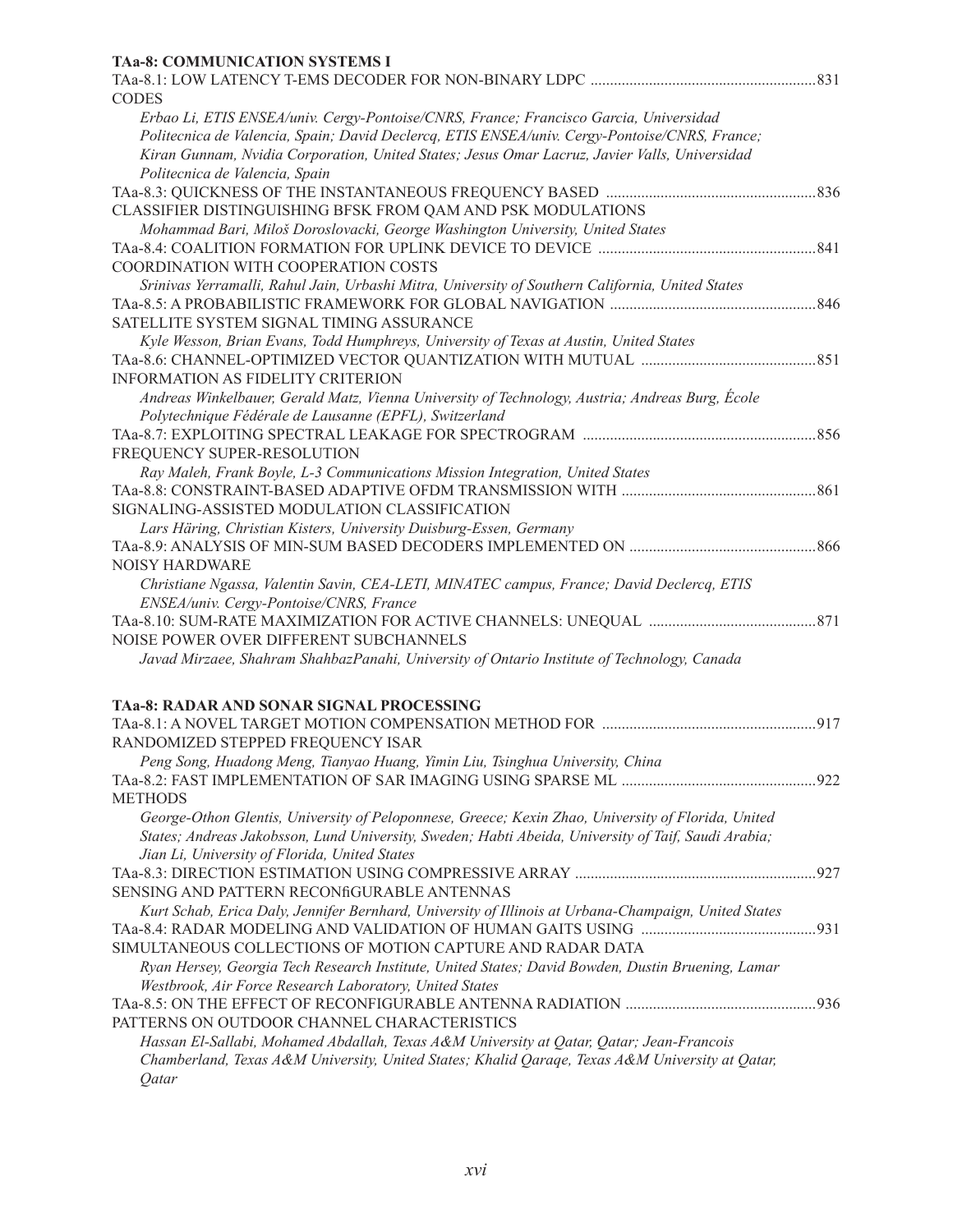| NON-STATIONARY INTERFERENCE USING DYNAMIC TIME-FREQUENCY                                             |  |
|------------------------------------------------------------------------------------------------------|--|
| <b>LOCALIZATION</b>                                                                                  |  |
| Ananya Sen Gupta, University of Iowa, United States; Ivars Kirsteins, Naval Undersea Warfare Center, |  |
| <b>United States</b>                                                                                 |  |
|                                                                                                      |  |
| Stephen Howard, Songsri Sirianunpiboon, Defence Science and Technology Organisation, Australia       |  |
|                                                                                                      |  |
| ARRAYS WITH SPARSE SAMPLING                                                                          |  |
| Yenming Lai, Radu Balan, University of Maryland, United States; Heiko Claussen, Justinian Rosca,     |  |
| Siemens Corporation, United States                                                                   |  |
| TAa-8: MACHINE LEARNING FOR BIOLOGICAL SIGNALS                                                       |  |
|                                                                                                      |  |
| WANDER NOISE FROM ECG SIGNALS                                                                        |  |
| Sakshi Agrawal, Anubha Gupta, International Institute of Information Technology-Hyderabad, India     |  |
|                                                                                                      |  |
| DETECTION IN DYNAMIC GRAPHS                                                                          |  |
| Arash Golibagh Mahyari, Selin Aviyente, Michigan State University, United States                     |  |
|                                                                                                      |  |
| IN WIRELESS HEALTH                                                                                   |  |
| Hua-I Chang, Xiaoxu Wu, Chu-Hsiang Huang, Yan Wang, Lara Dolecek, Greg Pottie, University of         |  |
| California, Los Angeles, United States                                                               |  |
|                                                                                                      |  |
| APPLICATION TO NEURON MATCHING                                                                       |  |
| Rituparna Sarkar, Suvadip Mukherjee, Scott Acton, University of Virginia, United States              |  |
| Yu-Teng Chang, Dimitrios Pantazis, McGovern Institute for Brain Research, Massachusetts Institute of |  |
| Technology, United States                                                                            |  |
|                                                                                                      |  |
| REGULATORY NETWORKS                                                                                  |  |
| Mohammadmahdi Rezaei Yousefi, The Ohio State University, United States; Edward R. Dougherty,         |  |
| Texas A&M University, United States                                                                  |  |
| TAa-8: MACHINE LEARNING AND STATISTICAL SIGNAL PROCESSING I                                          |  |
|                                                                                                      |  |
| SPARSE, NOISY TIMING DATA                                                                            |  |
| Barry Quinn, Macquarie University, Australia; Vaughan Clarkson, University of Queensland,            |  |
| Australia; Robby McKilliam, University of South Australia, Australia                                 |  |
|                                                                                                      |  |
| APPLICATION TO ERROR ESTIMATION                                                                      |  |
| Amin Zollanvari, Edward R. Dougherty, Texas A&M University, United States                            |  |
|                                                                                                      |  |
| HYPERSPECTRAL SIGNALS                                                                                |  |
| Todd K. Moon, Jacob H Gunther, Utah State University, United States; Candace Berrett, Gustavious P.  |  |
| Williams, Brigham Young University, United States                                                    |  |
|                                                                                                      |  |
| <b>LABELED POINT PROCESSES</b>                                                                       |  |
| Lori Dalton, The Ohio State University, United States; Marco Enrique Benalcázar Palacios, Marcel     |  |
| Brun, Universidad Nacional de Mar del Plata, Argentina; Edward R. Dougherty, Texas A&M               |  |
| University, United States                                                                            |  |
|                                                                                                      |  |
| SITUATIONAL AWARENESS                                                                                |  |
| Tyler A. Hobson, Vaughan Clarkson, University of Queensland, Australia                               |  |
|                                                                                                      |  |
| OPTIMIZATION ALGORITHMS FOR IIR ADAPTIVE FILTERING                                                   |  |
| Jinhyun So, William Jenkins, Pennsylvania State University, United States                            |  |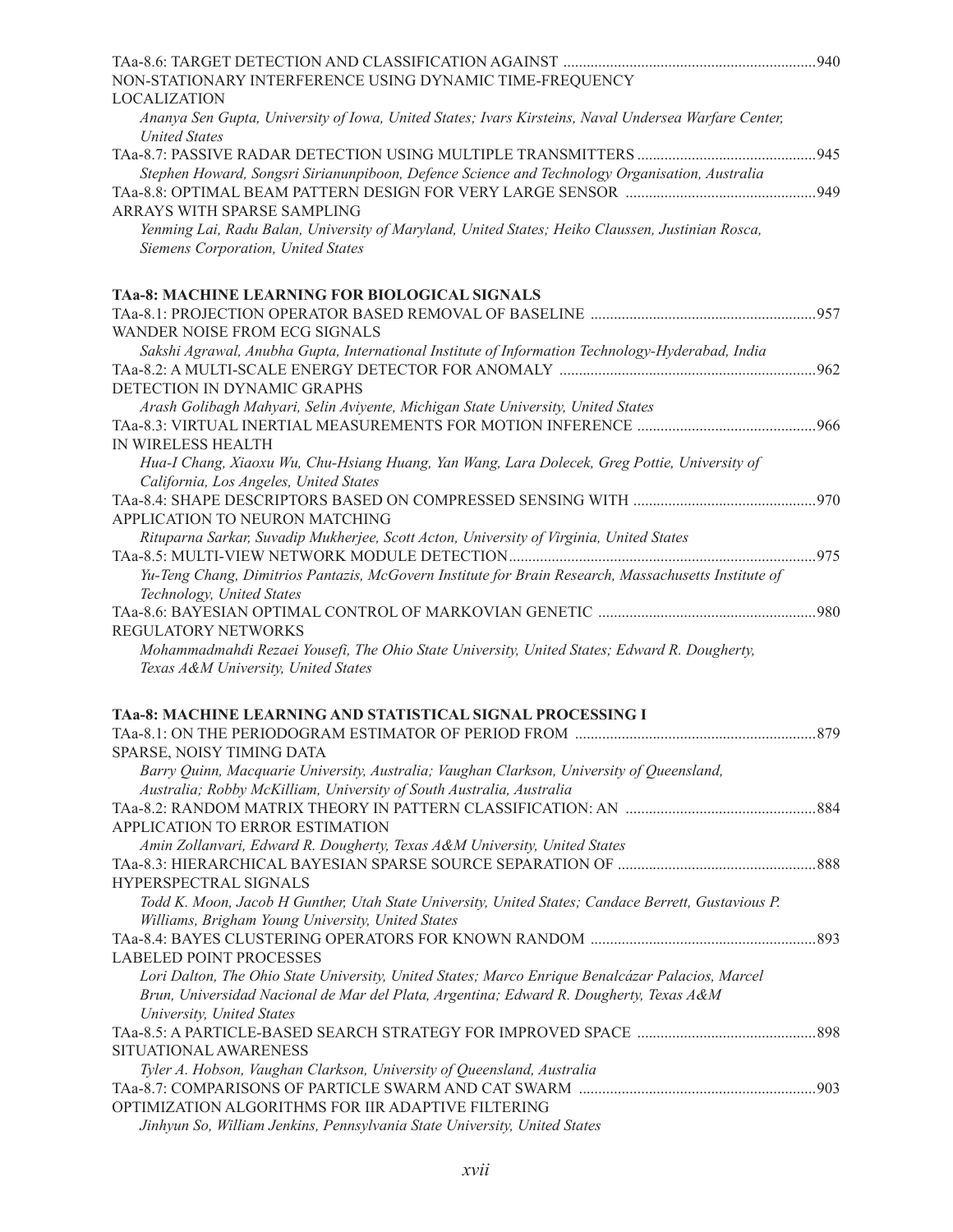| USING FACIAL FEATURE EXTRACTION AND MACHINE LEARNING                                                  |      |
|-------------------------------------------------------------------------------------------------------|------|
| Demiyan Smirnov, Sean Banger, Sara Davis, Rajani Muraleedharan, Ravi Ramachandran, Rowan              |      |
| University, United States                                                                             |      |
|                                                                                                       |      |
| TAb-1: IMPLEMENTATION ASPECTS FOR FULL-DUPLEX AND LARGE-SCALE MIMO WIRELESS<br><b>SYSTEMS</b>         |      |
|                                                                                                       |      |
| <b>FULL-DUPLEX RADIOS</b>                                                                             |      |
| Brett Kaufman, Rice University, United States; Jorma Lilleberg, Renesas Mobile, Finland; Behnaam      |      |
| Aazhang, Rice University, United States                                                               |      |
|                                                                                                       | .992 |
| LOW-COMPLEXITY FULL-DUPLEX MIMO                                                                       |      |
| Alexios Balatsoukas-Stimming, Pavle Belanovic, Konstantinos Alexandris, Andreas Burg, École           |      |
| Polytechnique Fédérale de Lausanne (EPFL), Switzerland                                                |      |
| <b>IN LTE</b>                                                                                         |      |
| Yang Li, Yan Xin, Mian Dong, Gary Xu, Jianzhong (Charlie) Zhang, Samsung Research America -           |      |
| Dallas, United States; Younsun Kim, Juho Lee, Samsung Electronics, Co., Ltd., Republic of Korea       |      |
|                                                                                                       |      |
| WITH PHASE NOISE IMPAIRMENTS                                                                          |      |
| Antonios Pitarokoilis, Linköping University, Sweden; Saif Mohammed, Indian Institute of Technology    |      |
| Delhi, India; Erik G. Larsson, Linköping University, Sweden                                           |      |
|                                                                                                       |      |
| TAb-2: RANDOM MATRICES AND APPLICATIONS                                                               |      |
|                                                                                                       |      |
| SPECTRUM SENSING WITH SPATIAL CORRELATION                                                             |      |
| Jafar Mohammadi, Federico Penna, Slawomir Stanczak, Martin Kasparick, Fraunhofer Heirinch             |      |
| Hertz Institute, Germany                                                                              |      |
|                                                                                                       |      |
| Ralf Müller, Friedrich-Alexander Universität Erlangen-Nürnberg, Germany; Mikko Vehkaperä, Aalto       |      |
| University, Finland; Laura Cottatellucci, Institute Eurecom, France                                   |      |
| <b>MODELS</b>                                                                                         |      |
| Ravi Menon, Peter Gerstoft, William Hodgkiss, University of California, San Diego, United States      |      |
|                                                                                                       |      |
| Marc Desgroseilliers, Olivier Lévêque, École Polytechnique Fédérale de Lausanne (EPFL),               |      |
| Switzerland; Emmanuel Preissmann, Universite de Lausanne, Switzerland                                 |      |
|                                                                                                       |      |
| TAb-3: OPTIMIZATION IN SIGNAL PROCESSING                                                              |      |
|                                                                                                       |      |
| Jennifer Erway, Wake Forest University, United States; Vibhor Jain, Roummel Marcia, University of     |      |
| California, Merced, United States                                                                     |      |
|                                                                                                       |      |
| CONDITIONS IN COMPRESSED SENSING                                                                      |      |
| Myung Cho, Weiyu Xu, University of Iowa, United States                                                |      |
| <b>DISCRETIZE</b>                                                                                     |      |
| Gongguo Tang, Badri Narayan Bhaskar, University of Wisconsin-Madison, United States; Benjamin         |      |
| Recht, University of California, Berkeley, United States                                              |      |
|                                                                                                       |      |
| <b>TAb-4: BODY AREA NANONETWORKS</b>                                                                  |      |
|                                                                                                       |      |
| NANOPARTICLE-BODY INTERACTIONS IN PARTICULATE DRUG DELIVERY SYSTEMS                                   |      |
| Youssef Chahibi, Georgia Institute of Technology, United States; Massimiliano Pierobon, University of |      |
| Nebraska-Lincoln, United States; Sang Ok Song, Samsung Electronics, Co., Ltd., Republic of Korea      |      |
|                                                                                                       |      |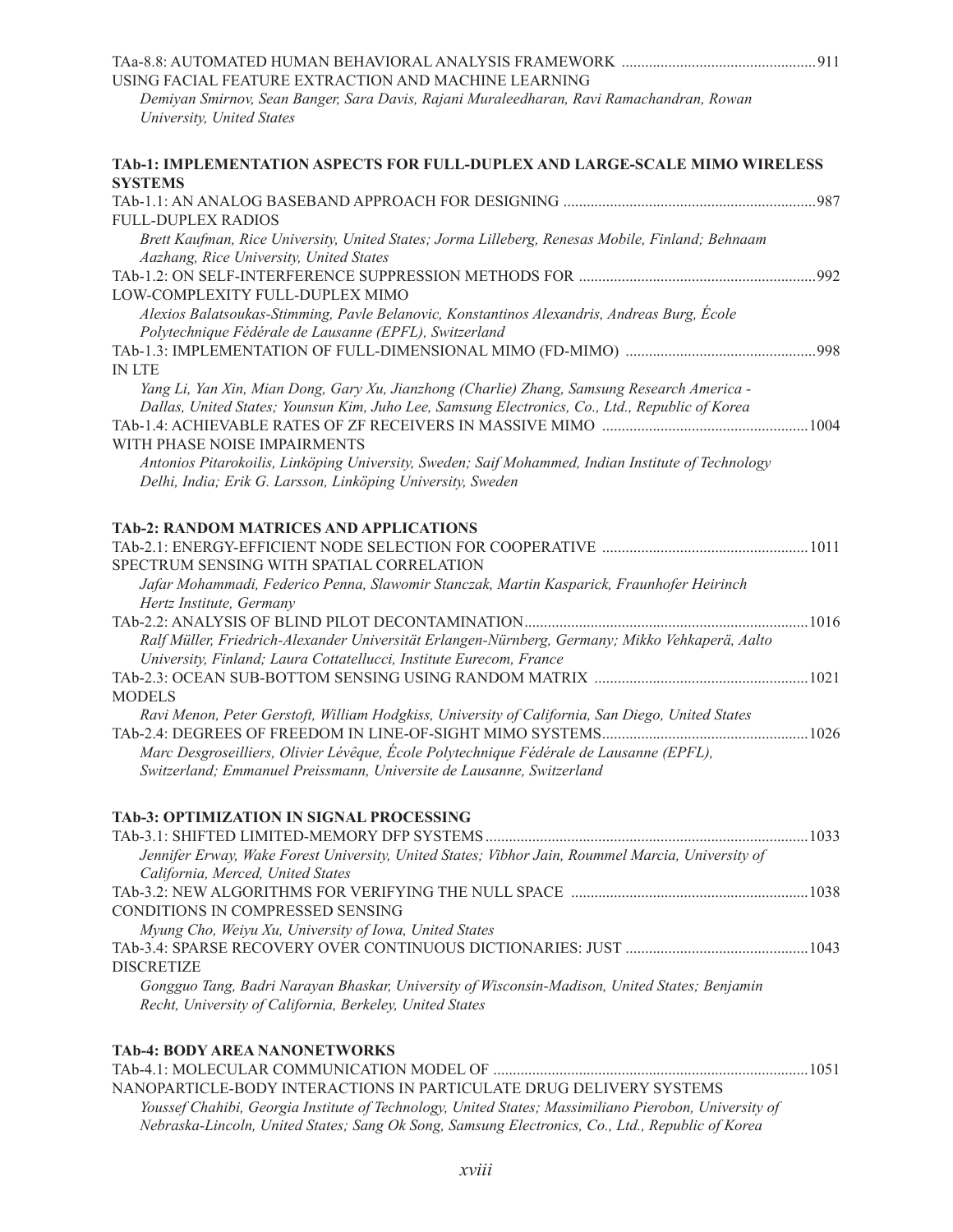| MOLECULAR COMMUNICATIONS                                                                                                                        |  |
|-------------------------------------------------------------------------------------------------------------------------------------------------|--|
| Michael Barros, Brendan Jennings, Telecomunication Software and Systems Group, Ireland;                                                         |  |
| Sasitharan Balasubramaniam, Tampere University of Technology, Finland                                                                           |  |
|                                                                                                                                                 |  |
| Deniz Kilinc, Ozgur B. Akan, Koç University, Turkey                                                                                             |  |
| <b>AREA NANONETWORKS</b>                                                                                                                        |  |
| G. Enrico Santagati, Tommaso Melodia, University at Buffalo, The State University of New York,                                                  |  |
| <b>United States</b>                                                                                                                            |  |
| TAb-5: QUANTITATIVE IMAGE ANALYSIS                                                                                                              |  |
|                                                                                                                                                 |  |
| LOW-LIGHT CARDIAC FLUORESCENCE MICROSCOPY                                                                                                       |  |
| Kevin Chan, University of California, Santa Barbara, United States; Le A. Trinh, University of                                                  |  |
| Southern California, United States; Michael Liebling, University of California, Santa Barbara, United<br><b>States</b>                          |  |
|                                                                                                                                                 |  |
| Suvadip Mukherjee, Barry Condron, Scott Acton, University of Virginia, United States                                                            |  |
| TAb-6: CONTROL AND SIGNAL PROCESSING FOR INFORMATION FUSION                                                                                     |  |
|                                                                                                                                                 |  |
| TRACKING IN WIRELESS SENSOR NETWORKS                                                                                                            |  |
| Sijia Liu, Syracuse University, United States; Engin Masazade, Yeditepe University, Turkey; Xiaojing                                            |  |
| Shen, Sichuan University, China; Pramod K. Varshney, Syracuse University, United States                                                         |  |
|                                                                                                                                                 |  |
| THE IMPACT OF QUANTIZATION ON DECENTRALIZED DATA REDUCTION<br>Shengyu Zhu, Ge Xu, Biao Chen, Syracuse University, United States                 |  |
|                                                                                                                                                 |  |
| MULTIHYPOTHESIS TESTING WITH NON-UNIFORM SENSING COST                                                                                           |  |
| Sirin Nitinawarat, University of Illinois, United States; Venugopal V. Veeravalli, University of Illinois<br>at Urbana-Champaign, United States |  |
|                                                                                                                                                 |  |
| <b>PROJECTIONS</b>                                                                                                                              |  |
| Weicong Ding, Prakash Ishwar, Venkatesh Saligrama, Boston University, United States                                                             |  |
| TAb-7: HIGH EFFICIENCY VIDEO CODING                                                                                                             |  |
|                                                                                                                                                 |  |
| Tiesong Zhao, Kai Zeng, Abdul Rehman, Zhou Wang, University of Waterloo, Canada                                                                 |  |
|                                                                                                                                                 |  |
| FOR TIME-VARYING IMAGE CONSTRAINTS (DRASTIC) FOR HEVC INTRA ENCODING                                                                            |  |
| Yuebing Jiang, Gangadharan Esakki, Marios Pattichis, University of New Mexico, United States                                                    |  |
| ULTRASOUND VIDEO DIAGNOSIS                                                                                                                      |  |
| Andreas Panayides, Imperial College London, United Kingdom; Marios Pattichis, University of New                                                 |  |
| Mexico, United States; Constantinos Pattichis, University of Cyprus, Cyprus                                                                     |  |
| <b>TAb-8: COMMUNICATIONS SYSTEMS II</b>                                                                                                         |  |
|                                                                                                                                                 |  |
| REAL-WORLD SIGNALS                                                                                                                              |  |
| Bruce MacLeod, Prabahan Basu, MIT Lincoln Laboratory, United States                                                                             |  |
|                                                                                                                                                 |  |
| COMMUNICATION SIGNAL USING COMPLEX INDEPENDENT COMPONENT ANALYSIS                                                                               |  |
| Matthew Hagstette, Monique Fargues, Roberto Cristi, Naval Postgraduate School, United States                                                    |  |
| Chao Yang, Scott Jordan, University of California, Irvine, United States                                                                        |  |
|                                                                                                                                                 |  |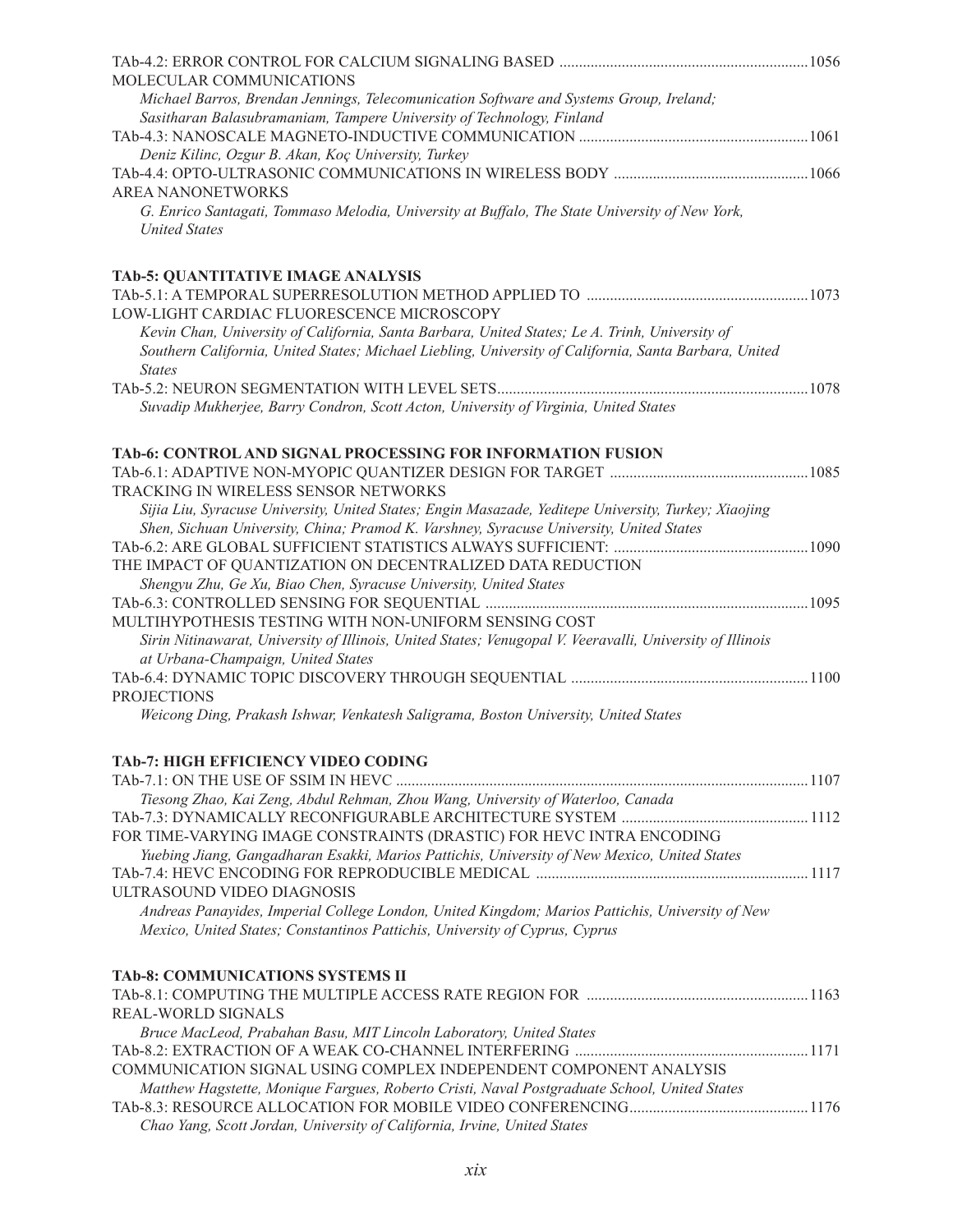| PERCEPTUAL CONSTRAINTS                                                                             |  |
|----------------------------------------------------------------------------------------------------|--|
| Andrew Thornburg, Alan Bovik, Robert W. Heath, Jr., University of Texas at Austin, United States   |  |
|                                                                                                    |  |
| SATELLITE CHANNELS WITH OUTDATED AND STATISTICAL CSIT                                              |  |
| Alberto Rico-Alvarino, Jesus Arnau, Carlos Mosquera, University of Vigo, Spain                     |  |
|                                                                                                    |  |
| SELF-INTERFERENCE IN FULL-DUPLEX TRANSCEIVERS                                                      |  |
| Lauri Anttila, Dani Korpi, Ville Syrjälä, Mikko Valkama, Tampere University of Technology, Finland |  |
|                                                                                                    |  |
| DISTORTION SUPPRESSION FOR FULL-DUPLEX SYSTEMS                                                     |  |
| Elsayed Ahmed, Ahmed M. Eltawil, University of California, Irvine, United States; Ashutosh         |  |
| Sabharwal, Rice University, United States                                                          |  |
| ANALYSIS OF LTE AND WI-FI OPERATING IN THE SAME BAND                                               |  |
| Rafael C. D. Paiva, Nokia Institute of Technology, Brazil; Panayiotis Papadimitriou, Sayantan      |  |
| Choudhury, Nokia Research Center, Finland                                                          |  |
| <b>TAb-8: MIMO SYSTEMS</b>                                                                         |  |
|                                                                                                    |  |
| SYNCHRONIZATION IN MASSIVE MIMO                                                                    |  |
| Hei Victor Cheng, Erik G. Larsson, Linköping University, Sweden                                    |  |
|                                                                                                    |  |
| <b>PRECODING</b>                                                                                   |  |
| Mahmood Mazrouei-Sebdani, Witold Krzymien, University of Alberta / Telecommunications Research     |  |
| Laboratories, Canada                                                                               |  |
|                                                                                                    |  |
| IN RAYLEIGH MULTIPLE ACCESS AND BROADCAST CHANNELS                                                 |  |
| Adrien Pelletier, Romain Couillet, Supélec, France; Jamal Najim, Université Paris-Est, France      |  |
|                                                                                                    |  |
| <b>NETWORKS</b>                                                                                    |  |
| Shashika Manosha Kapuruhamy Badalge, Satya Joshi, Marian Codreanu, Nandana Rajatheva, Matti        |  |
| Latva-aho, Centre for Wireless Communications, Finland                                             |  |
| FOR WEIGHTED SUM RATE MAXIMIZATION                                                                 |  |
| Jarkko Kaleva, Antti Tölli, Markku Juntti, University of Oulu, Finland                             |  |
|                                                                                                    |  |
| DIAGONALIZATION FOR QUANTIZED FEEDBACK                                                             |  |
| Joydeep Acharya, Long Gao, Sudhanshu Gaur, Hitachi America Ltd, United States                      |  |
|                                                                                                    |  |
| HF WAVEFORMS IN THE HF CHANNEL                                                                     |  |
| Mahmoud Elgenedy, VarkonSemiconductors, Egypt; Essam Sourour, Alexandria University, Egypt;        |  |
| Mohammed Nafie, Cairo University, Egypt                                                            |  |
|                                                                                                    |  |
| DOWNLINK SYSTEMS WITH IMPERFECT CHANNEL KNOWLEDGE                                                  |  |
| Uditha Wijewardhana, Satya Joshi, Marian Codreanu, Matti Latva-aho, Centre for Wireless            |  |
| Communications, Finland                                                                            |  |
|                                                                                                    |  |
| <b>SYSTEM WITH DIRECT LINK</b>                                                                     |  |
| Yiming Ma, Yingbo Hua, University of California, Riverside, United States                          |  |
|                                                                                                    |  |
| SEQUENCES IN NON-COOPERATIVE CELLULAR TDD NETWORKS WITH LARGE                                      |  |
| ANTENNA ARRAYS.                                                                                    |  |
| José Luis Lagunas-Morales, Sébastien Roy, University of Sherbrooke, Canada                         |  |
| <b>ESTIMATION FOR MIMO-OFDM SYSTEMS</b>                                                            |  |
| Song Noh, Michael D. Zoltowski, Purdue University, United States                                   |  |
|                                                                                                    |  |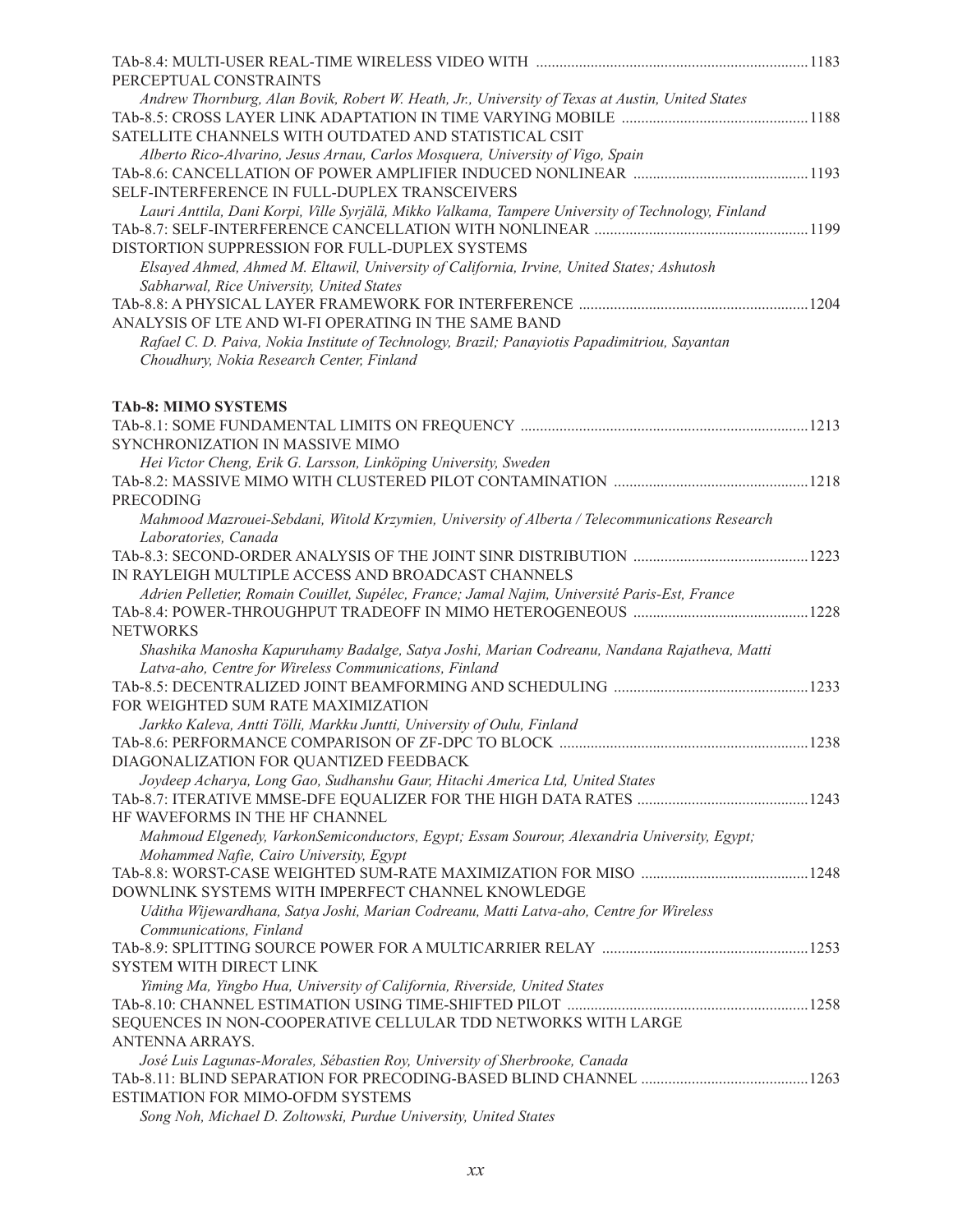| Xiangyun Zhou, Min Qiu, Australian National University, Australia; Shih-Chun Lin, National Taiwan<br>University of Science and Technology, Taiwan; Y.-W. Peter Hong, National Tsing Hua University,<br>Taiwan<br>Erica Daly, University of Illinois at Urbana-Champaign, United States<br>Mihail Cutitaru, Lee A. Belfore, II, Old Dominion University, United States<br>Behrooz Parhami, Michael McKeown, University of California, Santa Barbara, United States<br>Olga Kupriianova, Christoph Lauter, Université Pierre et Marie Curie Paris 6, France; Jean-Michel<br>Muller, Centre National de Recherche Scientifique - Ecole Normale Supérieure de Lyon, France<br>Manik Chugh, Behrooz Parhami, University of California, Santa Barbara, United States<br>TAb-8.6: COMPARISON OF PARALLELIZED RADIX-2 AND RADIX-4 SCALABLE  1144<br>Andrew Carter, Paula Ning, William Koven, David Harris, Michael Braly, Nathan Jones, Julien<br>Massas, Alexandra Simoni, Harvey Mudd College, United States<br>Andrew Carter, Tynan McAuley, William Koven, Paula Ning, David Harris, Harvey Mudd College,<br><b>United States</b><br><b>FPGA</b><br>Laurent-Stephane Didier, Université de Toulon, France; Luc Jaulmes, Universitat Politecnica de<br>Catalunya, Spain<br>TAb-8: ADAPTIVE LEARNING AND INFORMATION THEORY<br>OF DISTINGUISHABLE CLASSES<br>Catherine M. Keller, Matthew Ho, Prabahan Basu, MIT Lincoln Laboratory, United States; Gary H.<br>Whipple, Laboratory for Telecommunications Sciences, United States<br>PRE-DISTORTION BASED ON WIRTINGER CALCULUS<br>Navid Lashkarian, Jun Shi, Marcellus Forbes, Broadcom, United States<br>OF RADIOFREQUENCY (RF) TRANSIENTS USING DATA-ADAPTIVE DICTIONARIES<br>Daniela Moody, David Smith, Tess Light, Matthew Heavner, Timothy Hamlin, David Suszcynsky, Los<br>Alamos National Laboratory, United States<br><b>ESTIMATION IN GNSS RECEIVERS</b><br>Baharak Soltanian, Tampere University of Technology, United States; Murat Demirtas, University of<br>California, Irvine, United States; Moncef Gabbouj, Tampere University of Technology, Finland<br>Anna Malin, Narayan Kovvali, Antonia Papandreou-Suppappola, Brian O'Donnell, Stephen Johnston,<br>Phillip Stafford, Arizona State University, United States | IN DF RELAY NETWORKS                                            |  |
|------------------------------------------------------------------------------------------------------------------------------------------------------------------------------------------------------------------------------------------------------------------------------------------------------------------------------------------------------------------------------------------------------------------------------------------------------------------------------------------------------------------------------------------------------------------------------------------------------------------------------------------------------------------------------------------------------------------------------------------------------------------------------------------------------------------------------------------------------------------------------------------------------------------------------------------------------------------------------------------------------------------------------------------------------------------------------------------------------------------------------------------------------------------------------------------------------------------------------------------------------------------------------------------------------------------------------------------------------------------------------------------------------------------------------------------------------------------------------------------------------------------------------------------------------------------------------------------------------------------------------------------------------------------------------------------------------------------------------------------------------------------------------------------------------------------------------------------------------------------------------------------------------------------------------------------------------------------------------------------------------------------------------------------------------------------------------------------------------------------------------------------------------------------------------------------------------------------------------------------------------------------------------------|-----------------------------------------------------------------|--|
|                                                                                                                                                                                                                                                                                                                                                                                                                                                                                                                                                                                                                                                                                                                                                                                                                                                                                                                                                                                                                                                                                                                                                                                                                                                                                                                                                                                                                                                                                                                                                                                                                                                                                                                                                                                                                                                                                                                                                                                                                                                                                                                                                                                                                                                                                    |                                                                 |  |
|                                                                                                                                                                                                                                                                                                                                                                                                                                                                                                                                                                                                                                                                                                                                                                                                                                                                                                                                                                                                                                                                                                                                                                                                                                                                                                                                                                                                                                                                                                                                                                                                                                                                                                                                                                                                                                                                                                                                                                                                                                                                                                                                                                                                                                                                                    |                                                                 |  |
|                                                                                                                                                                                                                                                                                                                                                                                                                                                                                                                                                                                                                                                                                                                                                                                                                                                                                                                                                                                                                                                                                                                                                                                                                                                                                                                                                                                                                                                                                                                                                                                                                                                                                                                                                                                                                                                                                                                                                                                                                                                                                                                                                                                                                                                                                    | DECODING FOR SPREAD SPECTRUM UNDERWATER ACOUSTIC COMMUNICATIONS |  |
|                                                                                                                                                                                                                                                                                                                                                                                                                                                                                                                                                                                                                                                                                                                                                                                                                                                                                                                                                                                                                                                                                                                                                                                                                                                                                                                                                                                                                                                                                                                                                                                                                                                                                                                                                                                                                                                                                                                                                                                                                                                                                                                                                                                                                                                                                    | <b>TAb-8: COMPUTER ARITHMETIC</b>                               |  |
|                                                                                                                                                                                                                                                                                                                                                                                                                                                                                                                                                                                                                                                                                                                                                                                                                                                                                                                                                                                                                                                                                                                                                                                                                                                                                                                                                                                                                                                                                                                                                                                                                                                                                                                                                                                                                                                                                                                                                                                                                                                                                                                                                                                                                                                                                    |                                                                 |  |
|                                                                                                                                                                                                                                                                                                                                                                                                                                                                                                                                                                                                                                                                                                                                                                                                                                                                                                                                                                                                                                                                                                                                                                                                                                                                                                                                                                                                                                                                                                                                                                                                                                                                                                                                                                                                                                                                                                                                                                                                                                                                                                                                                                                                                                                                                    | POWER ANALYSIS ATTACK COUNTERMEASURE                            |  |
|                                                                                                                                                                                                                                                                                                                                                                                                                                                                                                                                                                                                                                                                                                                                                                                                                                                                                                                                                                                                                                                                                                                                                                                                                                                                                                                                                                                                                                                                                                                                                                                                                                                                                                                                                                                                                                                                                                                                                                                                                                                                                                                                                                                                                                                                                    |                                                                 |  |
|                                                                                                                                                                                                                                                                                                                                                                                                                                                                                                                                                                                                                                                                                                                                                                                                                                                                                                                                                                                                                                                                                                                                                                                                                                                                                                                                                                                                                                                                                                                                                                                                                                                                                                                                                                                                                                                                                                                                                                                                                                                                                                                                                                                                                                                                                    |                                                                 |  |
|                                                                                                                                                                                                                                                                                                                                                                                                                                                                                                                                                                                                                                                                                                                                                                                                                                                                                                                                                                                                                                                                                                                                                                                                                                                                                                                                                                                                                                                                                                                                                                                                                                                                                                                                                                                                                                                                                                                                                                                                                                                                                                                                                                                                                                                                                    | <b>NUMBERS</b>                                                  |  |
|                                                                                                                                                                                                                                                                                                                                                                                                                                                                                                                                                                                                                                                                                                                                                                                                                                                                                                                                                                                                                                                                                                                                                                                                                                                                                                                                                                                                                                                                                                                                                                                                                                                                                                                                                                                                                                                                                                                                                                                                                                                                                                                                                                                                                                                                                    |                                                                 |  |
|                                                                                                                                                                                                                                                                                                                                                                                                                                                                                                                                                                                                                                                                                                                                                                                                                                                                                                                                                                                                                                                                                                                                                                                                                                                                                                                                                                                                                                                                                                                                                                                                                                                                                                                                                                                                                                                                                                                                                                                                                                                                                                                                                                                                                                                                                    |                                                                 |  |
|                                                                                                                                                                                                                                                                                                                                                                                                                                                                                                                                                                                                                                                                                                                                                                                                                                                                                                                                                                                                                                                                                                                                                                                                                                                                                                                                                                                                                                                                                                                                                                                                                                                                                                                                                                                                                                                                                                                                                                                                                                                                                                                                                                                                                                                                                    | FLOATING-POINT ARITHMETIC                                       |  |
|                                                                                                                                                                                                                                                                                                                                                                                                                                                                                                                                                                                                                                                                                                                                                                                                                                                                                                                                                                                                                                                                                                                                                                                                                                                                                                                                                                                                                                                                                                                                                                                                                                                                                                                                                                                                                                                                                                                                                                                                                                                                                                                                                                                                                                                                                    |                                                                 |  |
|                                                                                                                                                                                                                                                                                                                                                                                                                                                                                                                                                                                                                                                                                                                                                                                                                                                                                                                                                                                                                                                                                                                                                                                                                                                                                                                                                                                                                                                                                                                                                                                                                                                                                                                                                                                                                                                                                                                                                                                                                                                                                                                                                                                                                                                                                    |                                                                 |  |
|                                                                                                                                                                                                                                                                                                                                                                                                                                                                                                                                                                                                                                                                                                                                                                                                                                                                                                                                                                                                                                                                                                                                                                                                                                                                                                                                                                                                                                                                                                                                                                                                                                                                                                                                                                                                                                                                                                                                                                                                                                                                                                                                                                                                                                                                                    |                                                                 |  |
|                                                                                                                                                                                                                                                                                                                                                                                                                                                                                                                                                                                                                                                                                                                                                                                                                                                                                                                                                                                                                                                                                                                                                                                                                                                                                                                                                                                                                                                                                                                                                                                                                                                                                                                                                                                                                                                                                                                                                                                                                                                                                                                                                                                                                                                                                    | <b>FLOATING-POINT: A REVIEW</b>                                 |  |
|                                                                                                                                                                                                                                                                                                                                                                                                                                                                                                                                                                                                                                                                                                                                                                                                                                                                                                                                                                                                                                                                                                                                                                                                                                                                                                                                                                                                                                                                                                                                                                                                                                                                                                                                                                                                                                                                                                                                                                                                                                                                                                                                                                                                                                                                                    |                                                                 |  |
|                                                                                                                                                                                                                                                                                                                                                                                                                                                                                                                                                                                                                                                                                                                                                                                                                                                                                                                                                                                                                                                                                                                                                                                                                                                                                                                                                                                                                                                                                                                                                                                                                                                                                                                                                                                                                                                                                                                                                                                                                                                                                                                                                                                                                                                                                    |                                                                 |  |
|                                                                                                                                                                                                                                                                                                                                                                                                                                                                                                                                                                                                                                                                                                                                                                                                                                                                                                                                                                                                                                                                                                                                                                                                                                                                                                                                                                                                                                                                                                                                                                                                                                                                                                                                                                                                                                                                                                                                                                                                                                                                                                                                                                                                                                                                                    | MONTGOMERY MULTIPLIERS                                          |  |
|                                                                                                                                                                                                                                                                                                                                                                                                                                                                                                                                                                                                                                                                                                                                                                                                                                                                                                                                                                                                                                                                                                                                                                                                                                                                                                                                                                                                                                                                                                                                                                                                                                                                                                                                                                                                                                                                                                                                                                                                                                                                                                                                                                                                                                                                                    |                                                                 |  |
|                                                                                                                                                                                                                                                                                                                                                                                                                                                                                                                                                                                                                                                                                                                                                                                                                                                                                                                                                                                                                                                                                                                                                                                                                                                                                                                                                                                                                                                                                                                                                                                                                                                                                                                                                                                                                                                                                                                                                                                                                                                                                                                                                                                                                                                                                    |                                                                 |  |
|                                                                                                                                                                                                                                                                                                                                                                                                                                                                                                                                                                                                                                                                                                                                                                                                                                                                                                                                                                                                                                                                                                                                                                                                                                                                                                                                                                                                                                                                                                                                                                                                                                                                                                                                                                                                                                                                                                                                                                                                                                                                                                                                                                                                                                                                                    |                                                                 |  |
|                                                                                                                                                                                                                                                                                                                                                                                                                                                                                                                                                                                                                                                                                                                                                                                                                                                                                                                                                                                                                                                                                                                                                                                                                                                                                                                                                                                                                                                                                                                                                                                                                                                                                                                                                                                                                                                                                                                                                                                                                                                                                                                                                                                                                                                                                    |                                                                 |  |
|                                                                                                                                                                                                                                                                                                                                                                                                                                                                                                                                                                                                                                                                                                                                                                                                                                                                                                                                                                                                                                                                                                                                                                                                                                                                                                                                                                                                                                                                                                                                                                                                                                                                                                                                                                                                                                                                                                                                                                                                                                                                                                                                                                                                                                                                                    |                                                                 |  |
|                                                                                                                                                                                                                                                                                                                                                                                                                                                                                                                                                                                                                                                                                                                                                                                                                                                                                                                                                                                                                                                                                                                                                                                                                                                                                                                                                                                                                                                                                                                                                                                                                                                                                                                                                                                                                                                                                                                                                                                                                                                                                                                                                                                                                                                                                    |                                                                 |  |
|                                                                                                                                                                                                                                                                                                                                                                                                                                                                                                                                                                                                                                                                                                                                                                                                                                                                                                                                                                                                                                                                                                                                                                                                                                                                                                                                                                                                                                                                                                                                                                                                                                                                                                                                                                                                                                                                                                                                                                                                                                                                                                                                                                                                                                                                                    |                                                                 |  |
|                                                                                                                                                                                                                                                                                                                                                                                                                                                                                                                                                                                                                                                                                                                                                                                                                                                                                                                                                                                                                                                                                                                                                                                                                                                                                                                                                                                                                                                                                                                                                                                                                                                                                                                                                                                                                                                                                                                                                                                                                                                                                                                                                                                                                                                                                    |                                                                 |  |
|                                                                                                                                                                                                                                                                                                                                                                                                                                                                                                                                                                                                                                                                                                                                                                                                                                                                                                                                                                                                                                                                                                                                                                                                                                                                                                                                                                                                                                                                                                                                                                                                                                                                                                                                                                                                                                                                                                                                                                                                                                                                                                                                                                                                                                                                                    |                                                                 |  |
|                                                                                                                                                                                                                                                                                                                                                                                                                                                                                                                                                                                                                                                                                                                                                                                                                                                                                                                                                                                                                                                                                                                                                                                                                                                                                                                                                                                                                                                                                                                                                                                                                                                                                                                                                                                                                                                                                                                                                                                                                                                                                                                                                                                                                                                                                    |                                                                 |  |
|                                                                                                                                                                                                                                                                                                                                                                                                                                                                                                                                                                                                                                                                                                                                                                                                                                                                                                                                                                                                                                                                                                                                                                                                                                                                                                                                                                                                                                                                                                                                                                                                                                                                                                                                                                                                                                                                                                                                                                                                                                                                                                                                                                                                                                                                                    |                                                                 |  |
|                                                                                                                                                                                                                                                                                                                                                                                                                                                                                                                                                                                                                                                                                                                                                                                                                                                                                                                                                                                                                                                                                                                                                                                                                                                                                                                                                                                                                                                                                                                                                                                                                                                                                                                                                                                                                                                                                                                                                                                                                                                                                                                                                                                                                                                                                    |                                                                 |  |
|                                                                                                                                                                                                                                                                                                                                                                                                                                                                                                                                                                                                                                                                                                                                                                                                                                                                                                                                                                                                                                                                                                                                                                                                                                                                                                                                                                                                                                                                                                                                                                                                                                                                                                                                                                                                                                                                                                                                                                                                                                                                                                                                                                                                                                                                                    |                                                                 |  |
|                                                                                                                                                                                                                                                                                                                                                                                                                                                                                                                                                                                                                                                                                                                                                                                                                                                                                                                                                                                                                                                                                                                                                                                                                                                                                                                                                                                                                                                                                                                                                                                                                                                                                                                                                                                                                                                                                                                                                                                                                                                                                                                                                                                                                                                                                    |                                                                 |  |
|                                                                                                                                                                                                                                                                                                                                                                                                                                                                                                                                                                                                                                                                                                                                                                                                                                                                                                                                                                                                                                                                                                                                                                                                                                                                                                                                                                                                                                                                                                                                                                                                                                                                                                                                                                                                                                                                                                                                                                                                                                                                                                                                                                                                                                                                                    |                                                                 |  |
|                                                                                                                                                                                                                                                                                                                                                                                                                                                                                                                                                                                                                                                                                                                                                                                                                                                                                                                                                                                                                                                                                                                                                                                                                                                                                                                                                                                                                                                                                                                                                                                                                                                                                                                                                                                                                                                                                                                                                                                                                                                                                                                                                                                                                                                                                    |                                                                 |  |
|                                                                                                                                                                                                                                                                                                                                                                                                                                                                                                                                                                                                                                                                                                                                                                                                                                                                                                                                                                                                                                                                                                                                                                                                                                                                                                                                                                                                                                                                                                                                                                                                                                                                                                                                                                                                                                                                                                                                                                                                                                                                                                                                                                                                                                                                                    |                                                                 |  |
|                                                                                                                                                                                                                                                                                                                                                                                                                                                                                                                                                                                                                                                                                                                                                                                                                                                                                                                                                                                                                                                                                                                                                                                                                                                                                                                                                                                                                                                                                                                                                                                                                                                                                                                                                                                                                                                                                                                                                                                                                                                                                                                                                                                                                                                                                    |                                                                 |  |
|                                                                                                                                                                                                                                                                                                                                                                                                                                                                                                                                                                                                                                                                                                                                                                                                                                                                                                                                                                                                                                                                                                                                                                                                                                                                                                                                                                                                                                                                                                                                                                                                                                                                                                                                                                                                                                                                                                                                                                                                                                                                                                                                                                                                                                                                                    |                                                                 |  |
|                                                                                                                                                                                                                                                                                                                                                                                                                                                                                                                                                                                                                                                                                                                                                                                                                                                                                                                                                                                                                                                                                                                                                                                                                                                                                                                                                                                                                                                                                                                                                                                                                                                                                                                                                                                                                                                                                                                                                                                                                                                                                                                                                                                                                                                                                    |                                                                 |  |
|                                                                                                                                                                                                                                                                                                                                                                                                                                                                                                                                                                                                                                                                                                                                                                                                                                                                                                                                                                                                                                                                                                                                                                                                                                                                                                                                                                                                                                                                                                                                                                                                                                                                                                                                                                                                                                                                                                                                                                                                                                                                                                                                                                                                                                                                                    |                                                                 |  |
|                                                                                                                                                                                                                                                                                                                                                                                                                                                                                                                                                                                                                                                                                                                                                                                                                                                                                                                                                                                                                                                                                                                                                                                                                                                                                                                                                                                                                                                                                                                                                                                                                                                                                                                                                                                                                                                                                                                                                                                                                                                                                                                                                                                                                                                                                    |                                                                 |  |
|                                                                                                                                                                                                                                                                                                                                                                                                                                                                                                                                                                                                                                                                                                                                                                                                                                                                                                                                                                                                                                                                                                                                                                                                                                                                                                                                                                                                                                                                                                                                                                                                                                                                                                                                                                                                                                                                                                                                                                                                                                                                                                                                                                                                                                                                                    |                                                                 |  |
|                                                                                                                                                                                                                                                                                                                                                                                                                                                                                                                                                                                                                                                                                                                                                                                                                                                                                                                                                                                                                                                                                                                                                                                                                                                                                                                                                                                                                                                                                                                                                                                                                                                                                                                                                                                                                                                                                                                                                                                                                                                                                                                                                                                                                                                                                    |                                                                 |  |
|                                                                                                                                                                                                                                                                                                                                                                                                                                                                                                                                                                                                                                                                                                                                                                                                                                                                                                                                                                                                                                                                                                                                                                                                                                                                                                                                                                                                                                                                                                                                                                                                                                                                                                                                                                                                                                                                                                                                                                                                                                                                                                                                                                                                                                                                                    |                                                                 |  |
|                                                                                                                                                                                                                                                                                                                                                                                                                                                                                                                                                                                                                                                                                                                                                                                                                                                                                                                                                                                                                                                                                                                                                                                                                                                                                                                                                                                                                                                                                                                                                                                                                                                                                                                                                                                                                                                                                                                                                                                                                                                                                                                                                                                                                                                                                    | MULTI-DISEASE PATHOLOGIES                                       |  |
|                                                                                                                                                                                                                                                                                                                                                                                                                                                                                                                                                                                                                                                                                                                                                                                                                                                                                                                                                                                                                                                                                                                                                                                                                                                                                                                                                                                                                                                                                                                                                                                                                                                                                                                                                                                                                                                                                                                                                                                                                                                                                                                                                                                                                                                                                    |                                                                 |  |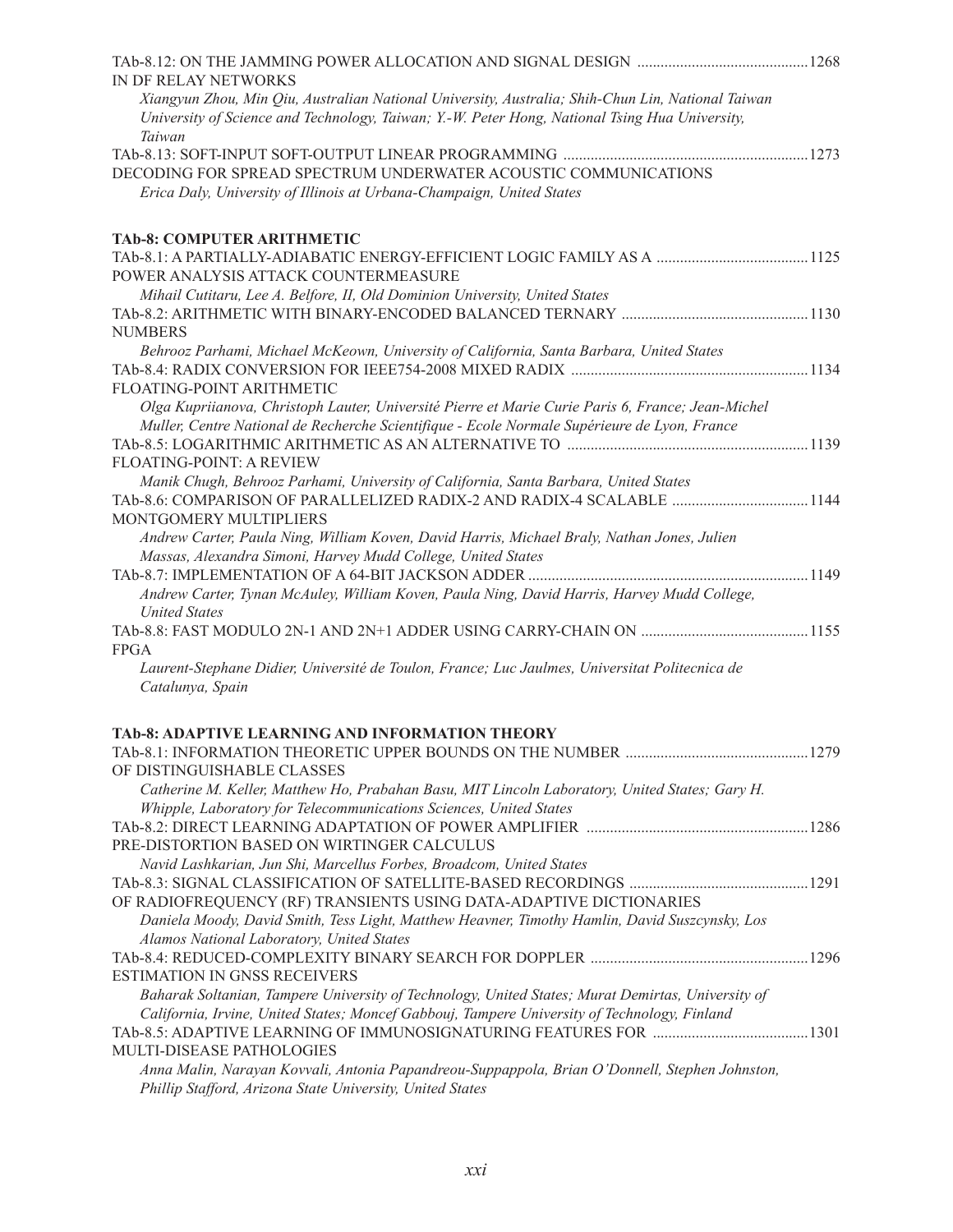| <b>FOURIER TRANSFORM</b>                                                                                             |  |
|----------------------------------------------------------------------------------------------------------------------|--|
| Kirandeep Ghuman, Victor DeBrunner, Florida State University, United States                                          |  |
| TPa-1: ADVANCED MIMO NETWORKING                                                                                      |  |
|                                                                                                                      |  |
| MIMO TRANSMISSIONS IN WIRELESS NETWORKS WITH NODES AT CORRELATED                                                     |  |
| <b>LOCATIONS</b>                                                                                                     |  |
| Siddhartan Govindasamy, F. W. Olin College of Engineering, United States; Daniel Bliss, Arizona                      |  |
| State University, United States                                                                                      |  |
|                                                                                                                      |  |
| <b>MIMO SYSTEMS</b>                                                                                                  |  |
| Kien Truong, MIMO Wireless Inc., United States; Robert W. Heath, Jr., University of Texas at Austin,                 |  |
| <b>United States</b>                                                                                                 |  |
| COMMUNICATIONS IN WIRELESS AD HOC NETWORKS                                                                           |  |
| Yueping Wu, Raymond Louie, Matthew McKay, Hong Kong University of Science and Technology,                            |  |
| Hong Kong SAR of China                                                                                               |  |
|                                                                                                                      |  |
| MULTI-ANTENNA COGNITIVE UNDERLAY NETWORKS                                                                            |  |
| Syed Ali Raza Zaidi, Mounir Ghogho, Desmond C. McLernon, University of Leeds, United Kingdom;                        |  |
| Ananthram Swami, US Army Research Laboratory, United States; Siddhartan Govindasamy, Olin                            |  |
| College of Engineering, United States                                                                                |  |
| TPa-2: MULTIMEDIA QUALITY ASSESSMENT                                                                                 |  |
|                                                                                                                      |  |
| <b>DYNAMIC DCT NOISE</b>                                                                                             |  |
| Jeremy Evert, Damon Chandler, Oklahoma State University, United States                                               |  |
|                                                                                                                      |  |
| EMOTIONS TRIGGERED BY AUDIO STIMULI                                                                                  |  |
| Filippo Mazza, IRCCyN, France; Matthieu Perreira Da Silva, Patrick Le Callet, IRCCyN/University of<br>Nantes, France |  |
|                                                                                                                      |  |
| <b>ALGORITHMS</b>                                                                                                    |  |
| Kai Zeng, Zhou Wang, University of Waterloo, Canada                                                                  |  |
|                                                                                                                      |  |
| Dogancan Temel, Ghassan AlRegib, Georgia Institute of Technology, United States                                      |  |
| TPa-3: NEW GEOMETRIC MODELS FOR PROCESSING IN BIG-DATA WORLD                                                         |  |
|                                                                                                                      |  |
| <b>HIGH-DIMENSIONS</b>                                                                                               |  |
| Mauro Maggioni, Duke University, United States                                                                       |  |
|                                                                                                                      |  |
| <b>REPRESENTATIONS</b>                                                                                               |  |
| Alhussein Fawzi, Pascal Frossard, École Polytechnique Fédérale de Lausanne (EPFL), Switzerland                       |  |
| <b>TPa-4: POWER NETWORKS</b>                                                                                         |  |
|                                                                                                                      |  |
| PROBLEM: MESH NETWORKS                                                                                               |  |
| Ramtin Madani, Columbia University, United States; Somayeh Sojoudi, California Institute of                          |  |
| Technology, United States; Javad Lavaei, Columbia University, United States                                          |  |
|                                                                                                                      |  |
| FORESIGHTED DECISION MAKERS IN POWER NETWORKS                                                                        |  |
| Yuanzhang Xiao, Mihaela van der Schaar, University of California, Los Angeles, United States                         |  |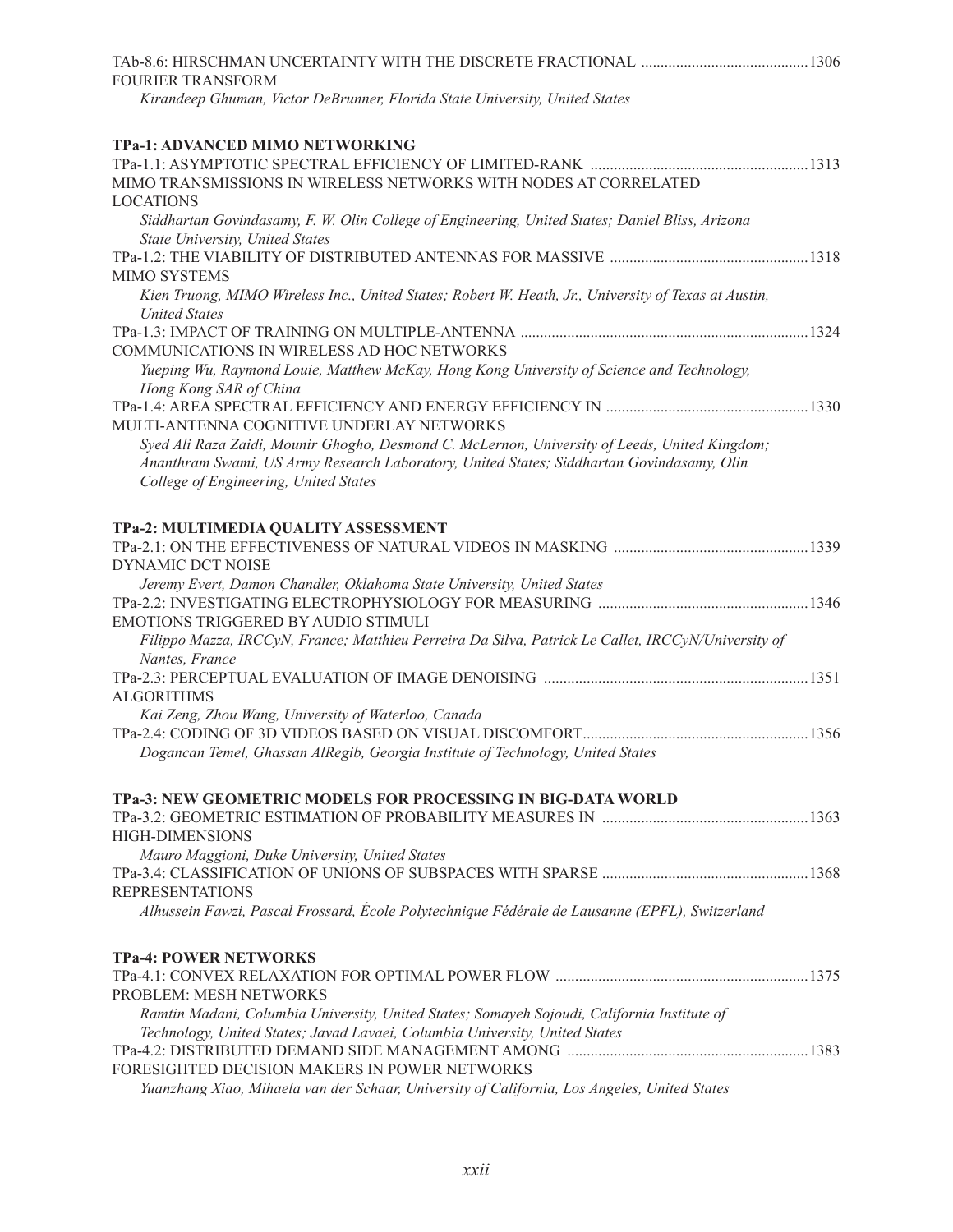| UNKNOWN NETWORK PARAMETERS                                                                                                                                                                            |  |
|-------------------------------------------------------------------------------------------------------------------------------------------------------------------------------------------------------|--|
| Jinsub Kim, Lang Tong, Robert J. Thomas, Cornell University, United States                                                                                                                            |  |
| TPa-5: ANALYSIS OF COMPLEX BIOLOGICAL SYSTEMS AND OMICS DATA I                                                                                                                                        |  |
| <b>MODELS</b>                                                                                                                                                                                         |  |
| Lori Dalton, The Ohio State University, United States                                                                                                                                                 |  |
|                                                                                                                                                                                                       |  |
| REGULONS THROUGH INFERENCE OF THEIR BINDING SITES<br>Abdulkadir Elmas, Xiaodong Wang, Columbia University, United States; Michael Samoilov, University                                                |  |
| of California, United States                                                                                                                                                                          |  |
|                                                                                                                                                                                                       |  |
| BIOLOGICAL PATHWAY KNOWLEDGE                                                                                                                                                                          |  |
| Mohammad Shahrokh Esfahani, Edward R. Dougherty, Texas A&M University, United States                                                                                                                  |  |
| <b>TPa-6: MIMO RADAR</b>                                                                                                                                                                              |  |
| ESTIMATION USING NONCOHERENT MIMO RADAR                                                                                                                                                               |  |
| Vlad Chiriac, New Jersey Institute of Technology, United States; Qian He, University of Electronic<br>Science and Technology of China, China; Alexanda Haimovich, New Jersey Institute of Technology, |  |
| United States; Rick S. Blum, University of Electronic Science and Technology of China, United States                                                                                                  |  |
|                                                                                                                                                                                                       |  |
| Jens Klare, Olaf Saalmann, Oliver Biallawons, Fraunhofer FHR, Germany                                                                                                                                 |  |
|                                                                                                                                                                                                       |  |
| <b>FOR MIMO RADAR</b>                                                                                                                                                                                 |  |
| William Rowe, Ode Ojowu, University of Florida, United States; Petre Stoica, Uppsala University,<br>Sweden; Jian Li, University of Florida, United States                                             |  |
| TPa-7: ALGORITHM/ARCHITECTURE CO-DESIGN                                                                                                                                                               |  |
|                                                                                                                                                                                                       |  |
| DATA FLOW GRAPHS ONTO MANY-CORE ARCHITECTURES                                                                                                                                                         |  |
| Christian Haubelt, Florian Ludwig, Lars Middendorf, Christian Zebelein, University of Rostock,<br>Germany                                                                                             |  |
|                                                                                                                                                                                                       |  |
| RESOURCE COORDINATION AND ENERGY OPTIMIZATION IN SENSOR NETWORK<br><b>PLATFORMS</b>                                                                                                                   |  |
| Inkeun Cho, Kishan Sudusinghe, Chung-Ching Shen, University of Maryland, College Park, United                                                                                                         |  |
| States; Jonathan McGee, Laboratory for Physical Sciences, United States; Shuvra Bhattacharyya,<br>University of Maryland, College Park, United States                                                 |  |
|                                                                                                                                                                                                       |  |
| <b>DYNAMICS PROCESSORS</b>                                                                                                                                                                            |  |
| Martin Herbordt, Boston University, United States                                                                                                                                                     |  |
|                                                                                                                                                                                                       |  |
| VISION APPLICATIONS USING THE PIPELINED VISION PROCESSOR                                                                                                                                              |  |
| Robert Bushey, Analog Devices Inc., United States; Hamed Tabkhi Tabkhi, Gunar Schirner Schirner,                                                                                                      |  |
| Northeastern University, United States                                                                                                                                                                |  |
| <b>TPa-8: SPECTRUM SENSING AND SHARING</b>                                                                                                                                                            |  |
|                                                                                                                                                                                                       |  |
| MUD-ENHANCED OPPORTUNISTIC SPECTRUM ACCESS                                                                                                                                                            |  |
| Rachel Learned, Massachusetts Institute of Technology, United States; Scott Johnston, Applied                                                                                                         |  |
| Research Laboratories, United States; Nicholas Kaminsky, Department of Electrical and Computer<br><b>Engineering, United States</b>                                                                   |  |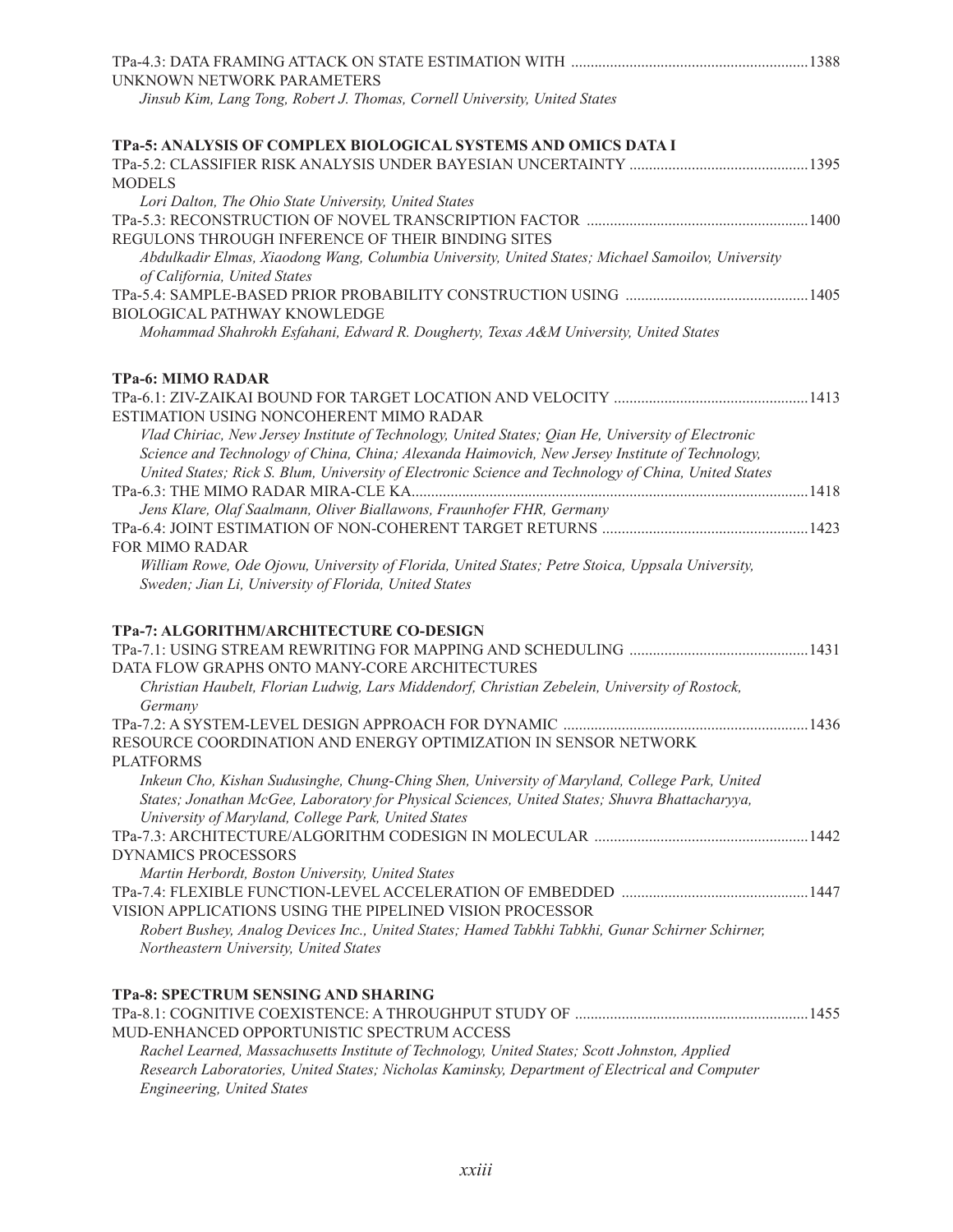| RADIO SYSTEMS WITH DELAY CONSTRAINTS                                                                                                  |  |
|---------------------------------------------------------------------------------------------------------------------------------------|--|
| Ahmed Ewaisha, Cihan Tepedelenlioglu, Arizona State University, United States                                                         |  |
|                                                                                                                                       |  |
| SPECTRUM SELECTION WITH PARTIAL CHANNEL STATE INFORMATION                                                                             |  |
| Mohamed Abdallah, Texas A&M University at Qatar, Qatar; Mostafa Sayed, University of Texas at                                         |  |
| Dallas, United States; Mohamed-Slim Alouini, King Abdullah University of Science and Technology,                                      |  |
| Saudi Arabia; Khalid Qaraqe, Texas A&M University at Qatar, Qatar                                                                     |  |
|                                                                                                                                       |  |
| <b>CLOSED FORM</b>                                                                                                                    |  |
| Xiaoyuan Fan, Dongliang Duan, University of Wyoming, United States; Liuqing Yang, Colorado State                                      |  |
| University, United States                                                                                                             |  |
| DISTRIBUTED SPECTRUM SENSING                                                                                                          |  |
|                                                                                                                                       |  |
| Mihir Laghate, Chu-Hsiang Huang, Chung-Kai Yu, Lara Dolecek, Danijela Cabric, University of<br>California, Los Angeles, United States |  |
|                                                                                                                                       |  |
| <b>SUB-NYQUIST SAMPLING RATES</b>                                                                                                     |  |
| Mustafa Al-Ani, University of Westminster, United Kingdom; Bashar Ahmad, University of Cambridge,                                     |  |
| United Kingdom; Andrzej Tarczynski, University of Westminster, United Kingdom                                                         |  |
|                                                                                                                                       |  |
| <b>OVERLAY COGNITIVE RADIOS</b>                                                                                                       |  |
| Mohammad Shaqfeh, Texas A&M University at Qatar, Qatar; Ammar Zafar, King Abdullah University                                         |  |
| of Science and Technology, Saudi Arabia; Hussein Alnuweiri, Texas A&M University at Qatar; Qatar;                                     |  |
| Mohamed-Slim Alouini, King Abdullah University of Science and Technology, Saudi Arabia                                                |  |
|                                                                                                                                       |  |
| SPECTRUM SHARING IN COMPETITIVE ENVIRONMENTS                                                                                          |  |
| Raghed El-Bardan, Swastik Brahma, Pramod K. Varshney, Syracuse University, United States                                              |  |
|                                                                                                                                       |  |
| <b>ERASURE CHANNELS</b>                                                                                                               |  |
| Ahmed ElSamadouny, University of Texas at Dallas, United States; Mohammed Nafie, Ahmed Sultan,                                        |  |
| Nile University, Egypt                                                                                                                |  |
|                                                                                                                                       |  |
| TPa-8: RELAYS IN COMMUNICATIONS                                                                                                       |  |
|                                                                                                                                       |  |
| RELAYS USING HIERARCHICAL MODULATION                                                                                                  |  |
| Tu Nguyen, Broadcom Corporation, United States; Pamela Cosman, Laurence Milstein, University of                                       |  |
| California, San Diego, United States                                                                                                  |  |
|                                                                                                                                       |  |
| DECODE-AND-FORWARD RELAYS USING SUPERPOSITION CODING                                                                                  |  |
| Tu Nguyen, Broadcom Corporation, United States; Laurence Milstein, University of California, San                                      |  |
| Diego, United States                                                                                                                  |  |
|                                                                                                                                       |  |
| ONE-WAY CELLULAR RELAY NETWORKS                                                                                                       |  |
| Aya Salah, Amr El-Keyi, Mohammed Nafie, Nile University, Egypt                                                                        |  |
|                                                                                                                                       |  |
| <b>TRANSMIT POWER CONSTRAINT</b>                                                                                                      |  |
| Kanghee Lee, Hyuck M. Kwon, Edwin M. Sawan, Wichita State University, United States; Hyuncheol                                        |  |
| Park, Korea Advanced Institute of Science and Technology, Republic of Korea                                                           |  |
|                                                                                                                                       |  |
| ONE-WAY AND TWO-WAY UNTRUSTED RELAY CHANNELS                                                                                          |  |
| Jing Huang, A. Lee Swindlehurst, University of California, Irvine, United States                                                      |  |
|                                                                                                                                       |  |
| <b>BUFFER-AIDED RELAYING</b>                                                                                                          |  |
| Jing Huang, A. Lee Swindlehurst, University of California, Irvine, United States                                                      |  |
| ERROR PROPAGATION IN A TWO-HOP RELAYING SYSTEM                                                                                        |  |
|                                                                                                                                       |  |
| Qian Gao, Gang Chen, Yingbo Hua, University of California, Riverside, United States                                                   |  |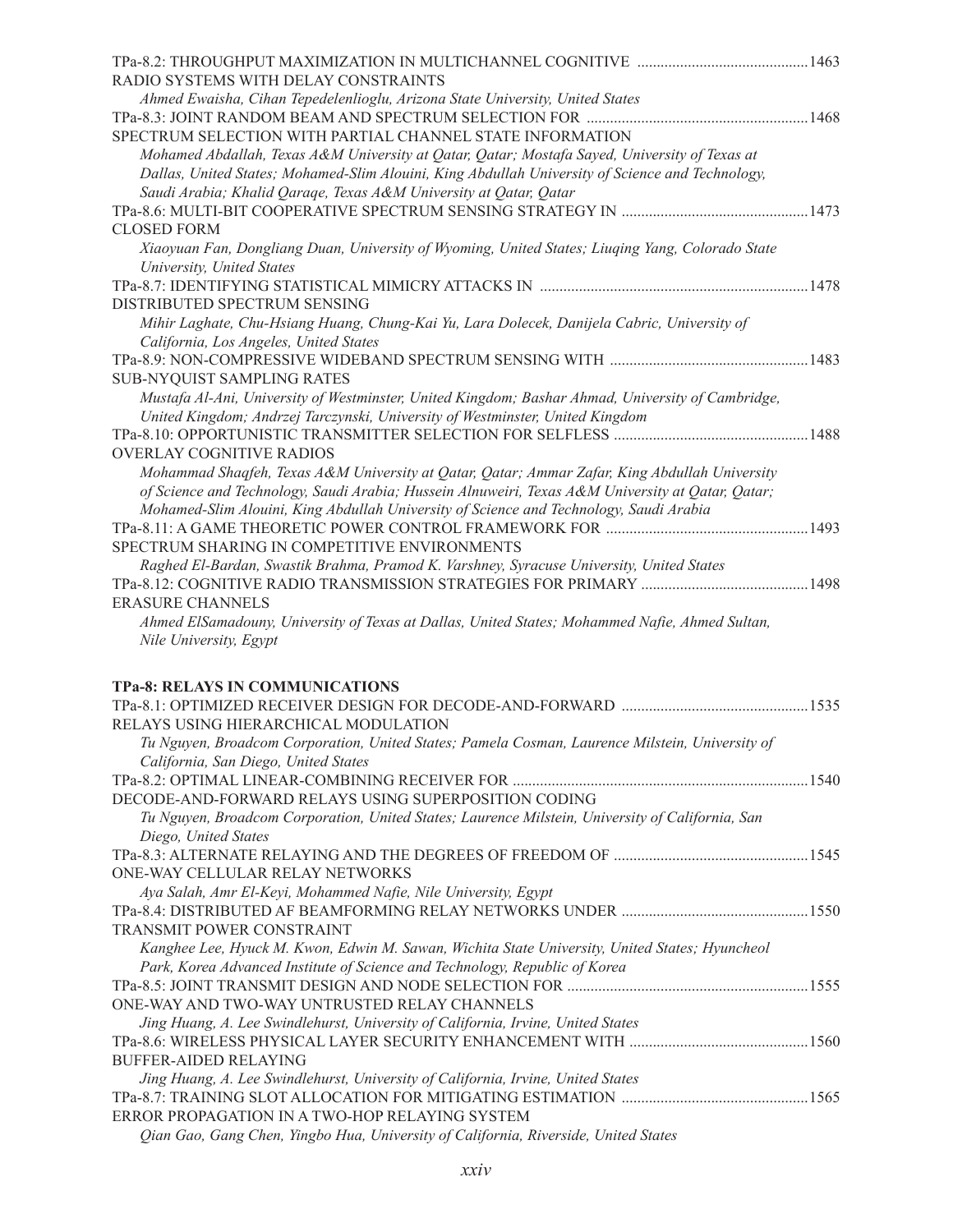| AMPLIFY-AND-FORWARD RELAY CHANNELS                                                                     |  |
|--------------------------------------------------------------------------------------------------------|--|
| Fernando Sanchez, Gerald Matz, Vienna University of Technology, Austria                                |  |
| <b>TPa-8: ADAPTIVE FILTERING</b>                                                                       |  |
|                                                                                                        |  |
| <b>MULTI-DELAY FILTER</b>                                                                              |  |
| Jie Yang, Texas Instruments, United States; Gerald Sobelman, University of Minnesota, United States    |  |
|                                                                                                        |  |
| <b>ALGORITHMS</b>                                                                                      |  |
| Kevin Wagner, Naval Research Laboratory, United States; Miloš Doroslovacki, George Washington          |  |
| University, United States                                                                              |  |
|                                                                                                        |  |
| <b>CHANNEL</b>                                                                                         |  |
| Kevin Shepherd, Ric Romero, Naval Postgraduate School, United States                                   |  |
|                                                                                                        |  |
| Mohammed Abdul Nasar, Azzedine Zerguine, King Fahd University of Petroleum & Minerals, Saudi<br>Arabia |  |
|                                                                                                        |  |
| PROJECTION ALGORITHM                                                                                   |  |
| Jianming Liu, Steven Grant, Missouri University of Science and Technology, United States               |  |
|                                                                                                        |  |
| <b>COMPUTATIONAL ERRORS</b>                                                                            |  |
| Chandrasekhar Radhakrishnan, Andrew Singer, University of Illinois at Urbana-Champaign, United         |  |
| <b>States</b>                                                                                          |  |
|                                                                                                        |  |
| TPa-8: CELLULAR AND HETEROGENEOUS NETWORKS                                                             |  |
|                                                                                                        |  |
| HETEROGENEOUS CELLULAR NETWORKS BASED ON CLUSTERED STOCHASTIC                                          |  |
| <b>GEOMETRY</b>                                                                                        |  |
| Chunlin Chen, Robert Elliott, Witold Krzymien, University of Alberta / Telecommunications Research     |  |
| Laboratories, Canada                                                                                   |  |
| DOWNLINK WITH DENSE SMALL CELL OVERLAYS                                                                |  |
|                                                                                                        |  |
| Thomas Wirth, Bernd Hofeld, Fraunhofer Heinrich Hertz Institute, Germany                               |  |
| Avi Rapaport, Weimin Liu, Liangping Ma, Gregory S. Sternberg, Ariela J. Zeira, Anantharaman            |  |
|                                                                                                        |  |
| Balasubramanian, InterDigital, United States                                                           |  |
| IN AN OFDMA SYSTEM WITH CDF BASED SCHEDULING                                                           |  |
| Anh Nguyen, University of California, San Diego, United States; Yichao Huang, Qualcomm                 |  |
| Technologies, Inc., United States; Bhaskar D. Rao, University of California, San Diego, United States  |  |
|                                                                                                        |  |
| <b>WIRELESS NETWORKS</b>                                                                               |  |
| Russell Ford, Changkyu Kim, Sundeep Rangan, Polytechnic Institute of New York University, United       |  |
| <b>States</b>                                                                                          |  |
|                                                                                                        |  |
| NETWORKS VIA COLLABORATIVE FILTERING                                                                   |  |
| Francesco Pantisano, Joint Research Center, Italy; Mehdi Bennis, University of Oulu, Finland; Walid    |  |
| Saad, University of Miami, United States; Stefan Valentin, Bell Labs, Alcatel-Lucent, Germany;         |  |
| Mérouane Debbah, Supélec, France; Alessio Zappone, Technische Universität Dresden, Germany             |  |
|                                                                                                        |  |
| <b>NETWORKS</b>                                                                                        |  |
| Yeashfi Hasan, R. Michael Buehrer, Virginia Polytechnic Institute and State University, United States  |  |
|                                                                                                        |  |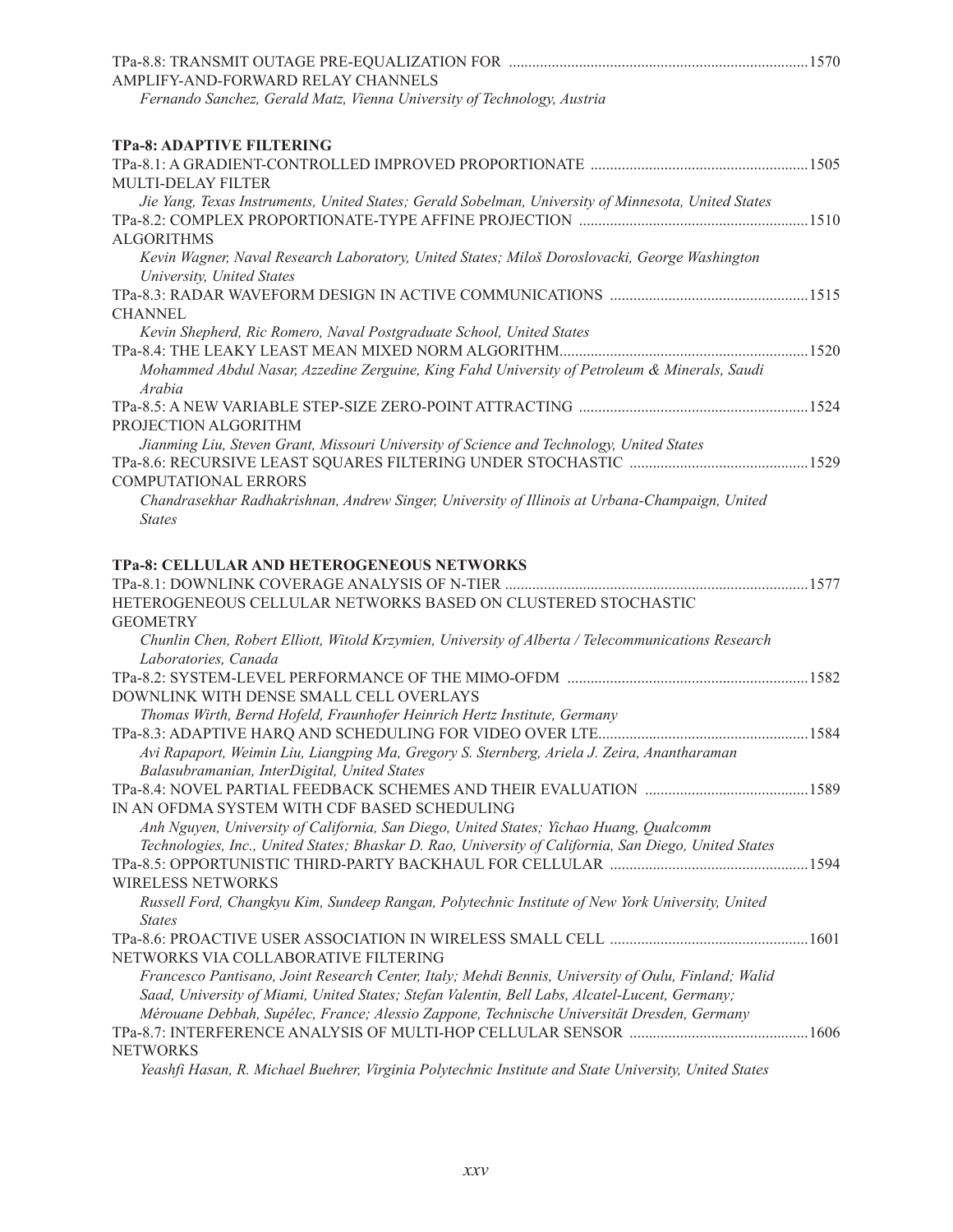| TPb-1: FULL-DUPLEX MIMO COMMUNICATIONS II                                                           |      |
|-----------------------------------------------------------------------------------------------------|------|
|                                                                                                     |      |
| RELAY NETWORKS WITH FULL-DUPLEX RELAYS                                                              |      |
| Oiang Xue, University of Oulu, Finland; Anna Pantelidou, Renesas Mobile Europe, Finland; Behnaam    |      |
| Aazhang, Rice University, United States                                                             |      |
|                                                                                                     |      |
| RADIOS WITH RESIDUAL SELF-INTERFERENCE                                                              |      |
| Ali Cagatay Cirik, University of California, Riverside, United States; Yue Rong, Curtin University, |      |
| Australia; Yingbo Hua, University of California, Riverside, United States                           |      |
|                                                                                                     |      |
| Bei Yin, Michael Wu, Christoph Studer, Joseph R. Cavallaro, Rice University, United States; Jorma   |      |
| Lilleberg, Broadcom, United States                                                                  |      |
|                                                                                                     | 1628 |
| Scott Johnston, Paul Fiore, Massachusetts Institute of Technology, United States                    |      |
|                                                                                                     |      |
| FULL-DUPLEX MIMO SYSTEMS                                                                            |      |
| Ali Cagatay Cirik, University of California, Riverside, United States; Rui Wang, The Chinese        |      |
| University of Hong Kong, Hong Kong SAR of China; Yingbo Hua, University of California, Riverside,   |      |
| <b>United States</b>                                                                                |      |

#### **TPb-2: PHY PERFORMANCE ABSTRACTION TECHNIQUES**

| Francesc Rey, Josep Sala-Alvarez, Technical University of Catalonia, Spain                             |  |
|--------------------------------------------------------------------------------------------------------|--|
|                                                                                                        |  |
| LAYER ABSTRACTION FOR LARGE-SCALE SYSTEM LEVEL EVALUATIONS OF LTE                                      |  |
| <b>NETWORKS</b>                                                                                        |  |
| Florian Kaltenberger, Imran Latif, Raymond Knopp, Eurecom, France                                      |  |
|                                                                                                        |  |
| <b>IMPAIRMENTS</b>                                                                                     |  |
| Alberto Rico-Alvarino, University of Vigo, Spain; Robert W. Heath, Jr., University of Texas at Austin, |  |
| <b>United States</b>                                                                                   |  |
|                                                                                                        |  |
| FRONT-END IMPAIRMENTS IN THE DESIGN OF SPECTRALLY AGILE MULTICARRIER                                   |  |
| <b>TRANSMISSION</b>                                                                                    |  |
| Zhu Fu, Alexander Wyglinski, Worcester Polytechnic Institute, United States                            |  |
|                                                                                                        |  |
| METHODOLOGY FOR 5G PHYSICAL LAYER BASED ON NON-ORTHOGONAL                                              |  |
| <b>WAVEFORMS</b>                                                                                       |  |
| Gerhard Wunder, Martin Kasparick, Fraunhofer Heinrich Hertz Institute, Germany; Stephan Ten            |  |
| Brink, University of Stuttgart, Germany; Frank Schaich, Thorsten Wild, Yejian Chen, Bell Labs,         |  |
| Alcatel-Lucent, Germany; Ivan Gaspar, Nicola Michailow, Gerhard Fettweis, Technische Universität       |  |
| Dresden, Germany; Dimitri Ktenas, Nicolas Cassiau, Commissariat à l'énergie atomique et aux            |  |
| énergies alternatives, France; Marcin Dryjanski, Kamil Sorokosz, Slawomir Pietrzyk, IS-Wireless,       |  |
| Poland; Bertalan Eged, National Instruments, Hungary                                                   |  |
|                                                                                                        |  |
|                                                                                                        |  |
| TPb-3: LOW-DIMENSIONAL SIGNAL MODELS                                                                   |  |
|                                                                                                        |  |
| Yuejie Chi, The Ohio State University, United States                                                   |  |
|                                                                                                        |  |
| SENSING AND FINITE-INNOVATIONS-RATE MODELS                                                             |  |
| P. P Vaidyanathan, Srikanth Tenneti, California Institute of Technology, United States                 |  |
|                                                                                                        |  |
| <b>PROBLEMS</b>                                                                                        |  |
| Sunav Choudhary, Urbashi Mitra, University of Southern California, United States                       |  |
|                                                                                                        |  |

#### FACTORIZATION

|  |  |  |  | Seung-Jun Kim, Georgios B. Giannakis, University of Minnesota, United States |  |
|--|--|--|--|------------------------------------------------------------------------------|--|
|--|--|--|--|------------------------------------------------------------------------------|--|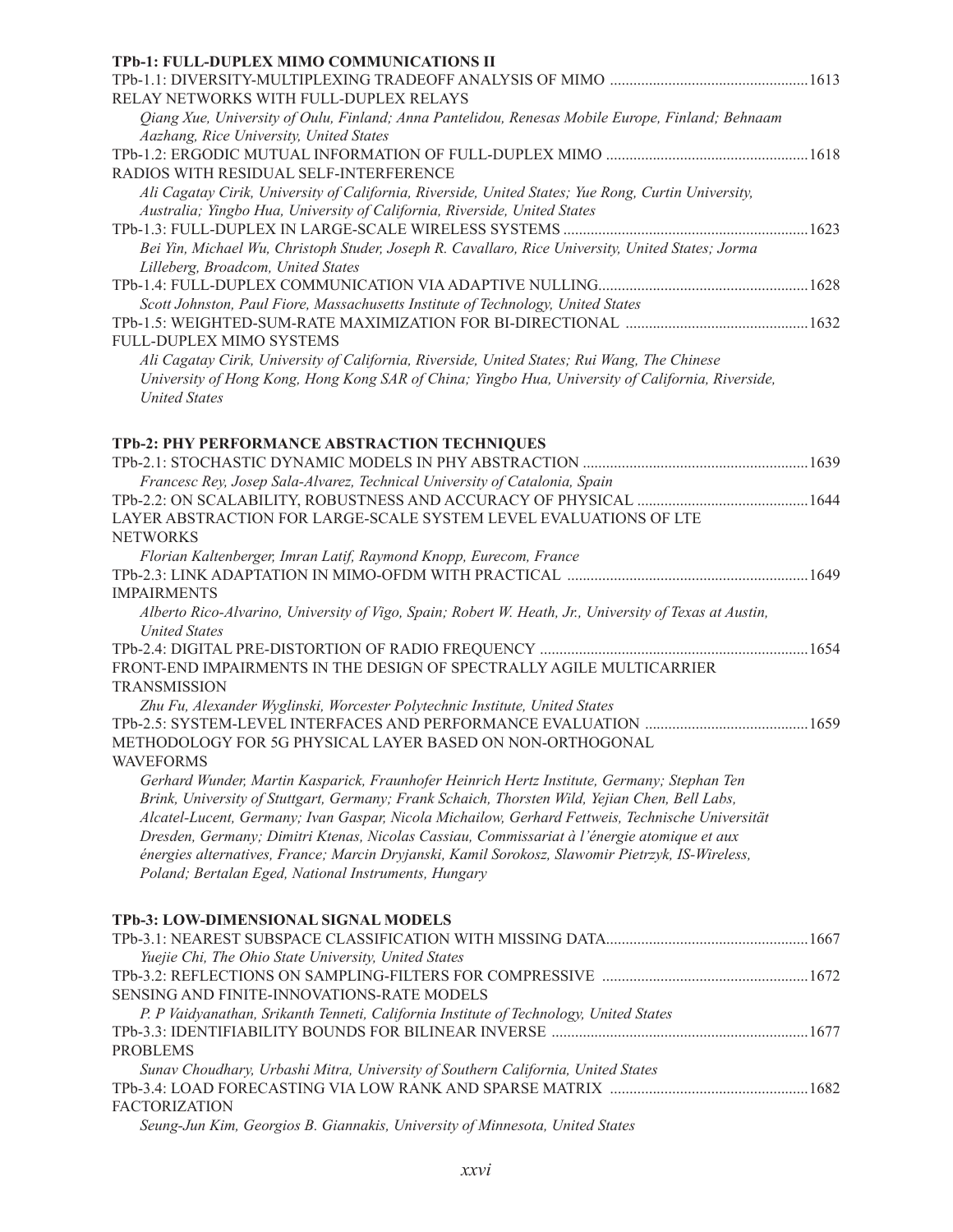| REPRESENTATIONS AND ONLINE DICTIONARY LEARNING                                                     |  |
|----------------------------------------------------------------------------------------------------|--|
| Sirisha Rambhatla, Jarvis Haupt, University of Minnesota - Twin Cities, United States              |  |
| TPb-4: LOCATION-AWARE NETWORKING                                                                   |  |
|                                                                                                    |  |
| AND LOCATION INFORMATION                                                                           |  |
| Srikar Muppirisetty, Rocco Di Taranto, Henk Wymeersch, Chalmers University of Technology, Sweden   |  |
| <b>LOCATION INFORMATION</b>                                                                        |  |
| Rocco Di Taranto, Henk Wymeersch, Chalmers University of Technology, Sweden                        |  |
|                                                                                                    |  |
| Daoud Burghal, Andreas F. Molisch, University of Southern California, United States                |  |
|                                                                                                    |  |
| FOR IMPROVED ROAD WORKERS' SAFETY                                                                  |  |
| Sankalp Dayal, Adam Mortazavi, Khanh H. Huynh, University of California, Santa Barbara, United     |  |
| States; Ramez L. Gerges, California Department of Transportation, United States; John J. Shynk,    |  |
| University of California, Santa Barbara, United States                                             |  |
|                                                                                                    |  |
| RENEWABLE ENERGY OF ARBITRARY GENERATION DYNAMICS                                                  |  |
| Tianyi Li, Min Dong, University of Ontario Institute of Technology, Canada                         |  |
| TPb-5: ANALYSIS OF COMPLEX BIOLOGICAL SYSTEMS AND OMICS DATA II                                    |  |
|                                                                                                    |  |
| THE MASTER EQUATION                                                                                |  |
| Garrett Jenkinson, John Goutsias, The Johns Hopkins University, United States                      |  |
|                                                                                                    |  |
| Zrinka Puljiz, Haris Vikalo, University of Texas at Austin, United States                          |  |
| TPb-6: TARGET TRACKING I                                                                           |  |
|                                                                                                    |  |
| PROBABILITY OF DETECTION IN MULTISTATIC SONAR DATA                                                 |  |
| Evan Hanusa, David Krout, University of Washington, United States                                  |  |
|                                                                                                    |  |
| MULTIPLE-HYPOTHESIS TRACKING                                                                       |  |
| Stefano Coraluppi, Craig Carthel, Compunetix Inc., United States; Marco Guerriero, SAIRA/FAR       |  |
| <b>AMERICAS Inc., United States</b>                                                                |  |
| NONLINEAR MANEUVERING TARGET TRACKING                                                              |  |
| Rajiv Sithravel, Xin Chen, McMaster University, Canada; Mike McDonald, Defence Research and        |  |
| Development Canada, Canada; Thia Kirubarajan, McMaster University, Canada                          |  |
|                                                                                                    |  |
| AND POSITION LINEAR KALMAN FILTER                                                                  |  |
| Steven Bordonaro, Naval Undersea Research Center, United States; Peter Willett, Yaakov Bar-Shalom, |  |
| University of Connecticut, United States                                                           |  |
|                                                                                                    |  |
| <b>MODELING UNCERTAINTIES</b>                                                                      |  |
| Kristine Bell, Robert Zarnich, Metron, United States                                               |  |
| TPb-7: MACHINE LEARNING AND STATISTICAL SIGNAL PROCESSING II                                       |  |
|                                                                                                    |  |
| ESTIMATION FOR CONTINUUM-STATE HIDDEN MARKOV MODELS (CHMM) WITH                                    |  |

### DIRICHLET STATE DISTRIBUTIONS

*Todd K. Moon, Jacob H Gunther, Utah State University, United States*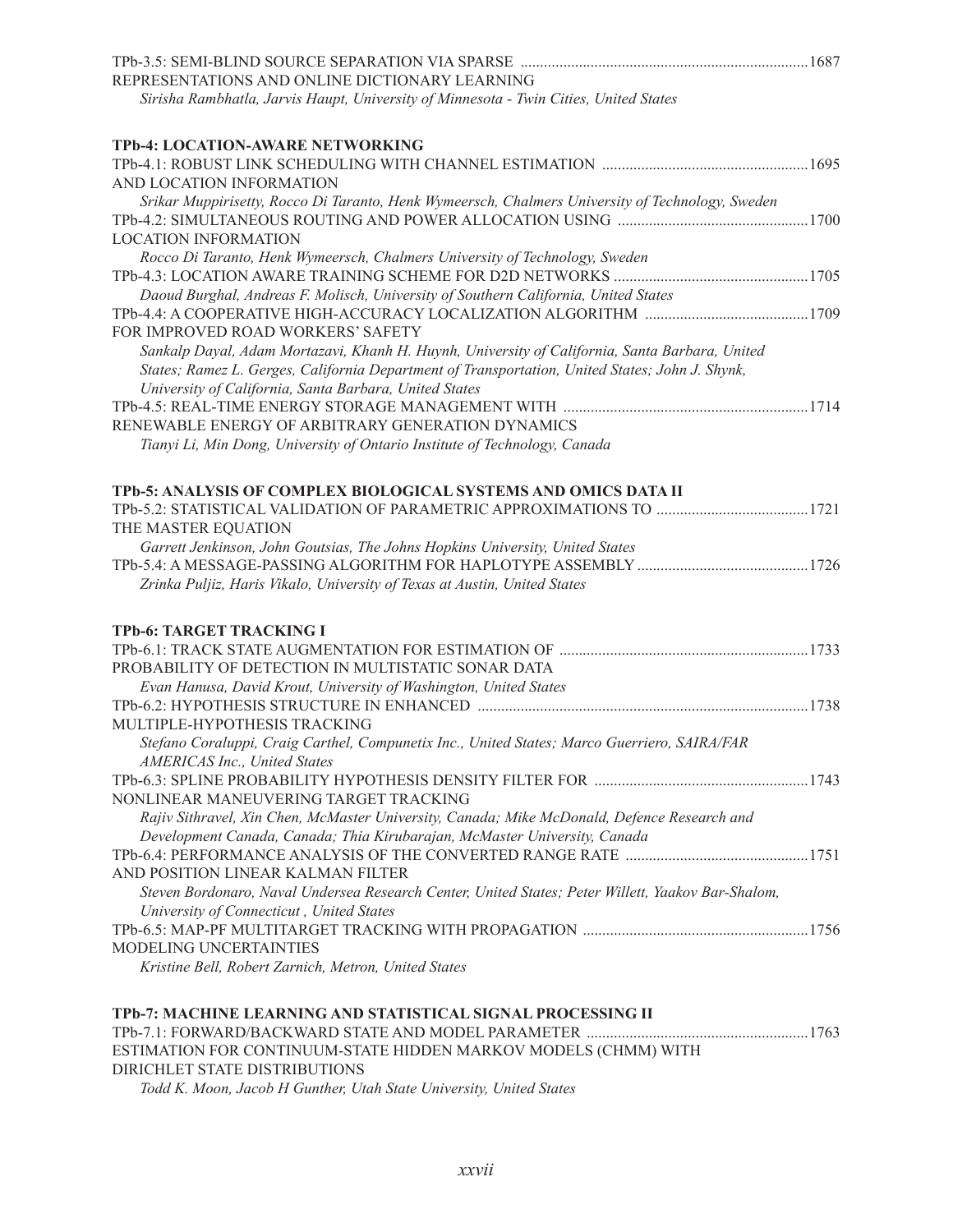| <b>INFERENCE</b>                                                                                                                             |  |
|----------------------------------------------------------------------------------------------------------------------------------------------|--|
| Vassilis Kekatos, Yu Zhang, Georgios B. Giannakis, University of Minnesota, United States                                                    |  |
|                                                                                                                                              |  |
| FOR ASYMMETRIC NETWORKS                                                                                                                      |  |
| Gunnar Carlsson, Stanford University, United States; Facundo Mémoli, University of Adelaide,                                                 |  |
| Australia; Alejandro Ribeiro, Santiago Segarra, University of Pennsylvania, United States                                                    |  |
|                                                                                                                                              |  |
| <b>PROBLEMS</b>                                                                                                                              |  |
| Sattar Vakili, Qing Zhao, University of California, Davis, United States                                                                     |  |
| <b>TPb-8: DESIGN AUTOMATION</b>                                                                                                              |  |
|                                                                                                                                              |  |
| <b>MPSOCS</b>                                                                                                                                |  |
| Amr Hussien, Ahmed M. Eltawil, University of California, Irvine, United States; Rahul Amin, Jim<br>Martin, Clemson University, United States |  |
|                                                                                                                                              |  |
| Amin Jarrah, Mohsin M. Jamali, University of Toledo, United States                                                                           |  |
|                                                                                                                                              |  |
| RECONFIGURABLE ARCHITECTURES IN HIGH-LEVEL DATAFLOW APPLICATIONS                                                                             |  |
| Simone Casale-Brunet, Endri Bezati, Claudio Alberti, Marco Mattavelli, École Polytechnique Fédérale                                          |  |
| de Lausanne (EPFL), Switzerland; Edoardo Amaldi, Politecnico di Milano, Italy; Jörn Janneck, Lund                                            |  |
| University, Sweden                                                                                                                           |  |
|                                                                                                                                              |  |
| Gustav Cedersjö, Jörn Janneck, Lund University, Sweden                                                                                       |  |
|                                                                                                                                              |  |
| PROGRAM EXECUTIONS                                                                                                                           |  |
| Simone Casale-Brunet, Marco Mattavelli, Claudio Alberti, École Polytechnique Fédérale de Lausanne                                            |  |
| (EPFL), Switzerland; Jörn Janneck, Lund University, Sweden                                                                                   |  |
|                                                                                                                                              |  |
| PARALLEL PROCESSOR ARRAYS                                                                                                                    |  |
| Zain Ul-Abdin, Halmstad University, Sweden; Anders Åhlander, Saab AB, Sweden; Bertil Svensson,                                               |  |
| Halmstad University, Sweden                                                                                                                  |  |
|                                                                                                                                              |  |
| OF GAUSSIAN (MOG) BACKGROUND SUBTRACTION FOR EMBEDDED VISION                                                                                 |  |
| Hamed Tabkhi Tabkhi, Northeastern University, United States; Robert Bushey, Analog Devices Inc.,                                             |  |
| United States; Gunar Schirner Schirner, Northeastern University, United States                                                               |  |
| TPb-8: MULTIUSER MIMO SYSTEMS                                                                                                                |  |
|                                                                                                                                              |  |
| <b>GENERATION CELLULAR UPLINK</b>                                                                                                            |  |
| Narayan Prasad, NEC Laboratories America, Inc., United States; Honghai Zhang, Google, United                                                 |  |
| States; Hao Zhu, University of Illinois at Urbana-Champaign, United States; Sampath Rangarajan,                                              |  |
| NEC Laboratories America, Inc., United States                                                                                                |  |
|                                                                                                                                              |  |
| <b>GENERAL ALTERNATING CSIT</b>                                                                                                              |  |
| Jinyuan Chen, Petros Elia, Eurecom, France                                                                                                   |  |
|                                                                                                                                              |  |
| <b>MIMO SYSTEMS</b>                                                                                                                          |  |
| Feeby Salib, Karim Seddik, American University in Cairo, Egypt                                                                               |  |
|                                                                                                                                              |  |
| ALIGNMENT CHAINS FOR THREE-CELL NETWORKS                                                                                                     |  |
| Gokul Sridharan, Wei Yu, University of Toronto, Canada                                                                                       |  |
|                                                                                                                                              |  |
| <b>CHANNELS UNDER JAMMING ATTACKS</b>                                                                                                        |  |
| SaiDhiraj Amuru, Ravi Tandon, R. Michael Buehrer, T. Charles Clancy, Virginia Tech, United States                                            |  |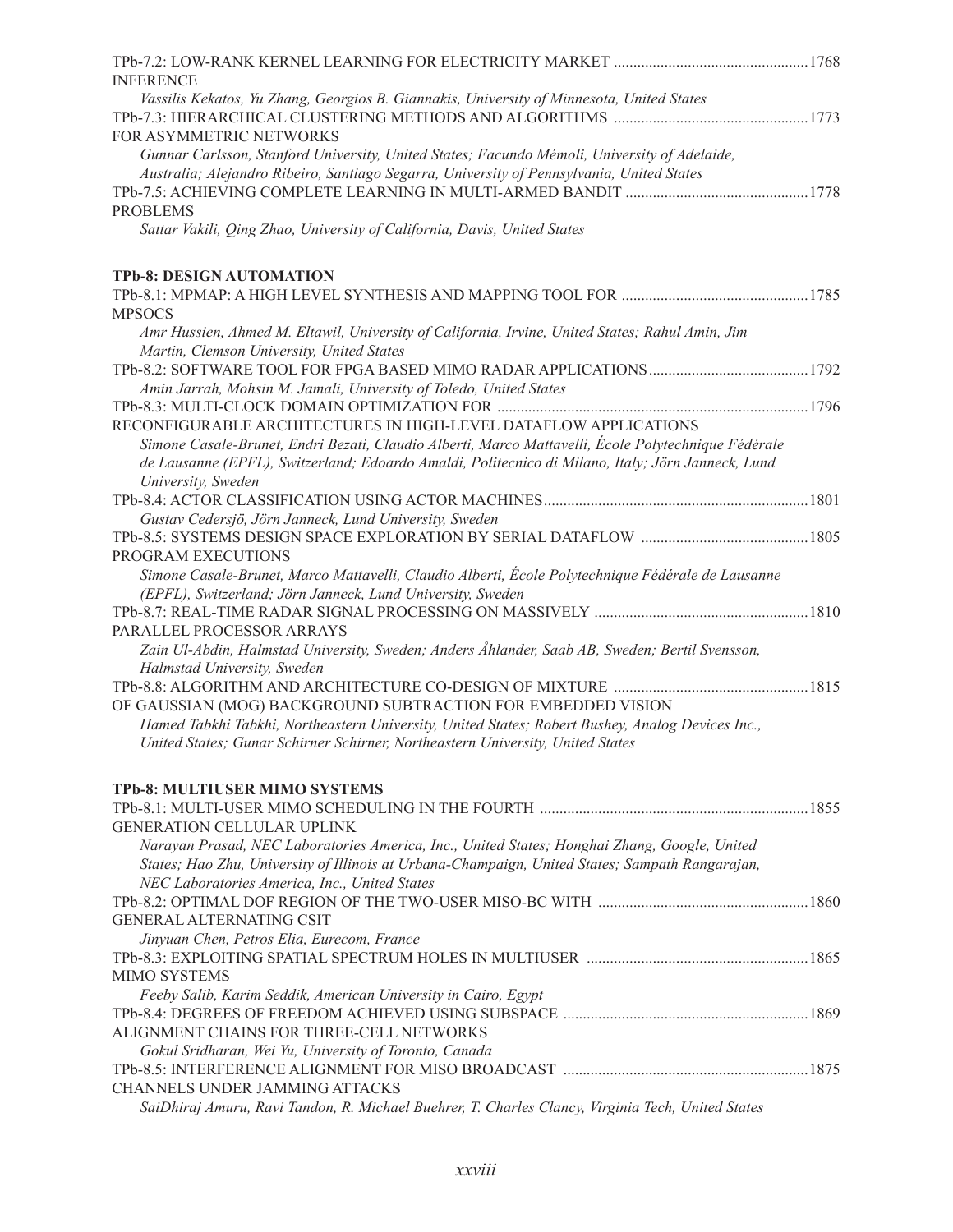| LTE/LTE-A SYSTEMS WITH INTERFERENCE MANAGEMENT                                                                                                    |  |
|---------------------------------------------------------------------------------------------------------------------------------------------------|--|
| Thomas Svantesson, ArrayComm, United States                                                                                                       |  |
| <b>TRANSMISSION FOR DENSE FDD NETWORKS</b>                                                                                                        |  |
| Lars Thiele, Martin Kurras, Kai Börner, Thomas Haustein, Fraunhofer HHI, Germany                                                                  |  |
|                                                                                                                                                   |  |
| <b>PRECODING</b><br>Ahmed Mehana, Samsung Electronics, Co., Ltd., United States; Aria Nosratinia, University of Texas at<br>Dallas, United States |  |
| TPb-8: ELECTROPHYSIOLOGY AND BRAIN IMAGING                                                                                                        |  |
|                                                                                                                                                   |  |
| <b>LOCAL FIELD POTENTIALS</b>                                                                                                                     |  |
| Sebastian Schmale, Benjamin Knoop, Janpeter Hoeffmann, Dagmar Peters-Drolshagen, Steffen Paul,                                                    |  |
| University of Bremen, Germany                                                                                                                     |  |
| MEG USING A LINEARLY CONSTRAINED SPATIAL FILTER BASED ON MINIMUM                                                                                  |  |
| <b>NORM</b>                                                                                                                                       |  |
| José Alfonso Sánchez De Lucio, David M. Halliday, University of York, United Kingdom                                                              |  |
|                                                                                                                                                   |  |
| FOR SEGMENTATION OF EPILEPTIC ACTIVITY                                                                                                            |  |
| Rakesh Malladi, Rice Unviersity, United States; Giridhar P Kalamangalam, University of Texas Health                                               |  |
| Science Center, United States; Behnaam Aazhang, Rice Unviersity, United States                                                                    |  |
|                                                                                                                                                   |  |
| SIMULATION AND SYNCHRONIZATION EFFECTS<br>Gian Carlo Cardarilli, Alessandro Cristini, Marco Re, Mario Salerno, Gianluca Susi, University of       |  |
| Rome Tor Vergata, Italy                                                                                                                           |  |
|                                                                                                                                                   |  |
| FOR BEHAVIOUR RECOGNITION IN PATIENTS WITH PARKINSON'S DISEASE                                                                                    |  |
| Huaiguang Jiang, Jun Jason Zhang, University of Denver, United States; Adam Hebb, Colorado                                                        |  |
| Neurological Institute, United States; Mohammad H. Mahoor, University of Denver, United States                                                    |  |
|                                                                                                                                                   |  |
| <b>CROSSTALK</b>                                                                                                                                  |  |
| Sergul Aydore, Syed Ashrafulla, Anand Joshi, Richard M Leahy, University of Southern California,<br><b>United States</b>                          |  |
| <b>WAa-1: MIMO INTERFERENCE MANAGEMENT</b>                                                                                                        |  |
|                                                                                                                                                   |  |
| INTERFERENCE CHANNEL WITH COMP TRANSMISSION                                                                                                       |  |
| Craig Wilson, Venugopal V. Veeravalli, University of Illinois at Urbana-Champaign, United States                                                  |  |
|                                                                                                                                                   |  |
| Aly El Gamal, Venugopal V. Veeravalli, University of Illinois at Urbana-Champaign, United States                                                  |  |
| PACKET BASED ASYNCHRONOUS GAUSSIAN MULTIPLE ACCESS CHANNELS                                                                                       |  |
| Prabahan Basu, Rachel Learned, MIT Lincoln Laboratory, United States                                                                              |  |
|                                                                                                                                                   |  |
| <b>ALIGNMENT</b>                                                                                                                                  |  |
| Hari Ram Balakrishnan, Giridhar K, Indian Institute of Technology Madras, India                                                                   |  |
| WAa-2: OFDM                                                                                                                                       |  |
| <b>IMPERFECT CSI</b>                                                                                                                              |  |
| Marko Kocic, MIT Lincoln Laboratory, United States; Nicholas Chang, Applied Communication                                                         |  |

*Sciences, United States; Matthew Ferreira, MIT Lincoln Laboratory, United States*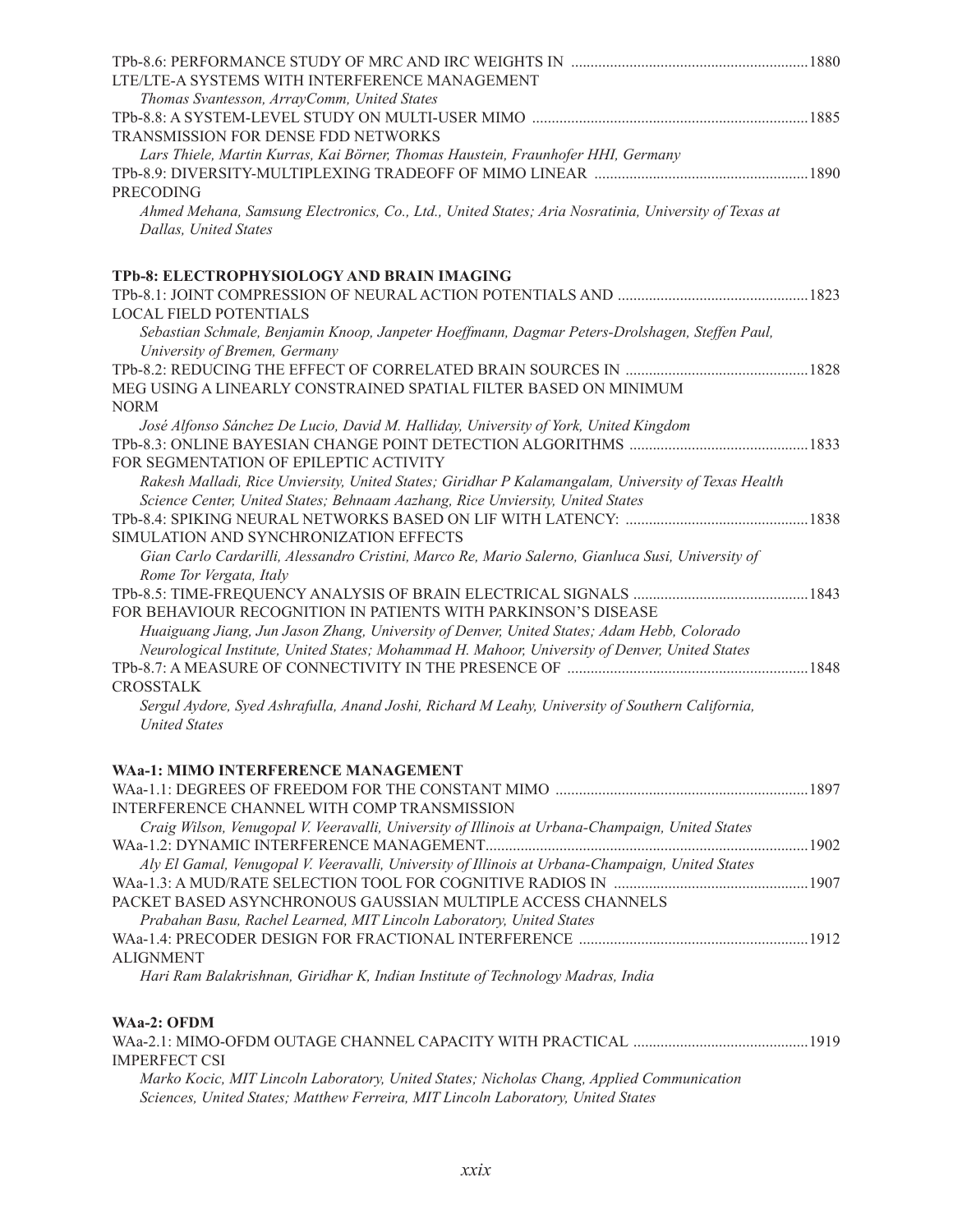| <b>SYSTEMS</b>                                                                                           |  |
|----------------------------------------------------------------------------------------------------------|--|
| Rohan Ramlall, University of California, Irvine, United States                                           |  |
| ESTIMATION AND DECODING IN IMPULSIVE NOISE CHANNELS                                                      |  |
| Marcel Nassar, University of Texas at Austin, United States; Philip Schniter, The Ohio State University, |  |
| United States; Brian Evans, University of Texas at Austin, United States                                 |  |
|                                                                                                          |  |
| <b>OFDM</b>                                                                                              |  |
| Mario Huemer, Alexander Onic, Christian Hofbauer, Stefan Trampitsch, Johannes Kepler University          |  |
| Linz, Austria                                                                                            |  |
|                                                                                                          |  |
| <b>WAa-3: ADAPTIVE FILTERING</b>                                                                         |  |
|                                                                                                          |  |
| ACOUSTIC ECHO CANCELLATION                                                                               |  |
| Jie Yang, Texas Instruments, United States; Gerald Sobelman, University of Minnesota, United States      |  |
|                                                                                                          |  |
| VIA ADAPTIVE PROJECTED SUBGRADIENT METHODS                                                               |  |
| Konstantin Oltmann, Renato L. G. Cavalcante, Slawomir Stanczak, Martin Kasparick, Fraunhofer             |  |
| Heirinch Hertz Institute, Germany                                                                        |  |
|                                                                                                          |  |
| FROM METRIC COMBINING VIEWPOINT                                                                          |  |
| Osamu Toda, Masahiro Yukawa, Keio University, Japan                                                      |  |
|                                                                                                          |  |
| WAVEFORM FOR MOVING EXTENDED TARGETS                                                                     |  |
| Ric Romero, Naval Postgraduate School, United States                                                     |  |
|                                                                                                          |  |
| <b>WAa-4: RELAYING AND COOPERATION</b>                                                                   |  |
|                                                                                                          |  |
| UNDER RELAY POWER CONSTRAINT                                                                             |  |
| Kanghee Lee, Hyuck M. Kwon, Edwin M. Sawan, Wichita State University, United States; Hyuncheol           |  |
| Park, Korea Advanced Institute of Science and Technology, Republic of Korea                              |  |
|                                                                                                          |  |
| Hieu T. Do, Tobias J. Oechtering, Mikael Skoglund, KTH Royal Institute of Technology, Sweden; Mai        |  |
| Vu, Tufts University, United States                                                                      |  |
|                                                                                                          |  |
| WITH DEVICE-TO-DEVICE COMMUNICATIONS                                                                     |  |
| PhuongBang Nguyen, Bhaskar D. Rao, University of California, San Diego, United States                    |  |
|                                                                                                          |  |
| SYNCHRONIZATION: A DISTRIBUTED HYBRID MESSAGE PASSING ALGORITHM                                          |  |
| Bernhard Etzlinger, Johannes Kepler University, Austria; Florian Meyer, Vienna University of             |  |
| Technology, Austria; Andreas Springer, Johannes Kepler University, Austria; Franz Hlawatsch, Vienna      |  |
| University of Technology, Austria; Henk Wymeersch, Chalmers University of Technology, Sweden             |  |
| <b>WAa-5: IMAGE ANALYSIS AND PROCESSING</b>                                                              |  |
|                                                                                                          |  |
| ELASTIC NET REGRESSION AND GABOR FILTERBANKS                                                             |  |
| Ioannis Constantinou, University of Cyprus, Cyprus; Marios Pattichis, University of New Mexico,          |  |
| United States; Constantinos Pattichis, University of Cyprus, Cyprus                                      |  |
|                                                                                                          |  |
| <b>MODEL</b>                                                                                             |  |
| Yasuhiro Nakajima, Takashi Ueno, Taichi Yoshida, Masaaki Ikehara, Keio University, Japan                 |  |
|                                                                                                          |  |
| LIFTING-BASED DISCRETE WAVELET TRANSFORM AND QUANTIZATION                                                |  |
| Naoki Furuhashi, Azusa Oota, Taichi Yoshida, Masaaki Ikehara, Keio University, Japan                     |  |
|                                                                                                          |  |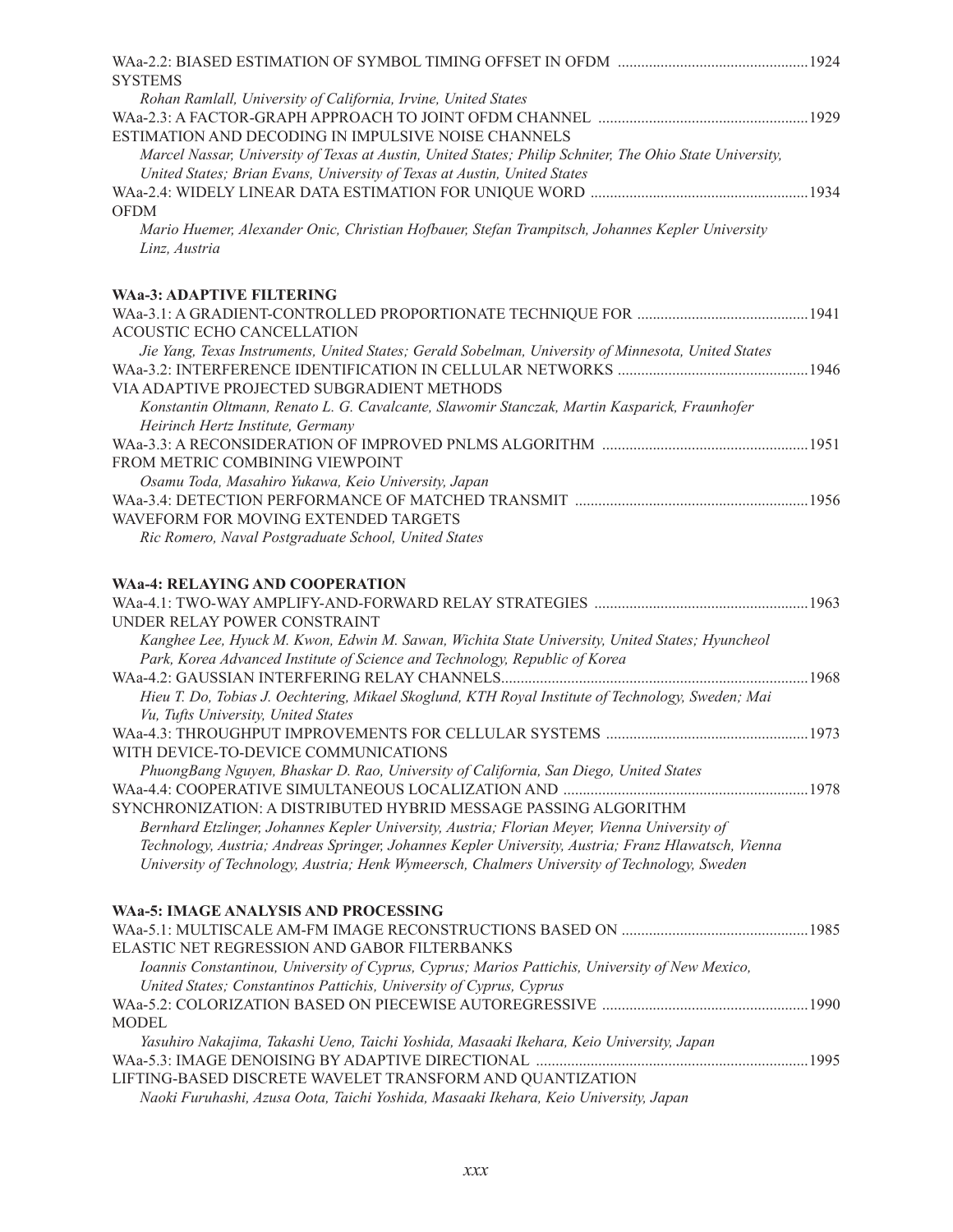|                                                                                                                                     | 2000  |
|-------------------------------------------------------------------------------------------------------------------------------------|-------|
| CORRELATION FOR DENSE IMAGE REGISTRATION                                                                                            |       |
| Nafise Barzigar, Aminmohammad Roozgard, Pramode Verma, Samuel Cheng, University of Oklahoma,<br><b>United States</b>                |       |
|                                                                                                                                     |       |
| WAa-6: MULTI-SENSOR SIGNAL PROCESSING                                                                                               |       |
|                                                                                                                                     | .2007 |
| P. P Vaidyanathan, Piya Pal, California Institute of Technology, United States                                                      |       |
|                                                                                                                                     | 2012  |
| FOR A LARGE SENSOR NETWORK DESCRIBED BY A MULTIVARIATE GAUSSIAN                                                                     |       |
| <b>DISTRIBUTION</b>                                                                                                                 |       |
| Jiangfan Zhang, Rick Blum, Lehigh University, United States                                                                         |       |
| USING TIME OF ARRIVAL AT MULTIPLE ANTENNA RECEIVERS                                                                                 | .2017 |
|                                                                                                                                     |       |
| Siamak Yousefi, Xiao-Wen Chang, Benoit Champagne, McGill University, Canada                                                         | 2022  |
| SPACE-TIME-FREQUENCY ADAPTIVE BEAMFORMING                                                                                           |       |
| Shawn Kraut, Adam R. Margetts, MIT Lincoln Laboratory, United States; Daniel Bliss, Arizona State                                   |       |
| University, United States                                                                                                           |       |
|                                                                                                                                     |       |
| <b>WAa-7: COMMUNICATION SYSTEM DESIGN</b>                                                                                           |       |
|                                                                                                                                     | .2029 |
| WIRELESS OPEN-ACCESS RESEARCH PLATFORM                                                                                              |       |
| Stephen Hughes, Bosheng Zhou, Roger Woods, Queen's University Belfast, United Kingdom; Alan                                         |       |
| Marshall, Unievrsity of Liverpool, United Kingdom                                                                                   | 2034  |
| MEMORY DOMINATED OFDM SYSTEMS                                                                                                       |       |
| Muhammad S. Khairy, Ahmed M. Eltawil, Fadi J. Kurdahi, University of California, Irvine, United                                     |       |
| States; Amin Khajeh, Intel labs, United States                                                                                      |       |
|                                                                                                                                     | 2041  |
| RECEIVER FOR IMPULSIVE NOISE CHANNELS                                                                                               |       |
| Karl Nieman, University of Texas at Austin, United States; Marcel Nassar, Samsung Information                                       |       |
| Systems America, United States; Jing Lin, Brian Evans, University of Texas at Austin, United States                                 |       |
|                                                                                                                                     | 2046  |
| FEASIBILITY ANALYSIS, ALGORITHMS AND DESIGN EXPLORATION                                                                             |       |
| Mahmoud Abdelaziz, Tampere University of Technology, Finland; Amanullah Ghazi, University of                                        |       |
| Oulu, Finland; Lauri Anttila, Tampere University of Technology, Finland; Jani Boutellier, University of                             |       |
| Oulu, Finland; Toni Lähteensuo, Tampere University of Technology, Finland; Xiaojia Lu, University of                                |       |
| Oulu, Finland; Joseph R. Cavallaro, Rice University, United States; Shuvra Bhattacharyya, University                                |       |
| of Maryland, United States; Markku Juntti, University of Oulu, Finland; Mikko Valkama, Tampere<br>University of Technology, Finland |       |
|                                                                                                                                     |       |
| WAb-1: MIMO PROCESSING                                                                                                              |       |
|                                                                                                                                     | .2057 |
| Ahmed Mehana, Samsung Electronics, Co., Ltd., United States; Aria Nosratinia, University of Texas at<br>Dallas, United States       |       |
|                                                                                                                                     |       |
| <b>NETWORKS</b>                                                                                                                     |       |
| Tianyang Bai, Robert W. Heath, Jr., The University of Texas at Austin, United States                                                |       |
|                                                                                                                                     | .2067 |
| REDUCED RECEIVER COMPLEXITY                                                                                                         |       |
| Thomas Ketseoglou, California State University, Pomona, United States; Ender Ayanoglu, University                                   |       |

*of California, Irvine, United States*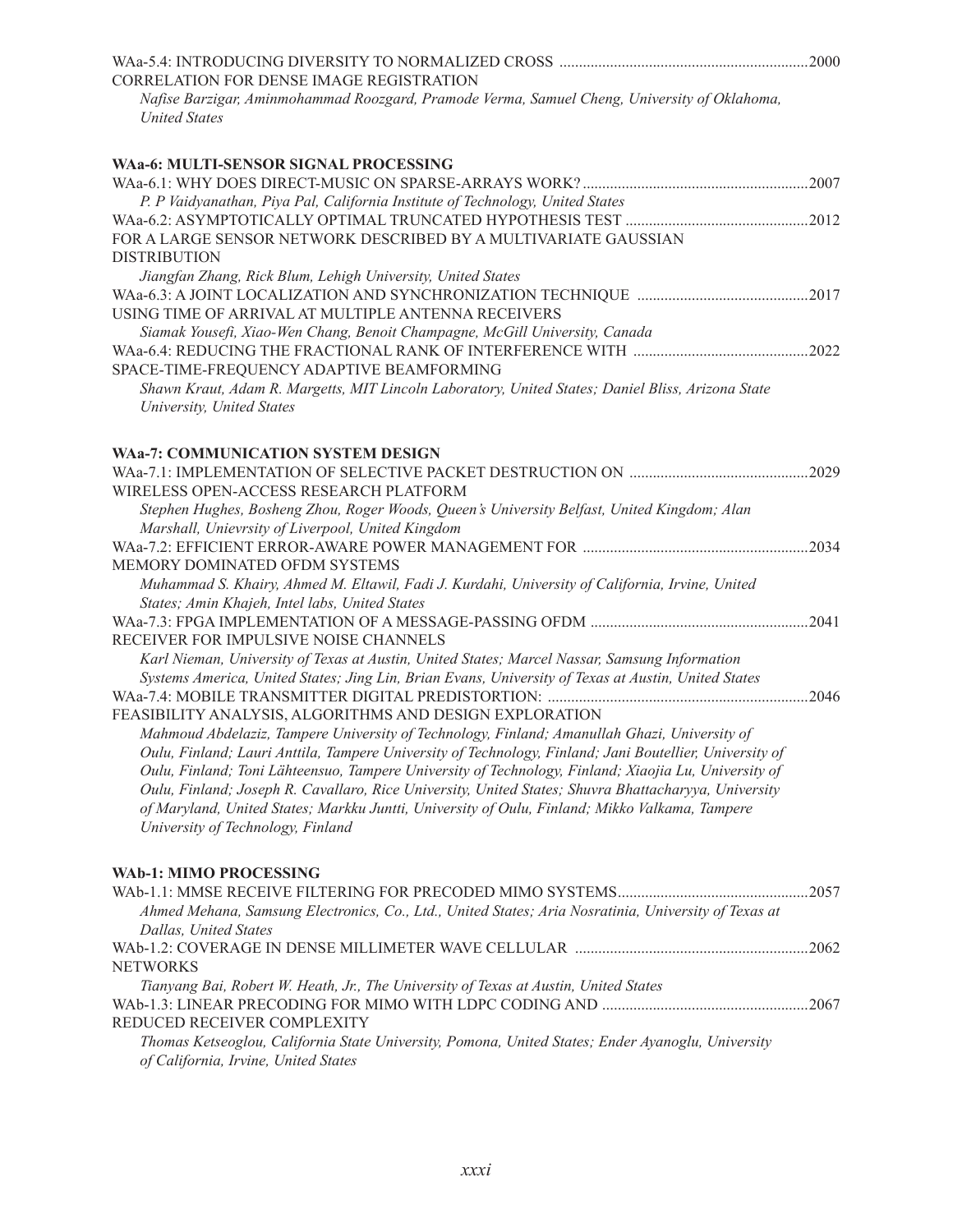| <b>SYSTEMS</b>                                                                                                                                                                                                         |  |
|------------------------------------------------------------------------------------------------------------------------------------------------------------------------------------------------------------------------|--|
| Song Noh, Michael D. Zoltowski, Purdue University, United States; Youngchul Sung, Korea Advanced<br>Institute of Science and Technology, Republic of Korea; David J. Love, Purdue University, United<br><b>States</b>  |  |
| <b>WAb-2: ADVANCES IN CODING AND DECODING</b>                                                                                                                                                                          |  |
|                                                                                                                                                                                                                        |  |
| <b>CODES</b>                                                                                                                                                                                                           |  |
| Nicholas Chang, Applied Communication Sciences, United States; Marko Kocic, MIT Lincoln<br>Laboratory, United States                                                                                                   |  |
| <b>CHANNELS</b>                                                                                                                                                                                                        |  |
| David Romero, Massachusetts Institute of Technology, United States; Nicholas Chang, Applied<br>Communication Sciences, United States; Adam R. Margetts, Massachusetts Institute of Technology,<br><b>United States</b> |  |
|                                                                                                                                                                                                                        |  |
| DETERMINISTIC WIRETAP CHANNE                                                                                                                                                                                           |  |
| Ali Fakoorian, A. Lee Swindlehurst, University of California, Irvine, United States                                                                                                                                    |  |
| SOURCE-CHANNEL RATE MISMATCH                                                                                                                                                                                           |  |
| Pratik Patil, Ahmed Badr, Ashish Khisti, University of Toronto, Canada; Wai-Tian Tan, Hewlett-                                                                                                                         |  |
| Packard Labs, United States                                                                                                                                                                                            |  |
|                                                                                                                                                                                                                        |  |
| <b>WAb-3: DETECTION</b>                                                                                                                                                                                                |  |
|                                                                                                                                                                                                                        |  |
| FREQUENCY-SELECTIVE NON-GAUSSIAN CHANNELS                                                                                                                                                                              |  |
| SaiDhiraj Amuru, Daniel Jakubisin, R. Michael Buehrer, Virginia Tech, United States; Claudio da                                                                                                                        |  |
| Silva, Samsung Electronics, Co., Ltd., United States                                                                                                                                                                   |  |
|                                                                                                                                                                                                                        |  |
| CHANNEL SHORTENING RECEIVER                                                                                                                                                                                            |  |
| Fredrik Rusek, Ove Edfors, Lund University, Sweden                                                                                                                                                                     |  |
|                                                                                                                                                                                                                        |  |
| SOFT SYMBOL AND RESIDUAL INTERFERENCE ESTIMATIONS                                                                                                                                                                      |  |
| Guosen Yue, Narayan Prasad, Sampath Rangarajan, NEC Laboratories America, Inc., United States                                                                                                                          |  |
| <b>EQUALIZERS</b>                                                                                                                                                                                                      |  |
| Ahmed Mehana, Samsung Electronics, Co., Ltd., United States; Aria Nosratinia, University of Texas at                                                                                                                   |  |
| Dallas, United States                                                                                                                                                                                                  |  |
|                                                                                                                                                                                                                        |  |
| WAb-5: TARGET TRACKING II                                                                                                                                                                                              |  |
|                                                                                                                                                                                                                        |  |
| DTV RADAR TRACKING: SIMULATED AND REAL DATA                                                                                                                                                                            |  |
| Evan Hanusa, Laura Vertatschitsch, David Krout, University of Washington, United States                                                                                                                                |  |
|                                                                                                                                                                                                                        |  |
| IN THE DEEP OCEAN USING A VERTICAL LINE ARRAY                                                                                                                                                                          |  |
| Lisa Zurk, John K. Boyle, Jordan Shibley, Portland State University, United States                                                                                                                                     |  |
| ESTIMATION WITH APPLICATION TO SPACE-OBJECT TRACKING                                                                                                                                                                   |  |
| Yu Liu, X. Rong Li, Huimin Chen, University of New Orleans, United States                                                                                                                                              |  |
|                                                                                                                                                                                                                        |  |
| Hossein Roufarshbaf, Jill Nelson, George Mason University, United States                                                                                                                                               |  |